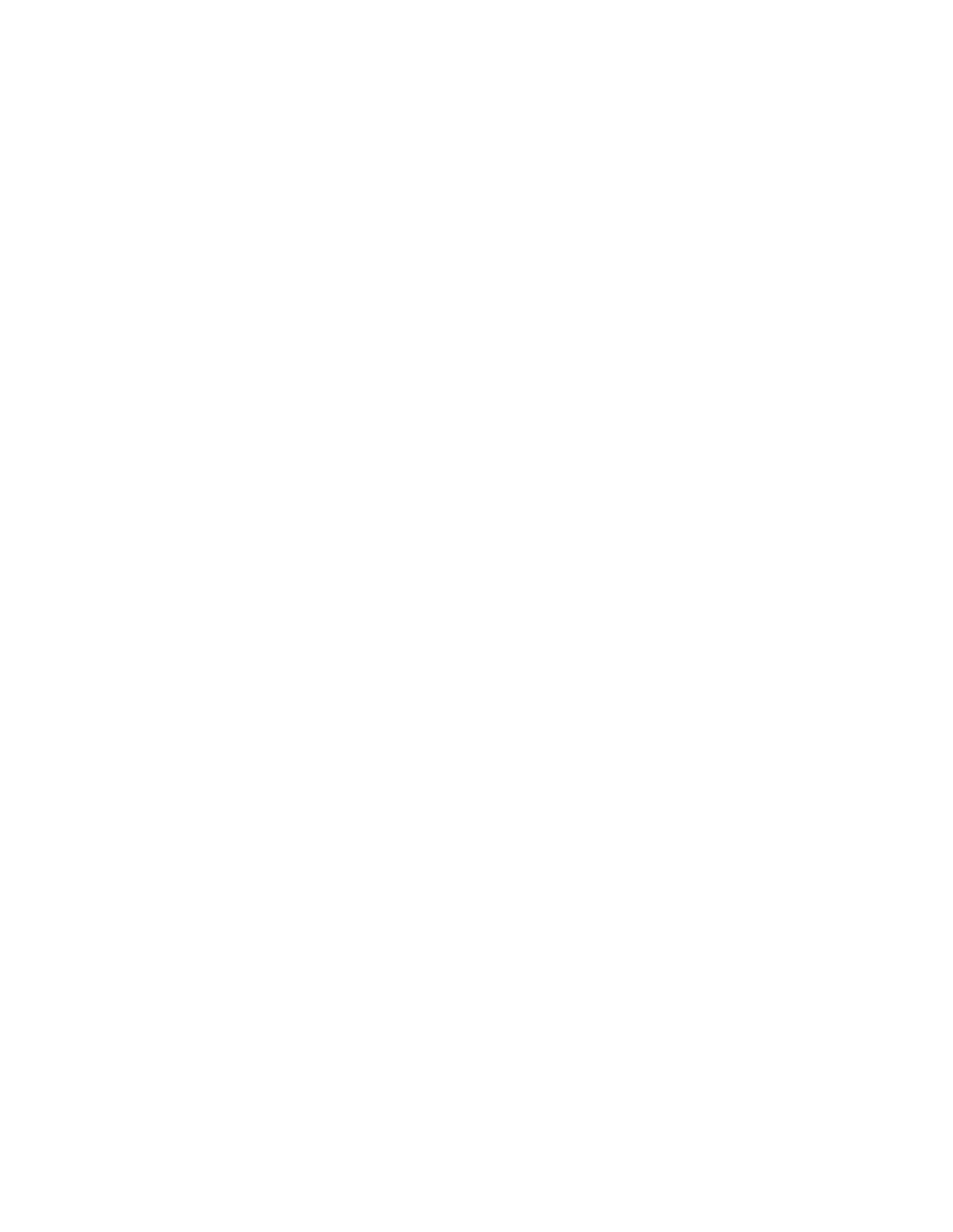# 100% BOD Report (Incl. O&M Manual) Contents

|     | ES.1        |       |                                                                                        |  |
|-----|-------------|-------|----------------------------------------------------------------------------------------|--|
|     | <b>ES.2</b> |       | Remedial Action Objectives, Completion Criteria/ Performance Standards, and Short-Term |  |
|     |             |       |                                                                                        |  |
|     | <b>ES.3</b> |       | Summary of Engineering Design Parameters and Features/Key Changes from 90% to 100%     |  |
|     |             |       |                                                                                        |  |
|     | <b>ES.4</b> |       |                                                                                        |  |
|     | <b>ES.5</b> |       |                                                                                        |  |
|     | <b>ES.6</b> |       |                                                                                        |  |
|     |             |       |                                                                                        |  |
|     |             |       |                                                                                        |  |
|     |             |       |                                                                                        |  |
|     |             |       |                                                                                        |  |
| 1.0 |             |       |                                                                                        |  |
|     | 1.1         |       |                                                                                        |  |
|     |             | 1.1.1 |                                                                                        |  |
|     |             | 1.1.2 |                                                                                        |  |
|     |             | 1.1.3 |                                                                                        |  |
|     | 1.2         |       |                                                                                        |  |
|     |             | 1.2.1 | Remedial Action Objectives, Completion Criteria/Performance Standards, and             |  |
|     |             |       |                                                                                        |  |
|     |             | 1.2.2 | Incorporation of ARARs and EIR Mitigation Measures into the Design 1-9                 |  |
|     | 1.3         |       | Organization and Content of Basis of Design Report/Final (100%) Design Submittal  1-10 |  |
| 2.0 |             |       |                                                                                        |  |
|     | 2.1         |       |                                                                                        |  |
|     |             | 2.1.1 |                                                                                        |  |
|     |             | 2.1.2 |                                                                                        |  |
|     | 2.2         |       |                                                                                        |  |
|     | 2.3         |       |                                                                                        |  |
|     |             | 2.3.1 |                                                                                        |  |
|     |             | 2.3.2 | In-Situ By-Products                                                                    |  |
|     |             | 2.3.3 |                                                                                        |  |
|     |             | 2.3.4 |                                                                                        |  |
|     | 2.4         |       |                                                                                        |  |
|     |             | 2.4.1 |                                                                                        |  |
|     |             | 2.4.2 |                                                                                        |  |
|     |             | 2.4.3 |                                                                                        |  |
|     |             | 2.4.4 |                                                                                        |  |
|     |             | 2.4.5 |                                                                                        |  |
|     |             | 2.4.6 |                                                                                        |  |
|     |             | 2.4.7 |                                                                                        |  |
|     |             | 2.4.8 |                                                                                        |  |
|     |             | 2.4.9 |                                                                                        |  |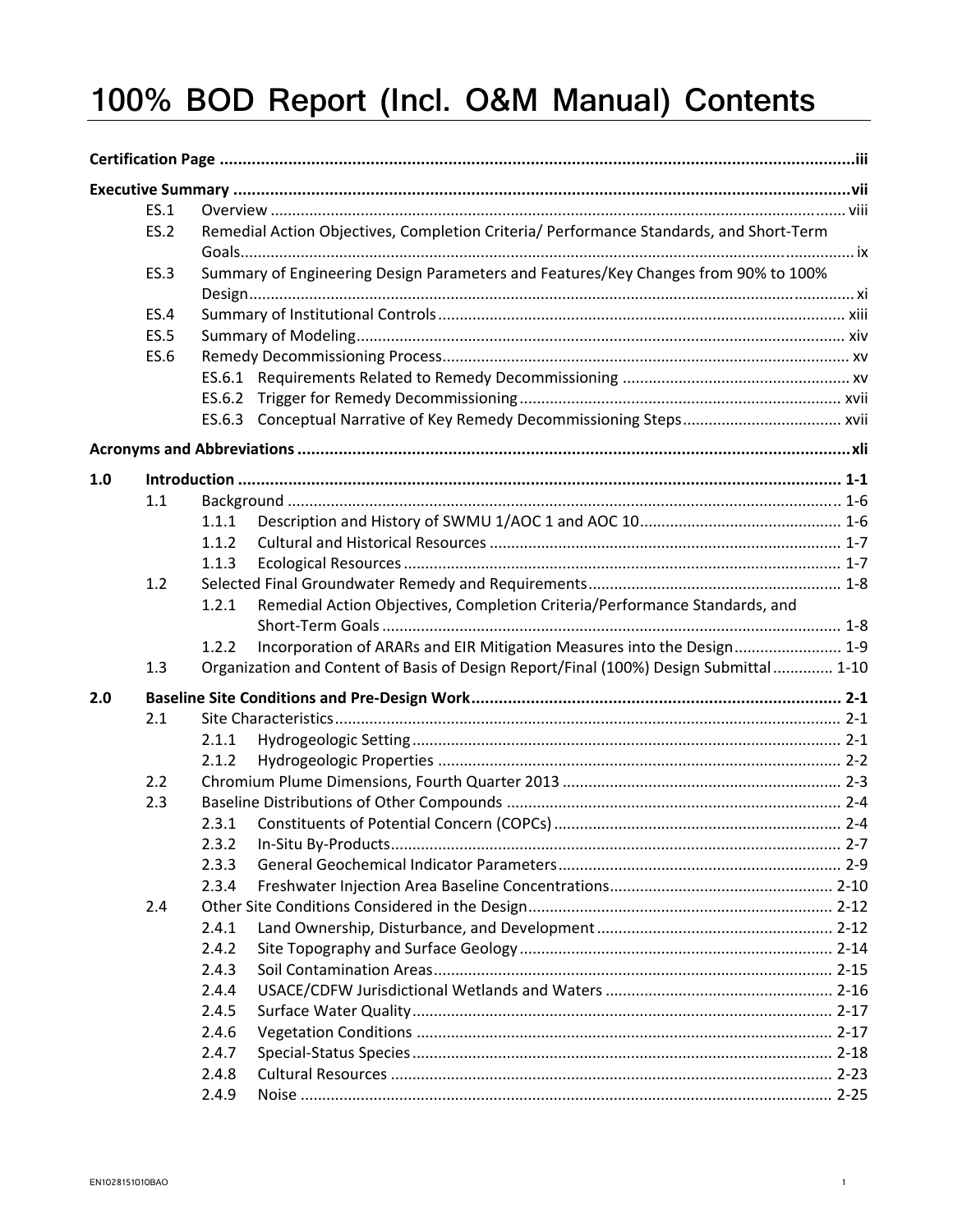| 3.0 |     |       |                                                                                      |  |
|-----|-----|-------|--------------------------------------------------------------------------------------|--|
|     | 3.1 |       |                                                                                      |  |
|     |     | 3.1.1 |                                                                                      |  |
|     |     | 3.1.2 |                                                                                      |  |
|     |     | 3.1.3 |                                                                                      |  |
|     |     | 3.1.4 |                                                                                      |  |
|     |     | 3.1.5 |                                                                                      |  |
|     | 3.2 |       |                                                                                      |  |
|     |     | 3.2.1 |                                                                                      |  |
|     |     | 3.2.2 |                                                                                      |  |
|     |     | 3.2.3 |                                                                                      |  |
|     |     | 3.2.4 |                                                                                      |  |
|     |     | 3.2.5 |                                                                                      |  |
|     | 3.3 |       |                                                                                      |  |
|     |     | 3.3.1 |                                                                                      |  |
|     |     | 3.3.2 | Evaluation of Freshwater Supply Sources/Selection of Preferred Source  3-32          |  |
|     |     | 3.3.3 |                                                                                      |  |
|     | 3.4 |       |                                                                                      |  |
|     |     | 3.4.1 |                                                                                      |  |
|     |     | 3.4.2 |                                                                                      |  |
|     | 3.5 |       |                                                                                      |  |
|     |     | 3.5.1 |                                                                                      |  |
|     |     | 3.5.2 | Remedy Supervisory Control and Data Acquisition (SCADA) System  3-60                 |  |
|     |     | 3.5.3 | Buildings/Structures for Major Equipment and Key Supporting Functions  3-61          |  |
|     |     | 3.5.4 |                                                                                      |  |
|     |     | 3.5.5 |                                                                                      |  |
|     |     |       |                                                                                      |  |
|     | 3.6 | 3.6.1 |                                                                                      |  |
|     |     |       |                                                                                      |  |
|     |     | 3.6.2 |                                                                                      |  |
|     |     | 3.6.3 |                                                                                      |  |
| 4.0 |     |       | Integration of Sustainability Practices into Remedial Design and Implementation  4-1 |  |
| 5.0 |     |       |                                                                                      |  |
|     | 5.1 |       |                                                                                      |  |
|     | 5.2 |       |                                                                                      |  |
|     | 5.3 |       |                                                                                      |  |
|     |     | 5.3.1 |                                                                                      |  |
|     |     | 5.3.2 |                                                                                      |  |
|     |     | 5.3.3 |                                                                                      |  |
| 6.0 |     |       |                                                                                      |  |
|     | 6.1 |       |                                                                                      |  |
|     | 6.2 |       |                                                                                      |  |
| 7.0 |     |       |                                                                                      |  |
|     | 7.1 |       |                                                                                      |  |
|     | 7.2 |       |                                                                                      |  |
|     | 7.3 |       |                                                                                      |  |
|     |     | 7.3.1 |                                                                                      |  |
|     |     | 7.3.2 |                                                                                      |  |
|     |     | 7.3.3 |                                                                                      |  |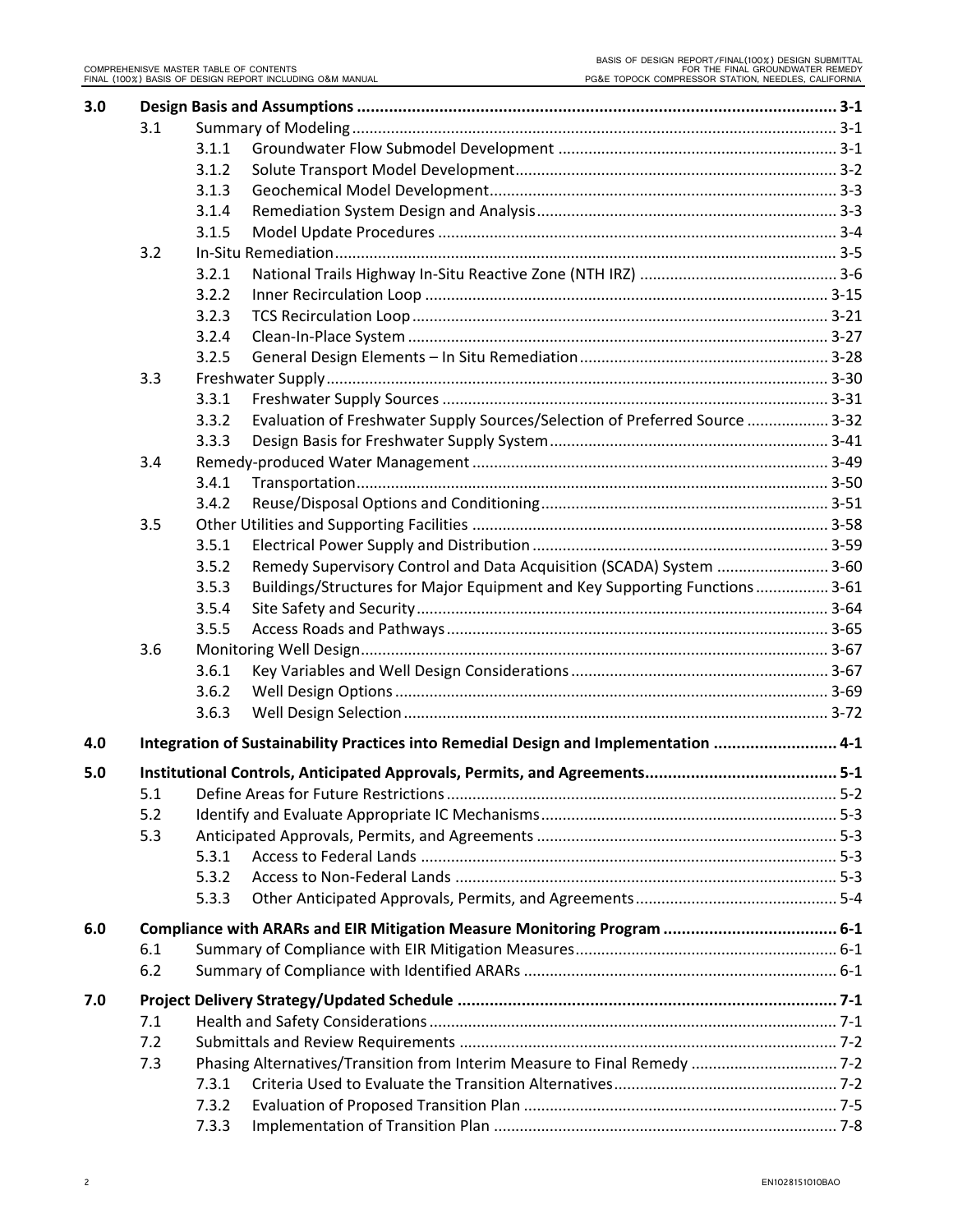|     | 7.4<br>7.5 | Procurement Methods/Contracting Strategy/Updated Project Schedule  7-11 |  |
|-----|------------|-------------------------------------------------------------------------|--|
| 8.0 |            |                                                                         |  |
| 9.0 |            |                                                                         |  |

# **Exhibits**

| $1.0 - 1$ | Groundwater Remedy Design, Construction, Start-Up and Operation and Maintenance Schedule  1-3        |  |
|-----------|------------------------------------------------------------------------------------------------------|--|
| $3.2 - 1$ | National Trails Highway In-situ Reactive Zone (NTH IRZ) Engineering Design Elements and Features 3-7 |  |
| $3.2 - 2$ |                                                                                                      |  |
| $3.2 - 3$ |                                                                                                      |  |
| $3.2 - 4$ |                                                                                                      |  |
| $3.3 - 1$ |                                                                                                      |  |
| $3.3 - 2$ | Contingency Matrix for Potential Problems with Freshwater Supply (HNWR-1A) Injection 3-38            |  |
| $3.3 - 3$ |                                                                                                      |  |
| $3.3 - 4$ |                                                                                                      |  |
| $3.3 - 5$ |                                                                                                      |  |
| $3.3 - 6$ |                                                                                                      |  |
| $3.4 - 1$ |                                                                                                      |  |
| $3.4 - 2$ |                                                                                                      |  |
| $3.4 - 3$ | Reuse/Disposal Management Plan for Water Produced During Final Groundwater Remedy  3-54              |  |
| $3.4 - 4$ |                                                                                                      |  |
| $3.4 - 5$ |                                                                                                      |  |
| $3.5 - 1$ |                                                                                                      |  |
| $3.5 - 2$ |                                                                                                      |  |
| $3.5 - 3$ | Severe Erosion Observed on Road, West of Freshwater Injection Well FW-2  3-67                        |  |
| $6.1 - 1$ | Protocol for Compliance with EIR MMRP Mitigation Measure BIO-1 and ARAR #32 at the Topock            |  |
|           |                                                                                                      |  |
| $7.2 - 1$ | Groundwater Remedy Design, Construction, Start-up, and Initial operation and maintenance             |  |
|           |                                                                                                      |  |
| $7.3 - 1$ |                                                                                                      |  |
| $7.3 - 2$ |                                                                                                      |  |
| $7.5 - 1$ |                                                                                                      |  |

# **Tables (located at the end of each section)**

- ES‐1 Summary of Engineering Design Parameters and Key Remedy Features
- ES‐2A Estimated Borehole Count Associated with Well Construction: Summary
- ES‐2B Estimated Borehole Count Associated with Well Construction: Count Details
- 1.3‐1 Overview of Key Changes from 90%/Supplemental 90% to Final (100%) Basis of Design Submittals
- 2.2‐1 Summary Statistics of Groundwater Sampling Results for COCs, COPCs, and In‐situ Byproducts, July 1997 through December 2013
- 2.2‐2 Summary Statistics of Groundwater Sampling Results for Other Title 22 Metals and General Chemistry, July 1997 through December 2013
- 2.3‐1 Calculated Regional Background UTLs for Groundwater
- 2.3‐2 Concentrations in Injection Area Monitoring Wells and Summary Statistics, July 1997 through December 2013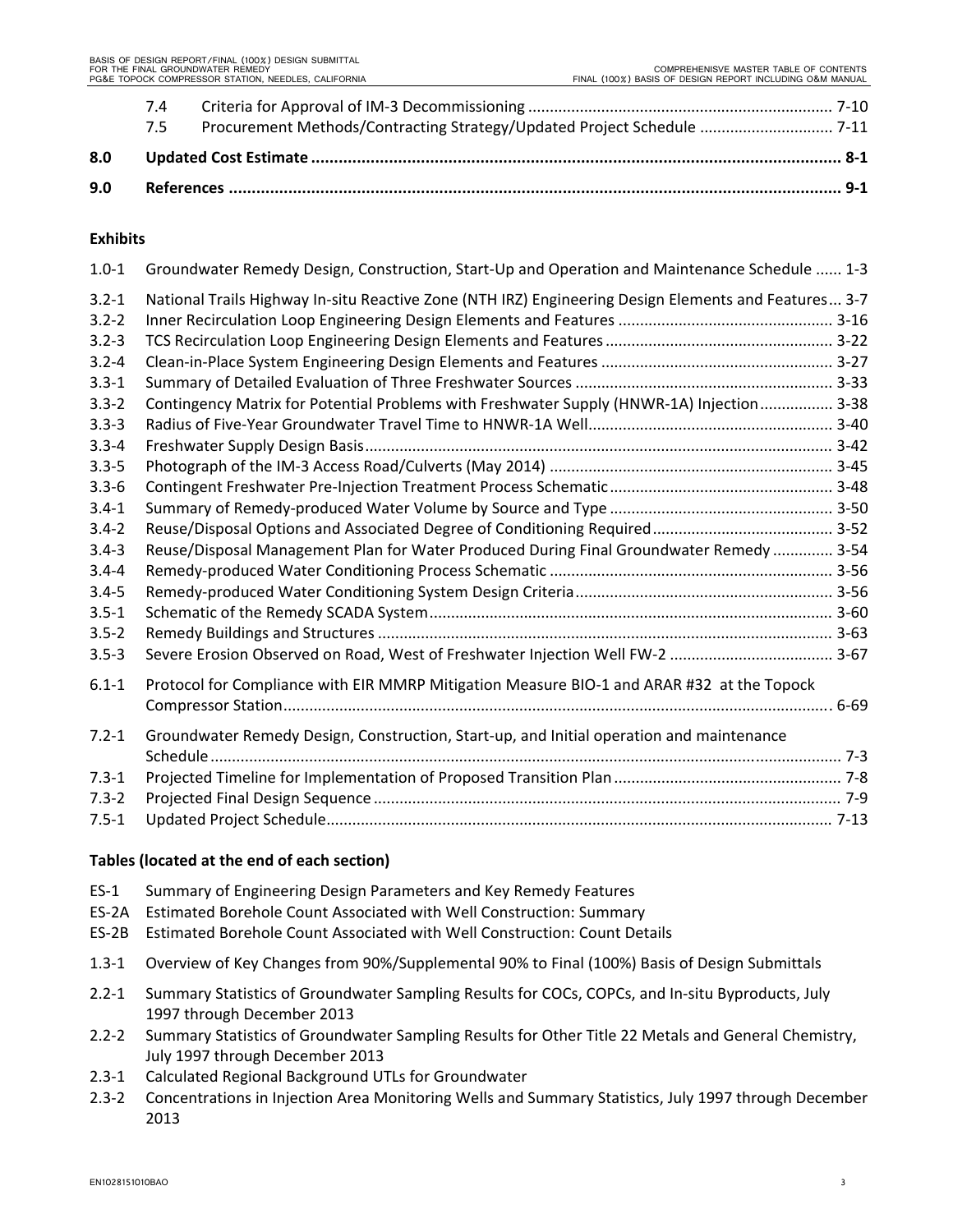- 2.4‐1 Summary Statistics of Surface Water Sampling Results, July 1997 through December 2013
- 3.2‐1 Final Remediation Well Design Parameter Summary: National Trails Highway IRZ Wells
- 3.2‐2 Final Remediation Well Design Parameter Summary: Inner Recirculation Loop Wells
- 3.2‐3 Final Remediation Well Design Parameter Summary: TCS Recirculation Loop Wells
- 3.3‐1 Final Remediation Well Design Parameter Summary: Freshwater Injection Wells
- 3.5‐1 Summary of Proposed Use of Certain Areas During Groundwater Remedy Construction/O&M, and/or IM‐3 Decommissioning
- 3.6‐1 Preliminary Construction of Proposed Groundwater Monitoring Wells
- 3.6‐2 Monitoring Well Design Matrix
- 4.0‐1 Green Remediation Evaluation Matrix Remedy Design and Implementation
- 5.1‐1A Framework for Institutional Control Federally Owned Land
- 5.1‐1B Framework for Institutional Control Non‐Federally Owned Land
- 6.1‐1 Summary of Compliance with EIR Mitigation Measures
- 6.1‐2 Summary of Compliance with Cultural Impact Mitigation Program (CIMP) Protocols
- 6.2‐1 Summary of Compliance with Identified ARARs
- 6.2‐1A Information for the Havasu National Wildlife Refuge's Appropriate Use Analysis and Compatibility Determination (AUA/CD)
- 6.2‐2 Summary of Compliance with Applicable Programmatic Agreement (PA) Stipulations
- 6.2‐3 Summary of Compliance with Applicable Cultural and Historic Property Management Plan (CHPMP) Provisions
- 7.2‐1 Cross Reference of 1996 CACA Requirements and Corresponding Documents
- 7.2‐2 Cross Reference of Consent Decree Requirements and Corresponding Documents
- 7.2‐3 Packaging and Content of Selected Key Technical Documents During Design

# **Figures (located at the end of each section)**

- ES‐1 Site Cleanup Process
- ES‐2 Groundwater Remedy Design, Construction, and Initial Start‐Up Schedule
- ES‐3 Surrounding Property Map
- ES‐4A General Remedy System Layout California
- ES‐4B General Remedy System Layout Moabi Regional Park
- ES‐4C General Remedy System Layout TCS Evaporation Ponds
- ES‐4D General Remedy System Layout Arizona
- ES‐5 Photo Simulation of New Remedy Buildings/Structures in Compressor Station and Transwestern Bench
- ES‐6 New Building And Infrastructure in the Compressor Station
- ES‐7 Photo Simulation of New Remedy Building and Structures at the Transwestern Bench
- ES‐8 Photo Simulation of New Remedy Building at the MW‐20 Bench
- ES‐9 Illustration of Key Changes from the 90% to 100% Design—Pipeline Alignment
- ES‐10 Illustration of Key Changes from The 90% To 100% Design Remedy Facilities At The Compressor Station, Transwestern Bench, and MW‐20 Bench
- ES‐11 Illustration of Key Changes from 90% to 100% Design ‐ Well Network
- ES‐12 Illustration of Key Changes from 90% to 100% Design Remedy Features on and Near FMIT Property
- ES‐13 Schematic of Remedy Supervisory Control and Data Acquisition (SCADA) System
- ES‐14 Detailed Layout of the Construction Headquarters and Long‐Term Remedy Support Area– Moabi Regional Park
- 1.1‐1 Site Location Map
- 1.2‐1 Groundwater Remedy Project Area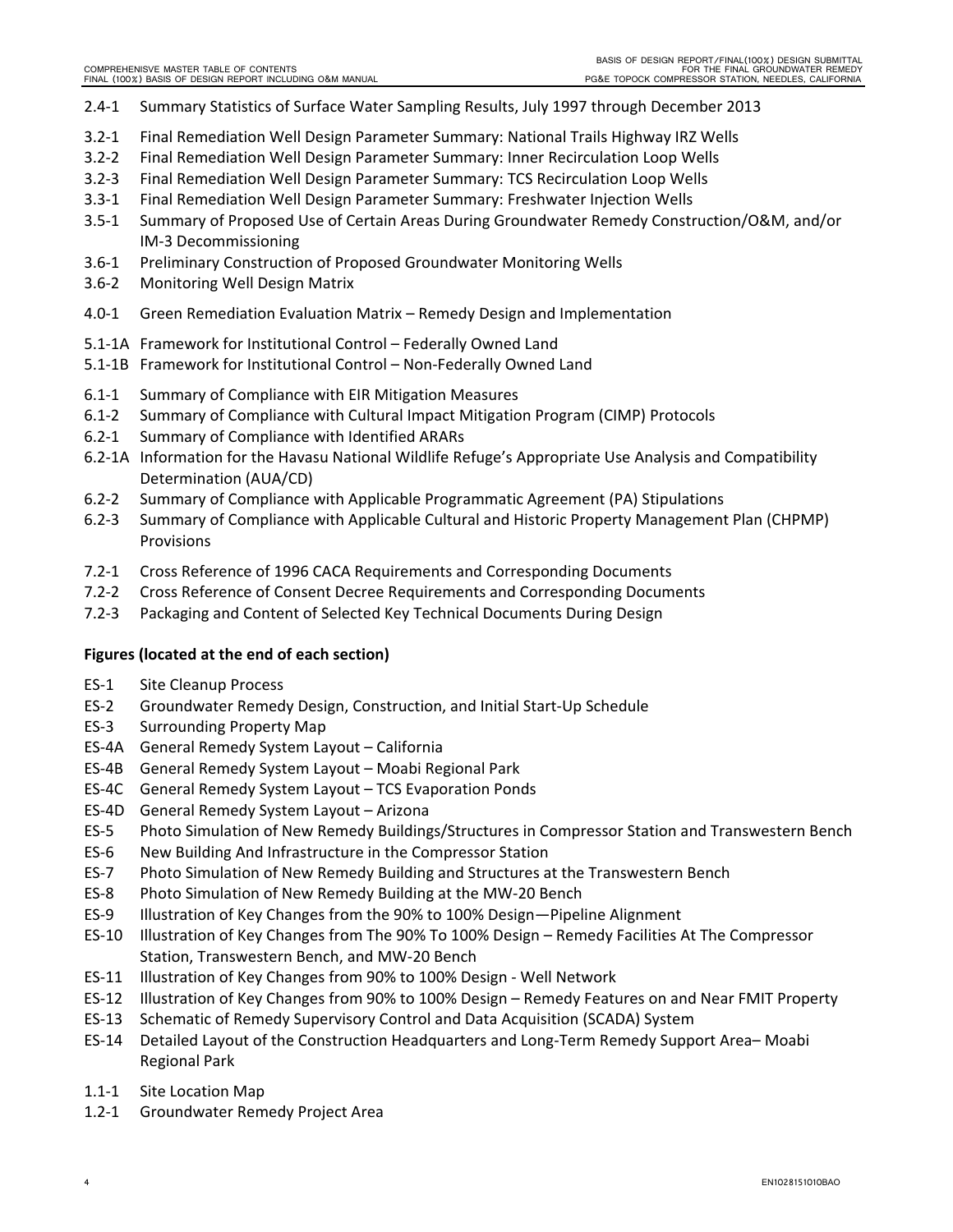- 2.1‐1 Site Features, Composite Chromium Plume, and Shallow Zone Water Levels
- 2.1‐2 Saturated Thickness of Alluvial Aquifer
- 2.2‐1 Cr(VI) Sampling Results, Fourth Quarter 2013
- 2.3‐1 Selenium Concentrations in Groundwater, July 1997‐December 2013
- 2.3‐2 Molybdenum Concentrations in Groundwater, July 1997‐December 2013
- 2.3‐3 Nitrate Concentrations in Groundwater, July 1997‐December 2013
- 2.3‐4 Arsenic Concentrations in Groundwater, July 1997‐December 2013
- 2.3‐5 Manganese Concentrations in Groundwater, July 1997‐December 2013
- 2.3‐6 Iron Concentrations in Groundwater, July 1997‐December 2013
- 2.3‐7 TDS Concentrations in Groundwater, July 1997‐December 2013
- 2.3‐8 Sulfate Concentrations in Groundwater, July 1997‐December 2013
- 2.4‐1 Surrounding Property Map
- 2.4‐1A Inventory of Utilities Relevant to Groundwater Remedy Design
- 2.4‐2 Site Topography
- 2.4‐3 Geologic Map
- 2.4‐4 Map of Solid Waste Management Units (SWMUs) and Areas of Concerns (AOCs)
- 2.4‐5 Jurisdictional Waters and Wetlands in the Project Area
- 2.4‐5A Jurisdictional Waters of the State and Wetlands in the Project Area
- 2.4‐6 Ordinary High Water Mark and 20‐foot Setback Requirements Along Riverbank (EIR Mitigation Measure AES‐2a)
- 2.4‐7 Surface Water Monitoring Locations
- 2.4‐8 Mature Plants from Key Views 5 and 11 within the EIR Project Area in Compliance with Mitigation Measures AES‐1 and AES‐2
- 2.4‐9 Vegetation Communities in the EIR Project Area in Compliance with Mitigation Measures BIO‐2a, BIO‐ 2b, and BIO‐2c
- 2.4‐10 Habitats of Desert Tortoise Species, in Compliance with Mitigation Measures Bio‐2b
- 2.4‐11 Indigenous Plants of Traditional Cultural Significance within the EIR Project Area in Compliance with Mitigation Measure CUL‐1a‐5
- 2.4‐11AAdditional Ethno‐botanical Plant Locations
- 3.1‐1 Conceptual Final Groundwater Remedy Cross‐Section Locations
- 3.1‐2 Conceptual Final Groundwater Remedy Cross‐Section A‐A'
- 3.1‐3 Conceptual Final Groundwater Remedy Cross‐Section B‐B'
- 3.1‐4 Conceptual Final Groundwater Remedy Cross‐Section C‐C'
- 3.1‐5 Conceptual Final Groundwater Remedy Cross‐Section D‐D'
- 3.1‐6 Conceptual Final Groundwater Remedy Cross‐Section E‐E'
- 3.1‐7 Conceptual Final Groundwater Remedy Cross‐Section F‐F'
- 3.2‐1 Conceptual Final Groundwater Remedy Final (100%) System Flow Diagram
- 3.3‐1 Remedy Freshwater Pipeline Schematic
- 3.4‐1 General Remedy System Layout ‐ TCS Evaporation Ponds
- 3.4‐2 Remedy‐Produced Water Schematic Backwash and Second Flush Rehabilitation
- 3.4‐3 Remedy‐Produced Water Schematic First Flush Rehabilitation
- 3.5‐1 Layout of New Buildings and Structures Inside the Compressor Station
- 3.5‐2 Photo Simulation of New Remedy Buildings/Structures in Compressor Station and Transwestern Bench
- 3‐5.3 Photo Simulations of EIR Key View 2 vs. Final Design
- 3.5‐4 Layout of New Remedy Buildings and Structures at the Transwestern Bench
- 3.5‐5 Photo Simulation of New Remedy Building and Structures at the Transwestern Bench
- 3.5‐6 Photo Simulation of New Operations Facility View from I‐40
- 3.5‐7 Layout of New Remedy Building and Structures at the MW‐20 Bench
- 3.5‐8 Photo Simulation of New Remedy Building at the MW‐20 Bench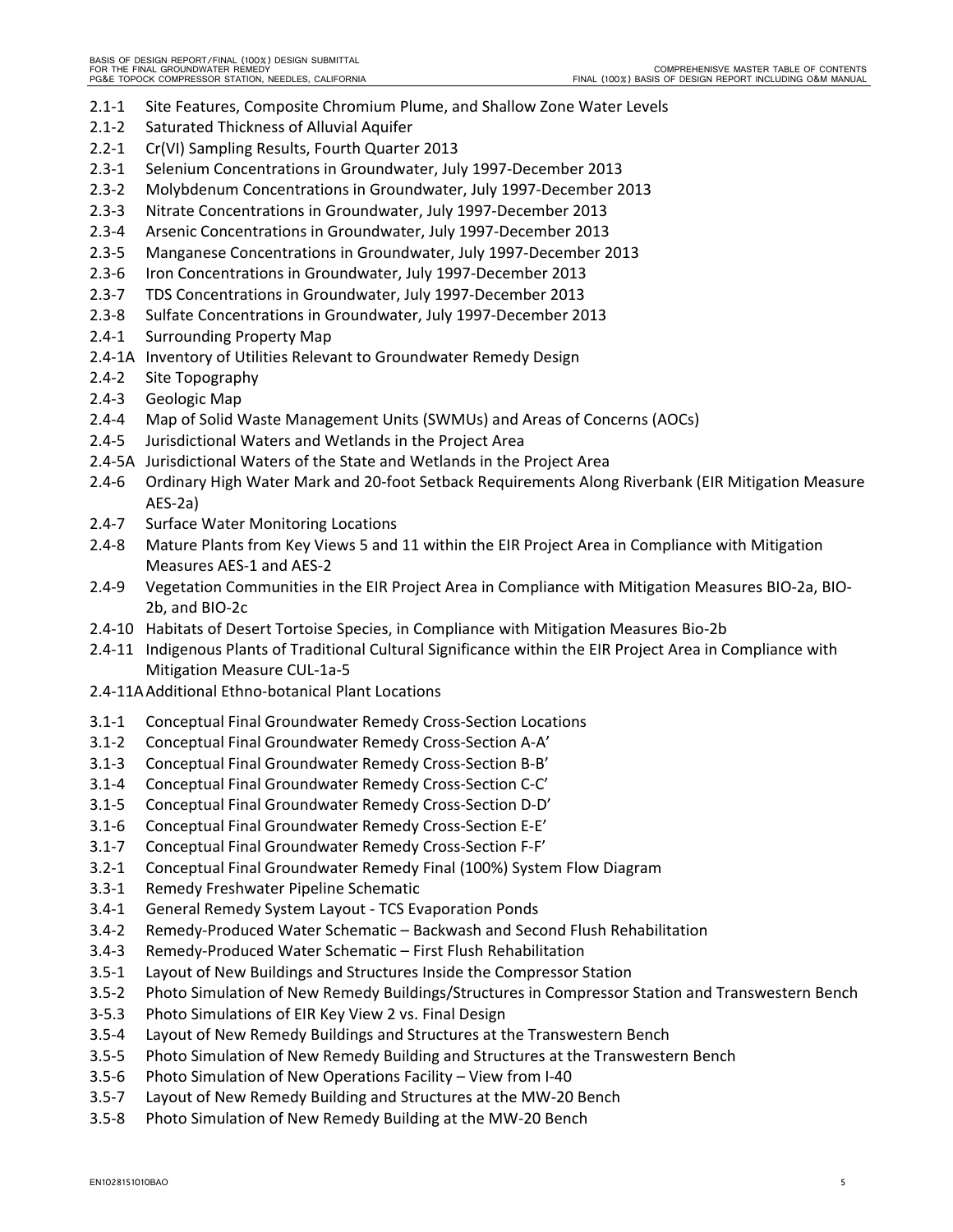- 3.5‐9A Proposed Access Routes for Remedy Features California
- 3.5‐9B Proposed Access Routes for Remedy Features Arizona
- 3.6‐1 Proposed Monitoring Well Network
- 3.6‐2 Illustration of Conceptual Monitoring Well Designs
- 3.6‐3 Illustration of Conceptual Proprietary Multi‐level Well Designs
- 5.1‐1 Area for Category 1 Institutional Controls
- 7.3‐1 Simulated Hexavalent Chromium Transport in Model Layer 2 for 1‐Year Start Up Scenarios
- 7.3‐2 Simulated Hexavalent Chromium Transport in Model Layer 4 for 1‐Year Start Up Scenarios
- 7.3‐3 Simulated Hexavalent Chromium Transport in Model Layer 2 for 2‐Year Start Up Scenarios
- 7.3‐4 Simulated Hexavalent Chromium Transport in Model Layer 4 for 2‐Year Start Up Scenarios
- 7.3‐5 Simulated Hexavalent Chromium Transport in Model Layers 2 and 4 for 3 Year Start Up Scenario

# **Appendices**

# **A Analytical Data, Disturbed Areas Map, and Various Survey Methodologies/Reports (***on CD‐ROM only***)**

- A1: Analytical Data
- A2: Aerial Map of Disturbed Areas
- A3: Mapping of OHWM and USACE/CDFW Jurisdictional Areas
	- Ordinary High Water Mark (OHWM) Identification/Mapping Methodology Tech Memo
	- Wetlands and Waters of the United States, Final Delineation for the Topock Compressor Station Groundwater Remediation Project
	- Riparian Vegetation and California Department of Fish and Wildlife Jurisdiction for the Topock Compressor Station Groundwater Remediation Project

# **Riparian Veg/CDFW Jurisdiction Report Contents:**

| 4-1-4 Description of Rivers, Streams and Riparian Habitat in the Study Area  4-1 |  |
|----------------------------------------------------------------------------------|--|
|                                                                                  |  |
|                                                                                  |  |
|                                                                                  |  |
|                                                                                  |  |
|                                                                                  |  |
|                                                                                  |  |
|                                                                                  |  |
|                                                                                  |  |

#### **Figures**

1‐1 Project Location Map

4‐1 Rivers, Streams and Riparian Areas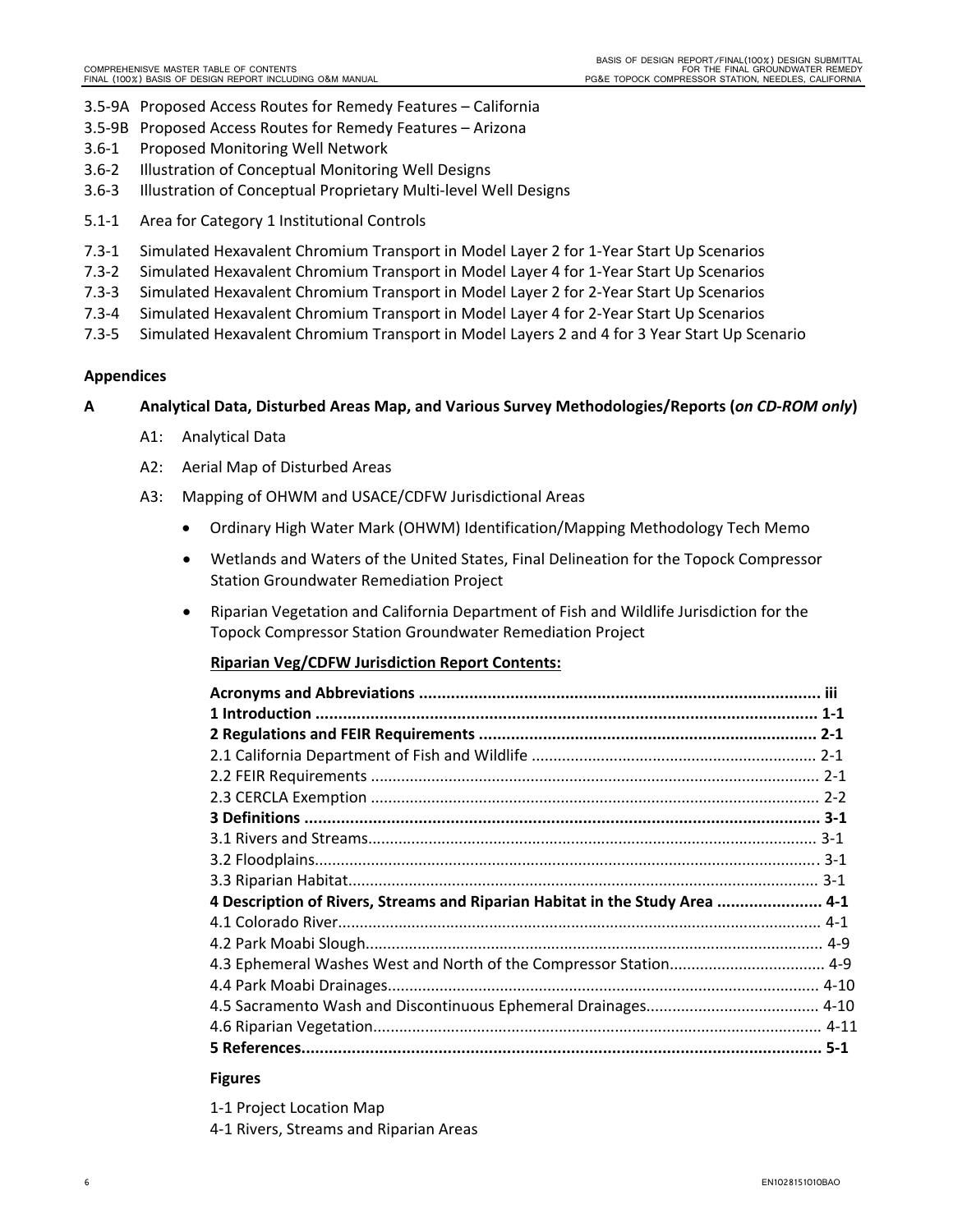- 4‐2 Overall monthly average flow rate (cfs) for the Colorado River as measured at the USGS River Gauge(09423550) at the Topock Marsh Inlet near Needles, California between January 1967 and September 2012.
- 4‐3 Monthly Average flow rate (cfs) for the Colorado River as measured at the USGS River Gauge (09423550) at the Topock Marsh Inlet near Needles, California between January 1967 and September 2012.

#### **Appendixes**

A CDFW CERCLA Exemption Letter and list of Avoidance and Minimization Measures B Representative Photographs

- A4: Technical Memoranda on Methodologies of Mature Plant Surveys and Floristic Surveys and the Mature Plants Survey Report and Addendum
	- Mature Plants Survey Methodology Technical Memorandum
	- Floristic Survey Methodology Technical Memorandum
	- Mature Plants Survey Report

#### **Mature Plants Survey Report Contents:**

| Level of Detail on Mature Plant Maps and Protection of Mature Plants 9 |  |
|------------------------------------------------------------------------|--|
|                                                                        |  |
|                                                                        |  |

#### **Tables**

Table 1. List of Mature Plants in the Survey Area.............................................................12

#### **Figures**

Figure 1. EIR Project Area with Botanical Survey Segments .............................................13 Figure 2. Maps of Mature Plants in the Survey Area..........................................................15 Figure 3. Distribution of Hillside Palo Verde in the Survey Area at Topock.........................16

#### **Appendices**

Appendix A Photographs Appendix B Individual Mature Plant Survey Data

- Addendum to the January 2012 Mature Plant Report
- A5: Topock Groundwater Remediation Project Floristic Survey Reports
	- Topock Groundwater Remediation Project Floristic Survey Report
	- Revised Topock Groundwater Remediation Project Floristic Survey Report
- A6: Instream Habitat Typing Survey Technical Memorandum
- A7: Topock Groundwater Remediation Project Ethnobotanical Survey Reports
	- Revised Topock Groundwater Remediation Project Ethnobotany Survey Report
	- Supplemental Ethnobotanical Plant Surveys Technical Memorandum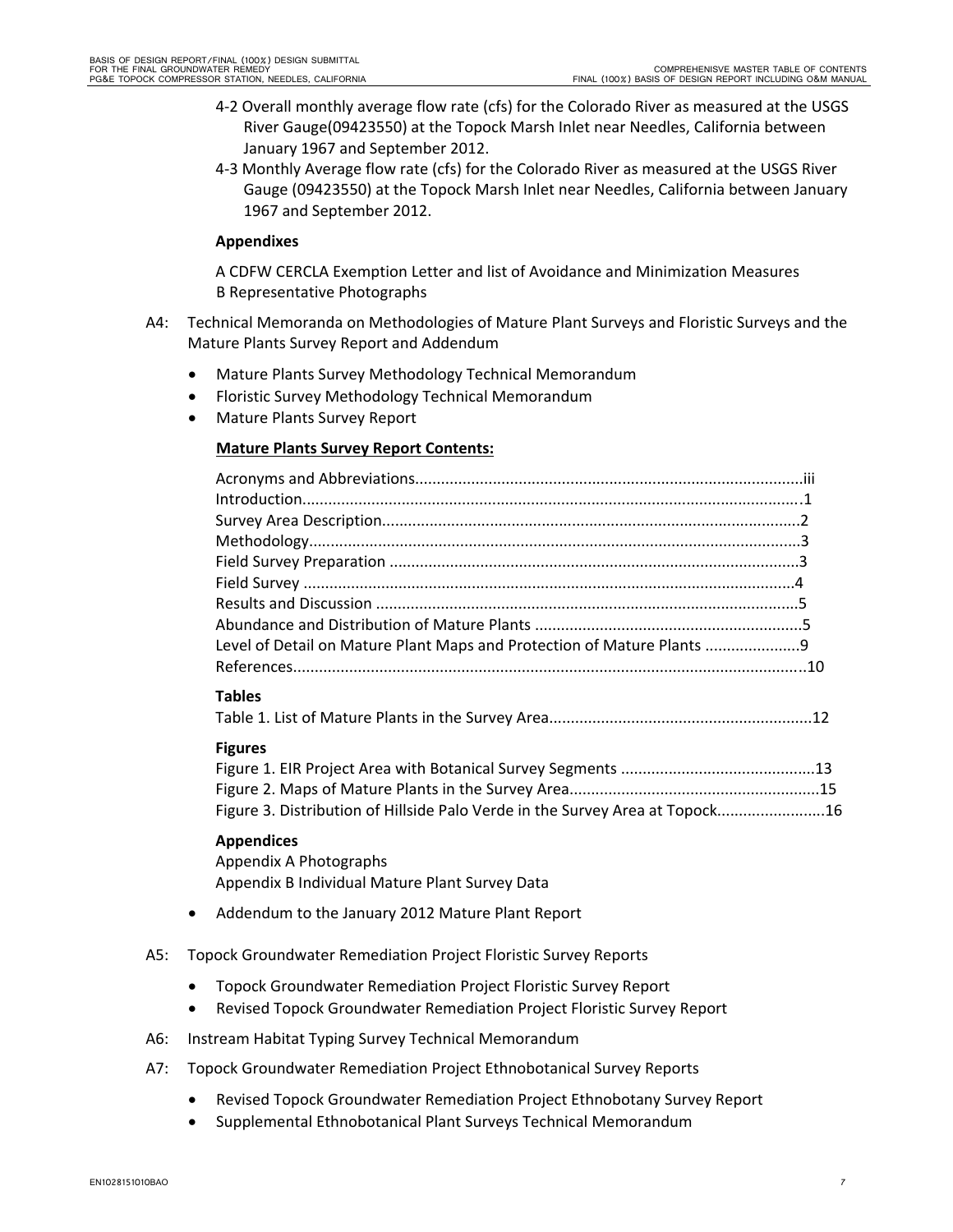- A8: Supplemental Baseline Sound Level Measurement Technical Memorandum and Responses to Comments
- A9: Paleontological Resources Management Plan: MMRP Mitigation Measure CUL‐3
- A10 Biological Resources Assessments for Moabi Regional Park Areas
	- Assessment of Biological Resources for the Proposed Soil Management Areas
	- Assessment of Biological Resources for the Proposed Sewer and Fire Water Lines for the Construction Headquarters
	- Assessment of Biological Resources for a 35‐acre Area on the West Side of Moabi Regional Park
- A11 Archaeological and Historical Resource Survey of Areas Proposed for Project Features at Moabi Regional Park
- A12 Geoarchaeological Assessment for the Topock Remediation Project, Mohave County, AZ and San Bernardino County, CA

#### **B Development of Groundwater Flow, Geochemical, and Solute Transport Models**

#### **Development of GW Models Report Contents:**

#### **Executive Summary i Acronyms and Abbreviations xxii 1. Introduction and Objectives 1**  1.1 Introduction 1 1.2 Study Objectives and Scope 1 **2. Conceptual Site Model 4**  2.1 Regional Geologic Framework 4 2.2 Site Hydrogeology and Groundwater Occurrence 5 2.3 Site Geochemistry 7 2.4 Geochemical Conceptual Model of the Selected Remedy 9 **3. In-Situ Pilot Scale Studies and Design Implications 12**  3.1 Floodplain Pilot Test Overview 12 3.2 Upland Pilot Test Overview 13 3.3 Basis for Recirculation Design 14 3.4 ISPT-Derived Solute Transport Model Parameters 15 3.4.1 Relationship between TOC Distribution and Cr(VI) Reduction 15 3.4.2 TOC Degradation Half-Life 17 3.4.3 Manganese and Arsenic Generation and Attenuation 18 3.4.4 Mobile Porosity 19 3.5 Effects of Groundwater Geochemistry on Cr(VI) Treatment 19 3.5.1 Competing Electron Acceptors 19 3.5.2 Total Dissolved Solids 20 **4. Groundwater Flow Model Development 21**  4.1 Groundwater Flow Submodel Code Selection and Description 22 4.2 Submodel Domain 22 4.3 Submodel Discretization 22 4.4 Boundary Conditions 23 4.5 Hydraulic Conductivity 23 **5. Geochemical Model Development 24**  5.1 Geochemical and Reactive Transport Code Selection 24 5.2 Full-Redox Geochemical Model 25 5.3 Manganese Generation and Attenuation 27 5.3.1 Manganese Oxide Reductive Dissolution 27 5.3.2 Mn(II) Sorption 28 5.3.3 Mn(II) Oxidation and Precipitation 31 5.4 Arsenic Generation and Attenuation 33 5.4.1 Arsenic Generation in the IRZ 33 5.4.2 Arsenic Coprecipitation 33 5.4.3 Arsenate Sorption 34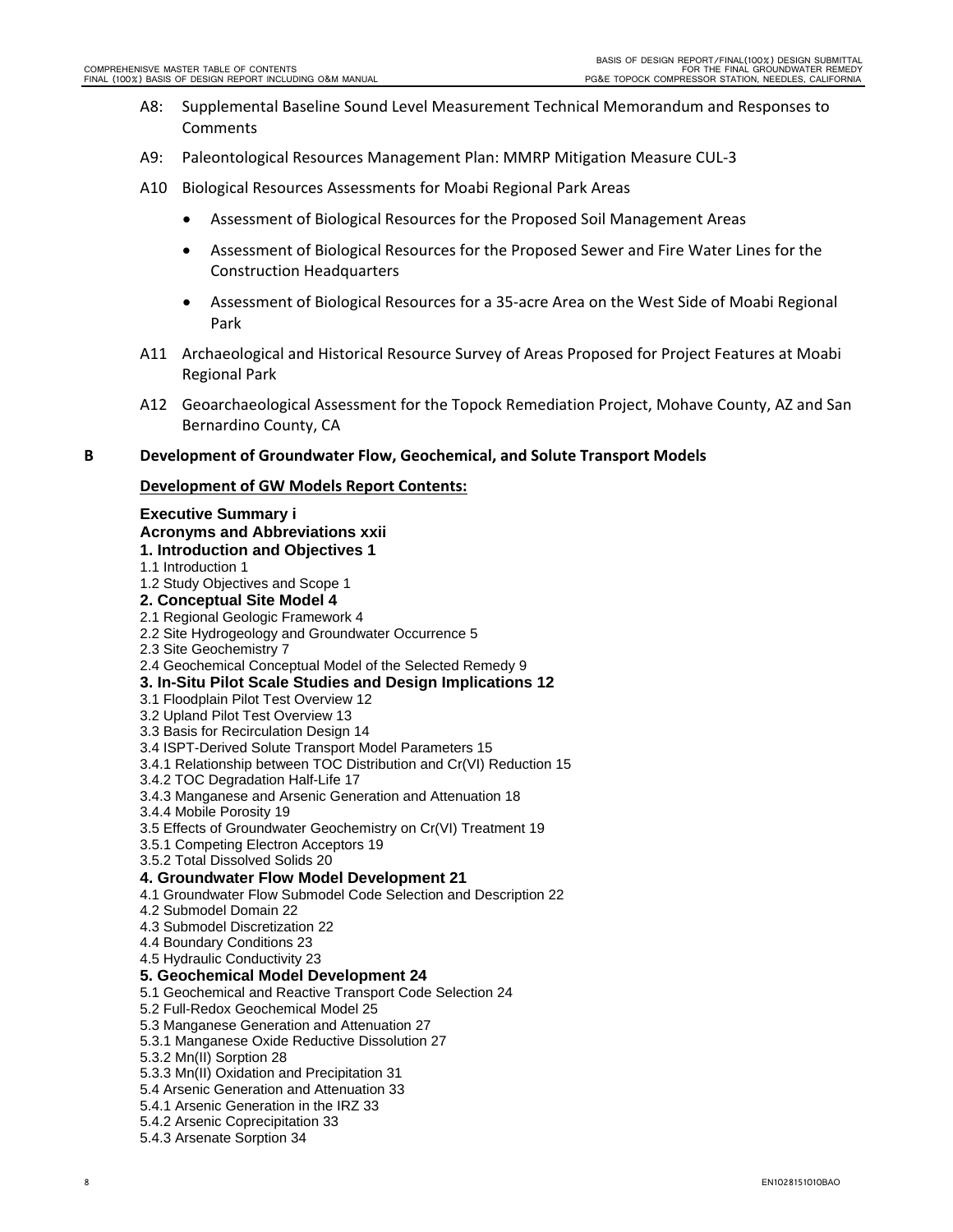#### **6. Solute Transport Model Development 37**

- 6.1 Code Selection 37
- 6.2 Solute Transport Parameters 38
- 6.2.1 Porosity 38
- 6.2.2 Mass Transfer Coefficient 39
- 6.2.3 Chromium Adsorption 39
- 6.2.4 Chromium Reduction 40

#### 6.2.5 Initial Hexavalent Chromium Distribution 40

- 6.2.6 Byproduct Generation 40
- 6.2.7 Byproduct Adsorption and Precipitation 41
- 6.2.8 Naturally Occurring Manganese 43
- 6.3 Parameter Assessment 44
- 6.4 Remediation Design 45
- 6.4.1 NTH IRZ 47
- 6.4.2 River Bank Extraction 48
- 6.4.3 Uplands Injection 49

#### 6.4.4 Transwestern Bench Extraction 50

- 6.4.5 East Ravine Extraction 51
- 6.4.6 Topock Compressor Station Injection 51
- 6.4.7 Freshwater Injection 52
- 6.5 Flow Conditions 52
- 6.6 Conceptual Parameter Impacts on Remedial Design 54

#### **7. Solute Transport Model Results 57**

- 7.1 Hexavalent Chromium 57
- 7.2 Manganese 57

7.3 Arsenic 58

7.4 Transient and IM-3 Transition Hexavalent Chromium Simulations 58

#### **8. Manganese Hyporheic Zone Model Results 63**

- 8.1 Hyporheic Zone Model Domain, Parameters, and Execution 63
- 8.1.1 Flow and Transport Model Parameters 63
- 8.1.2 Geochemical Model Parameters 64
- 8.2 Results 66

#### **9. Geochemical Reactive Transport Model Results and Sensitivity Analyses 70**

- 9.1 Solute Transport Model and Geochemical Reactive Transport Model Comparison 70
- 9.1.1 Model Comparison Domain and Geochemical Inputs 70
- 9.1.2 Transport Model Comparison Results 72

9.2 Geochemical Sensitivity Analysis 73

#### **10. Solute Transport Model Sensitivity Analysis 75**

- 10.1 NTH IRZ Well Spacing 76
- 10.2 Injected TOC Concentrations 78
- 10.3 River Bank Extraction Rates 79

#### **Attachments**

Attachment 1 Example PHREEQC Input Files

#### **Figures**

Figure 2.3-1 Correlation of ORP with Dissolved Iron and Organic Carbon in River Bank Monitoring Wells

Figure 2.4-1 Redox Ladder

Figure 2.4-2 Conceptual Diagram of Geochemical Processes

- Figure 3.4-1 Floodplain ISPT Results for PT-1D, Injection Events 1 4
- Figure 3.4-2 Arsenic Concentrations Observed in PT-1D and PT-2D, Injection Events 1 4
- Figure 3.5-1 TDS and Sodium Concentrations in Floodplain and Upland ISPT Wells
- Figure 4-1 Regional Model and Submodel Domain Extents
- Figure 4-2 Modeling Flow Chart
- Figure 4.2-1 Submodel Domain and Finite Difference Grid
- Figure 4.2-2 Thickness Model Layer 1
- Figure 4.2-3 Thickness Model Layer 2
- Figure 4.2-4 Thickness Model Layer 3
- Figure 4.2-5 Thickness Model Layer 4
- Figure 4.2-6 Thickness Model Layer 5
- Figure 4.4-1 Regional Model and Submodel Simulated Water Level Comparison Model Layers 1 and 2

Figure 4.4-2 Regional Model and Submodel Simulated Water Level Comparison Model Layers 3 and 4

- Figure 4.5-1 Hydraulic Conductivity Model Layer 1
- Figure 4.5-2 Hydraulic Conductivity Model Layer 2

Figure 4.5-3 Hydraulic Conductivity Model Layer 3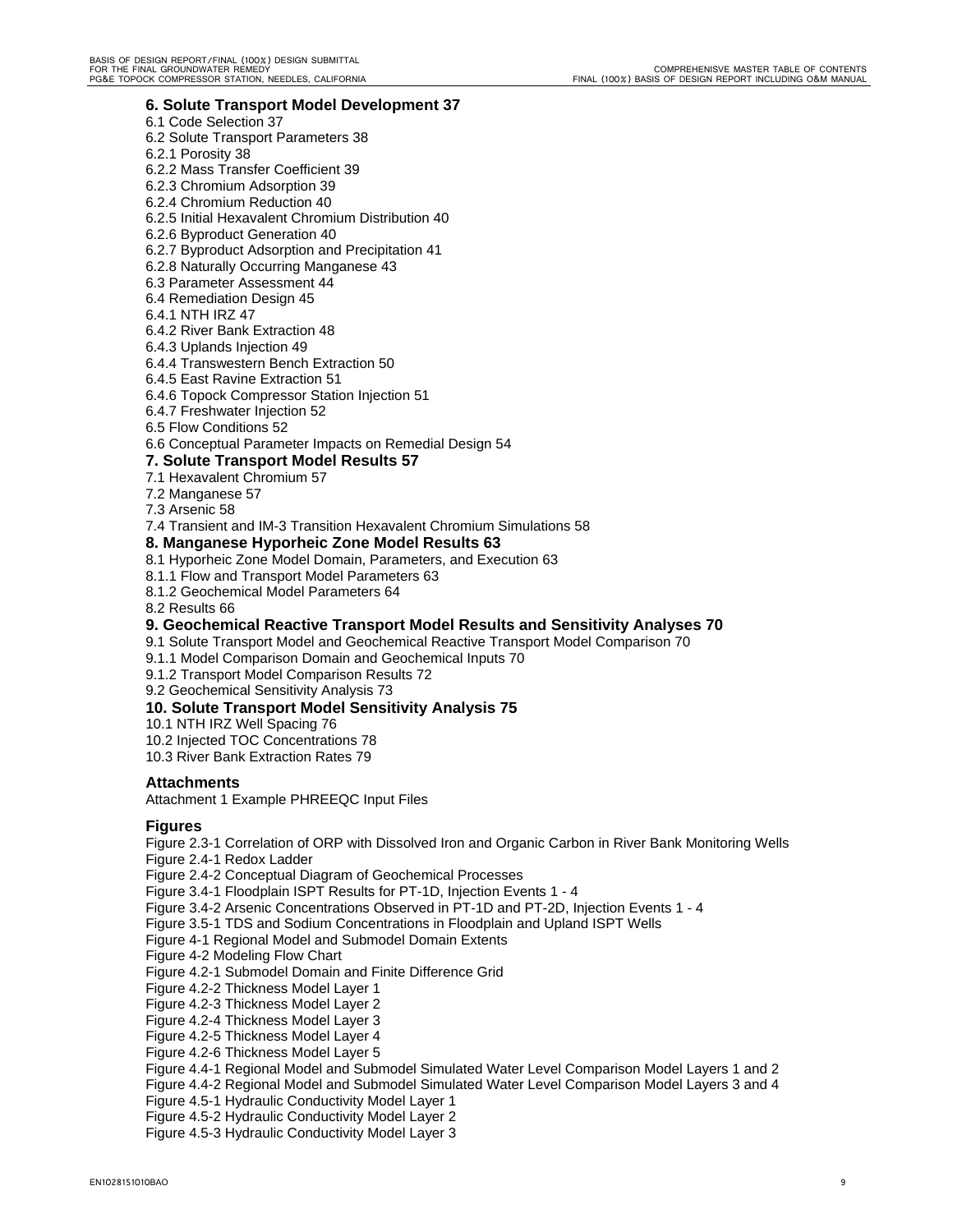Figure 4.5-4 Hydraulic Conductivity Model Layer 4 Figure 4.5-5 Hydraulic Conductivity Model Layer 5 Figure 4.5-6 Effective Horizontal to Vertical Hydraulic Conductivity Ratio Between Model Layers 1 and 2 Figure 4.5-7 Effective Horizontal to Vertical Hydraulic Conductivity Ratio Between Model Layers 2 and 3 Figure 4.5-8 Effective Horizontal to Vertical Hydraulic Conductivity Ratio Between Model Layers 3 and 4 Figure 5.3-1 Batch Manganese and Arsenic Generation Comparisons Figure 5.3-2 Manganese Surface Complexation Model Results and Fitted Freundlich Isotherm Figure 5.4-1 Arsenate Surface Complexation Model Results and Fitted Freundlich Isotherm Figure 6.2-1 Initial Hexavalent Chromium Concentration Distribution Model Layer 1 Figure 6.2-2 Initial Hexavalent Chromium Concentration Distribution Model Layer 2 Figure 6.2-3 Initial Hexavalent Chromium Concentration Distribution Model Layer 3 Figure 6.2-4 Initial Hexavalent Chromium Concentration Distribution Model Layer 4 Figure 6.2-5 Delineation of Average Floodplain Manganese Concentrations in Groundwater (July 1997 – December 2013) in Model Layers 1 and 2 Figure 6.2-6 Delineation of Average Floodplain Manganese Concentrations in Groundwater (July 1997 – December 2013) in Model Layers 3 and 4 Figure 6.4-1 Remediation Design Well Locations Figure 6.4-2 Conceptual Final Groundwater Remedy Cross-Section Locations Figure 6.4-3 Conceptual Final Groundwater Remedy Cross-Section A-A' Figure 6.4-4 Conceptual Final Groundwater Remedy Cross-Section B-B' Figure 6.4-5 Conceptual Final Groundwater Remedy Cross-Section C-C' Figure 6.4-6 Conceptual Final Groundwater Remedy Cross-Section D-D' Figure 6.4-7 Conceptual Final Groundwater Remedy Cross-Section E-E' Figure 6.4-8 Conceptual Final Groundwater Remedy Cross-Section F-F' Figure 6.4-9 Conceptual Flow Diagram Figure 6.5-1 Simulated Groundwater Contours Under Ambient Flow Conditions in Model Layer 1 Figure 6.5-2 Simulated Groundwater Contours Under Ambient Flow Conditions in Model Layer 2 Figure 6.5-3 Simulated Groundwater Contours Under Ambient Flow Conditions in Model Layer 3 Figure 6.5-4 Simulated Groundwater Contours Under Ambient Flow Conditions in Model Layer 4 Figure 6.5-5 Simulated Groundwater Contours Under Active Remedy Flow Conditions in Model Layer 1 Figure 6.5-6 Simulated Groundwater Contours Under Active Remedy Flow Conditions in Model Layer 2 Figure 6.5-7 Simulated Groundwater Contours Under Active Remedy Flow Conditions in Model Layer 3 Figure 6.5-8 Simulated Groundwater Contours Under Active Remedy Flow Conditions in Model Layer 4 Figure 6.5-9 Simulated Groundwater Capture Under Active Remedy Flow Conditions in Model Layer 1 Figure 6.5-10 Simulated Groundwater Capture Under Active Remedy Flow Conditions in Model Layer 2 Figure 6.5-11 Simulated Groundwater Capture Under Active Remedy Flow Conditions in Model Layer 3 Figure 6.5-12 Simulated Groundwater Capture Under Active Remedy Flow Conditions in Model Layer 4 Figure 6.5-13 Simulated Subsurface Groundwater Flow and Pathlines Model Layer 1 – NTH IRZ ON Figure 6.5-14 Simulated Subsurface Groundwater Flow and Pathlines Model Layer 1 – NTH IRZ OFF Figure 6.5-15 Simulated Subsurface Groundwater Flow and Pathlines Model Layer 2 – NTH IRZ ON Figure 6.5-16 Simulated Subsurface Groundwater Flow and Pathlines Model Layer 2 – NTH IRZ OFF Figure 6.5-17 Simulated Subsurface Groundwater Flow and Pathlines Model Layer 3 – NTH IRZ ON Figure 6.5-18 Simulated Subsurface Groundwater Flow and Pathlines Model Layer 3 – NTH IRZ OFF Figure 6.5-19 Simulated Subsurface Groundwater Flow and Pathlines Model Layer 4 – NTH IRZ ON Figure 6.5-20 Simulated Subsurface Groundwater Flow and Pathlines Model Layer 4 – NTH IRZ OFF Figure 6.5-21 Simulated Change in Water Levels in Model Layer 1 Figure 6.5-22 Simulated Change in Water Levels in Model Layer 2 Figure 6.5-23 Simulated Change in Water Levels in Model Layer 3 Figure 6.5-24 Simulated Change in Water Levels in Model Layer 4 Figure 7.1-1 Simulated Hexavalent Chromium Transport Results in Model Layer 1 Figure 7.1-2 Simulated Hexavalent Chromium Transport Results in Model Layer 2 Figure 7.1-3 Simulated Hexavalent Chromium Transport Results in Model Layer 3 Figure 7.1-4 Simulated Hexavalent Chromium Transport Results in Model Layer 4 Figure 7.2-1 Simulated IRZ Generated Manganese Byproduct Transport Results in Model Layer 1 Figure 7.2-2 Simulated IRZ Generated Manganese Byproduct Transport Results in Model Layer 2 Figure 7.2-3 Simulated IRZ Generated Manganese Byproduct Transport Results in Model Layer 3 Figure 7.2-4 Simulated IRZ Generated Manganese Byproduct Transport Results in Model Layer 4 Figure 7.2-5 Simulated Maximum IRZ Generated Manganese Byproduct and Naturally Occuring Average Floodplain Manganese in Model Layer 1 Figure 7.2-6 Simulated Maximum IRZ Generated Manganese Byproduct and Naturally Occuring Average Floodplain Manganese in Model Layer 2 Figure 7.2-7 Simulated Maximum IRZ Generated Manganese Byproduct and Naturally Occuring Average Floodplain Manganese in Model Layer 3 Figure 7.2-8 Simulated Maximum IRZ Generated Manganese Byproduct and Naturally Occuring Average Floodplain Manganese in Model Layer 4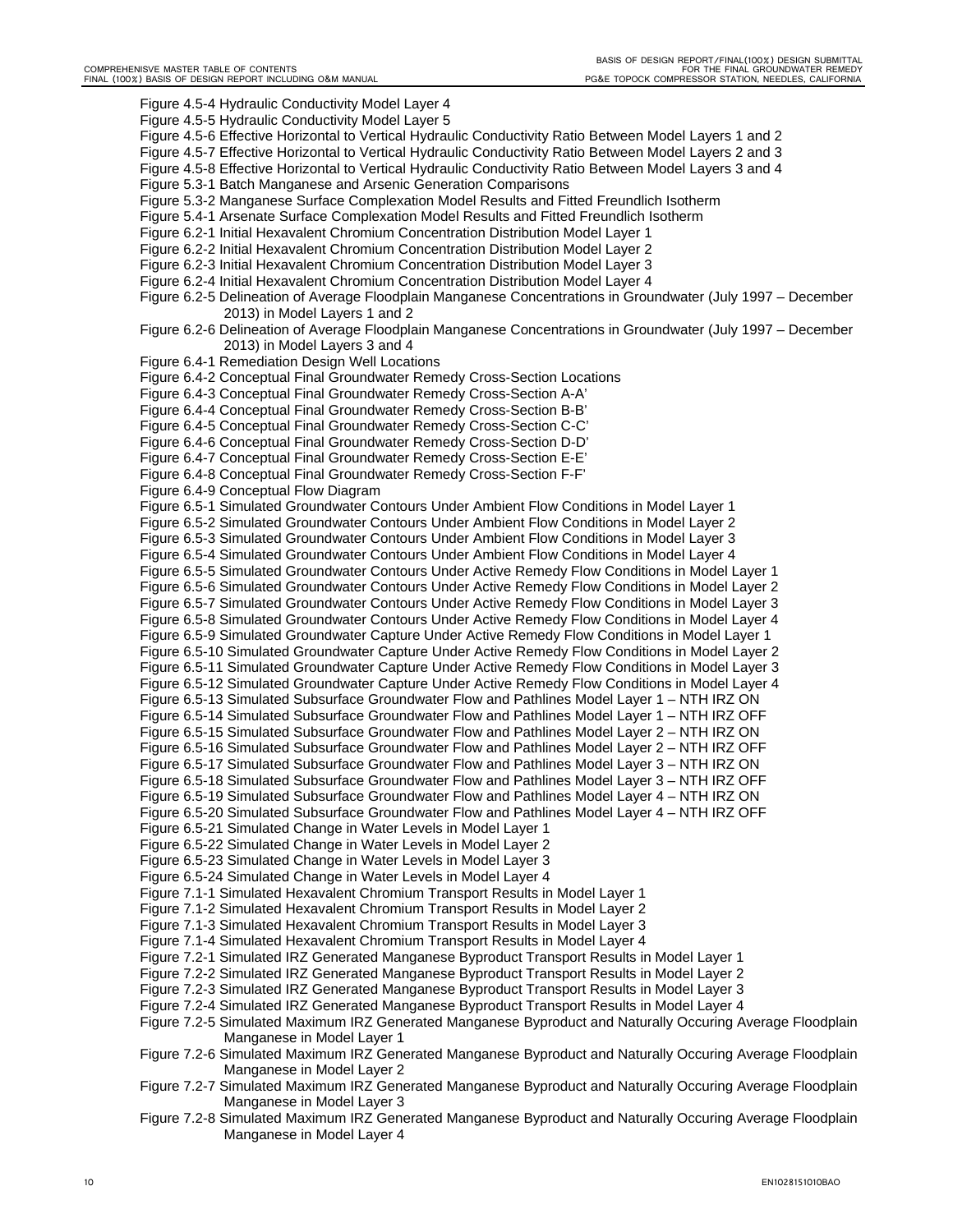PG&E TOPOCK COMPRESSOR STATION, NEEDLES, CALIFORNIA FINAL FINAL (100%) BASIS OF DESIGN REPORT INCLUDING O&M MANUAL Figure 7.3-1 Simulated Arsenic Transport Results in Model Layer 1 Figure 7.3-2 Simulated Arsenic Transport Results in Model Layer 2 Figure 7.3-3 Simulated Arsenic Transport Results in Model Layer 3 Figure 7.3-4 Simulated Arsenic Transport Results in Model Layer 4 Figure 7.3-5 Post-Remedy Simulated Arsenic Transport Results in Model Layer 1 Figure 7.3-6 Post-Remedy Simulated Arsenic Transport Results in Model Layer 2 Figure 7.3-7 Post-Remedy Simulated Arsenic Transport Results in Model Layer 3 Figure 7.3-8 Post-Remedy Simulated Arsenic Transport Results in Model Layer 4 Figure 7.4-1 Simulated Transient Water Levels and Flow Vectors in Model Layer 1 Months 0 to 5 Figure 7.4-2 Simulated Transient Water Levels and Flow Vectors in Model Layer 1 Months 6 to 12 Figure 7.4-3 Transient and Steady State Simulated Chromium Transport Results After 3 Months Transition in Model Layer 2 Figure 7.4-4 Transient and Steady State Simulated Chromium Transport Results After 3 Months Transition in Model Layer 4 Figure 7.4-5 Transient and Steady State Simulated Chromium Transport Results After 6 Months Transition in Model Layer 2 Figure 7.4-6 Transient and Steady State Simulated Chromium Transport Results After 6 Months Transition in Model Layer 4 Figure 7.4-7 Transient and Steady State Simulated Chromium Transport Results After 9 Months Transition in Model Layer 2 Figure 7.4-8 Transient and Steady State Simulated Chromium Transport Results After 9 Months Transition in Model Layer 4 Figure 7.4-9 Simulated Hexavalent Chromium Transport in Model Layer 2 for 1 Year Start Up Scenarios Figure 7.4-10 Simulated Hexavalent Chromium Transport in Model Layer 4 for 1 Year Start Up Scenarios Figure 7.4-11 Simulated Hexavalent Chromium Transport in Model Layer 2 for 2 Year Start Up Scenarios Figure 7.4-12 Simulated Hexavalent Chromium Transport in Model Layer 4 for 2 Year Start Up Scenarios Figure 7.4-13 Simulated Hexavalent Chromium Transport in Model Layer 2 and 4 for 3 Year Start Up Scenario Figure 8.2-1 Mn(II) Oxidation in the Hyporheic Zone Figure 9.1-1 Hypothetical IRZ Model Domain and Calibrated Hydraulic Head Profile Figure 9.1-2 Geochemical Reactive Transport Model Results for the 1D IRZ System: TOC, Cr(VI), DO, and Nitrate Figure 9.1-3 Geochemical Reactive Transport Model Results for the 1D IRZ System: Mn, As, pH, and Alkalinity Figure 9.1-4 Comparison of PHT3D and MT3D Simulation Results for the 1D IRZ System Figure 9.2-1 Variation in Manganese Sorption with Aqueous Geochemical Conditions Figure 10.1-1 NTH IRZ Well Spacing Sensitivity: 150 ft and 75 ft Spacing with Simulated Hexavalent Chromium Transport Results for Year 10 in Model Layer 2 Figure 10.1-2 NTH IRZ Well Spacing Sensitivity: 150 ft and 75 ft Spacing with Simulated Hexavalent Chromium Transport Results for Year 10 in Model Layer 4 Figure 10.1-3 NTH IRZ Well Spacing Sensitivity: 150 ft and 75 ft Spacing with Simulated Hexavalent Chromium Transport Results for Year 30 in Model Layer 2 Figure 10.1-4 NTH IRZ Well Spacing Sensitivity: 150 ft and 75 ft Spacing with Simulated Hexavalent Chromium Transport Results for Year 30 in Model Layer 4 Figure 10.1-5 NTH IRZ Well Spacing Sensitivity: 150 ft and 75 ft Spacing with Simulated Manganese Transport Results for Year 10 in Model Layer 2 Figure 10.1-6 NTH IRZ Well Spacing Sensitivity: 150 ft and 75 ft Spacing with Simulated Manganese Transport Results for Year 10 in Model Layer 4 Figure 10.1-7 NTH IRZ Well Spacing Sensitivity: 150 ft and 75 ft Spacing with Simulated Manganese Transport Results for Year 30 in Model Layer 2 Figure 10.1-8 NTH IRZ Well Spacing Sensitivity: 150 ft and 75 ft Spacing with Simulated Manganese Transport Results for Year 30 in Model Layer 4 Figure 10.1-9 NTH IRZ Well Spacing Sensivity: 150 ft and 75 ft Spacing with Simulated Arsenic Transport Results for Year 10 in Model Layer 2 Figure 10.1-10 NTH IRZ Well Spacing Sensivity: 150 ft and 75 ft Spacing with Simulated Arsenic Transport Results for Year 10 in Model Layer 4 Figure 10.1-11 NTH IRZ Well Spacing Sensivity: 150 ft and 75 ft Spacing with Simulated Arsenic Transport Results for Year 30 in Model Layer 2 Figure 10.1-12 NTH IRZ Well Spacing Sensivity: 150 ft and 75 ft Spacing with Simulated Arsenic Transport Results for Year 30 in Model Layer 4 Figure 10.2-1 TOC Concentration Sensitivity: Simulated Hexavalent Chromium Transport Results for Year 10 in Model Layer 2 Figure 10.2-2 TOC Concentration Sensitivity: Simulated Hexavalent Chromium Transport Results for Year 10 in Model Layer 4 Figure 10.2-3 TOC Concentration Sensitivity: Simulated Hexavalent Chromium Transport Results for Year 30 in Model Layer 2 Figure 10.2-4 TOC Concentration Sensitivity: Simulated Hexavalent Chromium Transport Results for Year 30 in Model Layer 4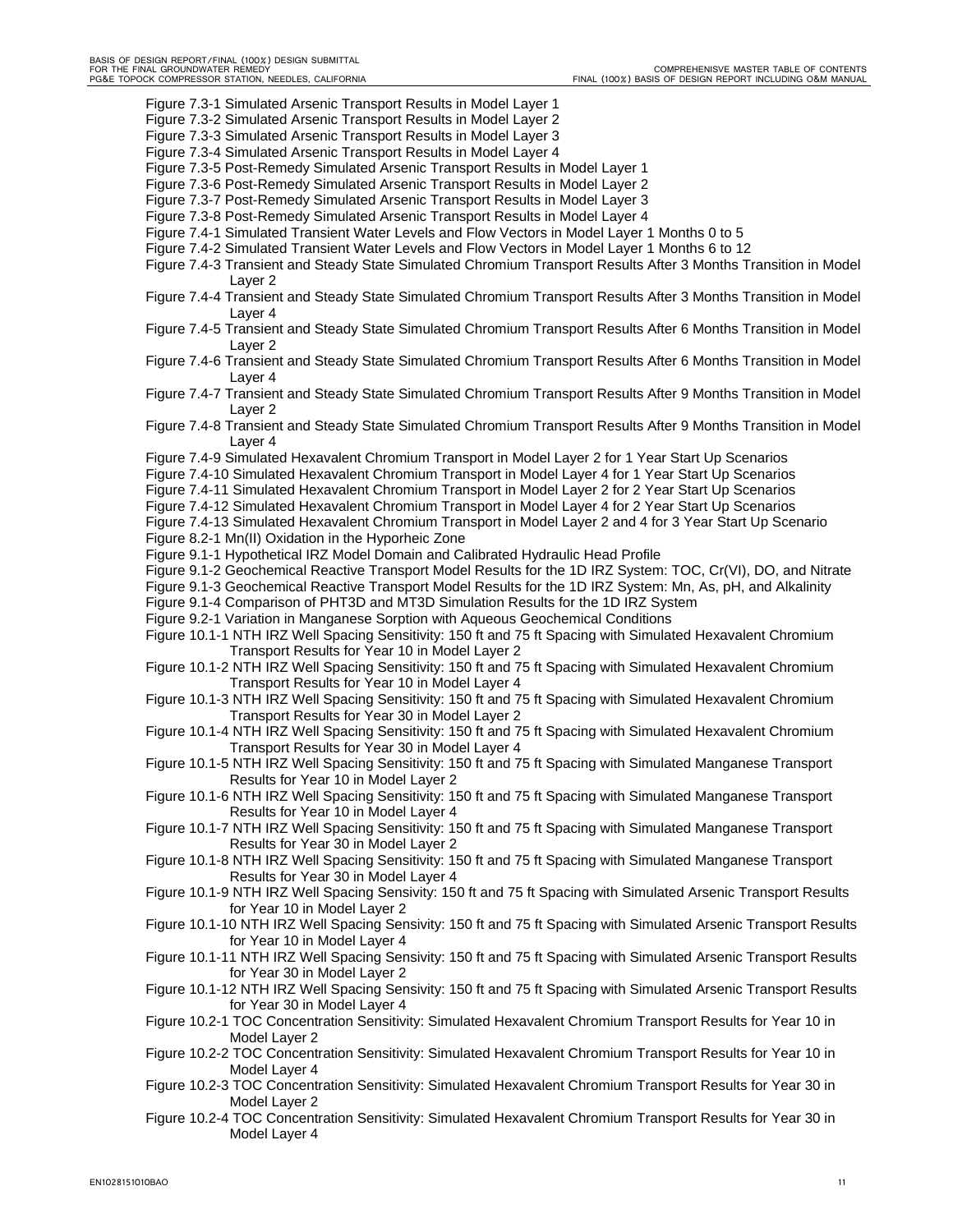Figure 10.2-5 TOC Concentration Sensitivity: Simulated Manganese Transport Results for Year 10 in Model Layer 2 Figure 10.2-6 TOC Concentration Sensitivity: Simulated Manganese Transport Results for Year 10 in Model Layer 4 Figure 10.2-7 TOC Concentration Sensitivity: Simulated Manganese Transport Results for Year 30 in Model Layer 2 Figure 10.2-8 TOC Concentration Sensitivity: Simulated Manganese Transport Results for Year 30 in Model Layer 4 Figure 10.2-9 TOC Concentration Sensitivity: Simulated Arsenic Transport Results for Year 10 in Model Layer 2 Figure 10.2-10 TOC Concentration Sensitivity: Simulated Arsenic Transport Results for Year 10 in Model Layer 4 Figure 10.2-11 TOC Concentration Sensitivity: Simulated Arsenic Transport Results for Year 30 in Model Layer 2 Figure 10.2-12 TOC Concentration Sensitivity: Simulated Arsenic Transport Results for Year 30 in Model Layer 4 Figure 10.3-1 River Bank Extraction Rate Sensitivity: Simulated Hexavalent Chromium Transport Results for Year 10 in Model Layer 2

- Figure 10.3-2 River Bank Extraction Rate Sensitivity: Simulated Hexavalent Chromium Transport Results for Year 10 in Model Layer 4
- Figure 10.3-3 River Bank Extraction Rate Sensitivity: Simulated Hexavalent Chromium Transport Results for Year 30 in Model Layer 2
- Figure 10.3-4 River Bank Extraction Rate Sensitivity: Simulated Hexavalent Chromium Transport Results for Year 30 in Model Layer 4
- Figure 10.3-5 River Bank Extraction Rate Sensitivity: Simulated Manganese Transport Results for Year 10 in Model Layer 2
- Figure 10.3-6 River Bank Extraction Rate Sensitivity: Simulated Manganese Transport Results for Year 10 in Model Layer 4
- Figure 10.3-7 River Bank Extraction Rate Sensitivity: Simulated Manganese Transport Results for Year 30 in Model Layer 2
- Figure 10.3-8 River Bank Extraction Rate Sensitivity: Simulated Manganese Transport Results for Year 30 in Model Layer 4
- Figure 10.3-9 River Bank Extraction Rate Sensitivity: Simulated Arsenic Transport Results for Year 10 in Model Layer 2
- Figure 10.3-10 River Bank Extraction Rate Sensitivity: Simulated Arsenic Transport Results for Year 10 in Model Layer 4
- Figure 10.3-11 River Bank Extraction Rate Sensitivity: Simulated Arsenic Transport Results for Year 30 in Model Layer 2
- Figure 10.3-12 River Bank Extraction Rate Sensitivity: Simulated Arsenic Transport Results for Year 30 in Model Layer 4
- Figure 10.3-13 River Bank Extraction Rate Sensitivity: Simulated Hexavalent Chromium Transport Results with Maximum Extraction for Year 10 in Model Layer 2
- Figure 10.3-14 River Bank Extraction Rate Sensitivity: Simulated Hexavalent Chromium Transport Results with Maximum Extraction for Year 10 in Model Layer 4
- Figure 10.3-15 River Bank Extraction Rate Sensitivity: Simulated Hexavalent Chromium Transport Results with Maximum Extraction for Year 30 in Model Layer 2
- Figure 10.3-16 River Bank Extraction Rate Sensitivity: Simulated Hexavalent Chromium Transport Results with Maximum Extraction for Year 30 in Model Layer 4
- Figure 10.4-1 Manganese Sorption Sensitivity: Simulated Manganese Transport Results for Year 10 in Model Layer 2
- Figure 10.4-2 Manganese Sorption Sensitivity: Simulated Manganese Transport Results for Year 10 in Model Layer 4
- Figure 10.4-3 Manganese Sorption Sensitivity: Simulated Manganese Transport Results for Year 30 in Model Layer 2
- Figure 10.4-4 Manganese Sorption Sensitivity: Simulated Manganese Transport Results for Year 30 in Model Layer 4
- Figure 10.4-5 Manganese Generation Sensitivity: Simulated Manganese Transport Results for Year 10 in Model Layer 2
- Figure 10.4-6 Manganese Generation Sensitivity: Simulated Manganese Transport Results for Year 10 in Model Layer 4
- Figure 10.4-7 Manganese Generation Sensitivity: Simulated Manganese Transport Results for Year 30 in Model Layer 2
- Figure 10.4-8 Manganese Generation Sensitivity: Simulated Manganese Transport Results for Year 30 in Model Layer 4
- Figure 10.4-9 Manganese Oxidation Sensitivity: Simulated Manganese Transport Results for Year 10 in Model Layer 2
- Figure 10.4-10 Manganese Oxidation Sensitivity: Simulated Manganese Transport Results for Year 10 in Model Layer 4
- Figure 10.4-11 Manganese Oxidation Sensitivity: Simulated Manganese Transport Results for Year 30 in Model Layer 2
- Figure 10.4-12 Manganese Oxidation Sensitivity: Simulated Manganese Transport Results for Year 30 in Model Layer 4
- Figure 10.5-1 Arsenic Precipitation Sensitivity: Simulated Arsenic Transport Results for Year 10 in Model Layer 2
- Figure 10.5-2 Arsenic Precipitation Sensitivity: Simulated Arsenic Transport Results for Year 10 in Model Layer 4

Figure 10.5-3 Arsenic Precipitation Sensitivity: Simulated Arsenic Transport Results for Year 30 in Model Layer 2

- Figure 10.5-4 Arsenic Precipitation Sensitivity: Simulated Arsenic Transport Results for Year 30 in Model Layer 4
- Figure 10.5-5 Arsenic Generation Sensitivity: Simulated Arsenic Transport Results for Year 10 in Model Layer 2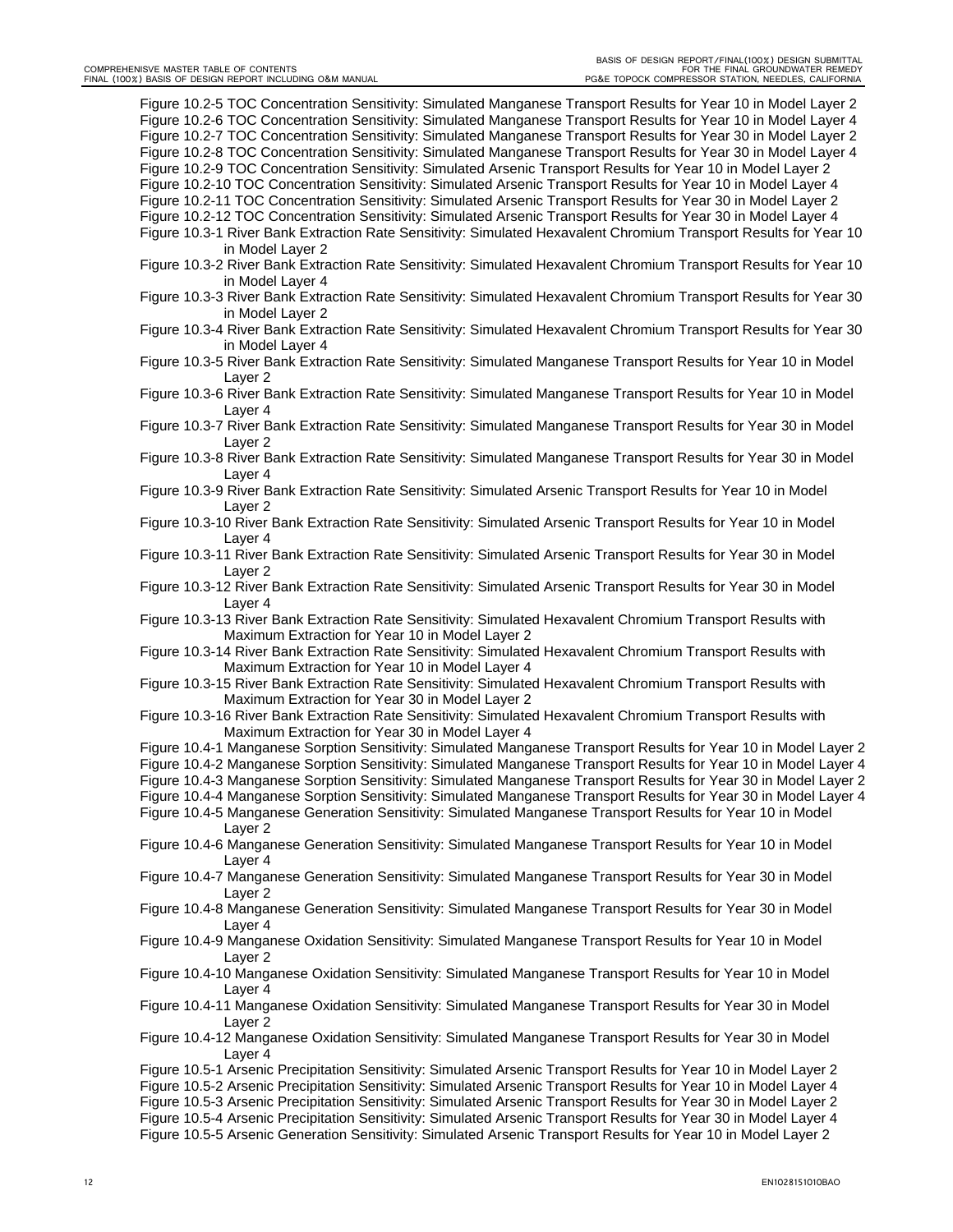Figure 10.5-6 Arsenic Generation Sensitivity: Simulated Arsenic Transport Results for Year 10 in Model Layer 4 Figure 10.5-7 Arsenic Generation Sensitivity: Simulated Arsenic Transport Results for Year 30 in Model Layer 2 Figure 10.5-8 Arsenic Generation Sensitivity: Simulated Arsenic Transport Results for Year 30 in Model Layer 4 Figure 10.5-9 Arsenic Sorption Sensitivity: Simulated Arsenic Transport Results for Year 10 in Model Layer 2 Figure 10.5-10 Arsenic Sorption Sensitivity: Simulated Arsenic Transport Results for Year 10 in Model Layer 4 Figure 10.5-11 Arsenic Sorption Sensitivity: Simulated Arsenic Transport Results for Year 30 in Model Layer 2 Figure 10.5-12 Arsenic Sorption Sensitivity: Simulated Arsenic Transport Results for Year 30 in Model Layer 4 Figure 10.6-1 Hexavalent Chromium Sorption Sensitivity: Simulated Hexavalent Chromium Transport Results for Year 10 in Model Layer 2

- Figure 10.6-2 Hexavalent Chromium Sorption Sensitivity: Simulated Hexavalent Chromium Transport Results for Year 10 in Model Layer 4
- Figure 10.6-3 Hexavalent Chromium Sorption Sensitivity: Simulated Hexavalent Chromium Transport Results for Year 30 in Model Layer 2
- Figure 10.6-4 Hexavalent Chromium Sorption Sensitivity: Simulated Hexavalent Chromium Transport Results for Year 30 in Model Layer 4
- Figure 10.7-1 Addition of Conditioned Remedy-Produced Water to NTH IRZ Sensitivity: Simulated Hexavalent Chromium Transport Results for Year 10 in Model Layer 2

Figure 10.7-2 Addition of Conditioned Remedy-Produced Water to NTH IRZ Sensitivity: Simulated Hexavalent Chromium Transport Results for Year 10 in Model Layer 4

Figure 10.7-3 Addition of Conditioned Remedy-Produced Water to NTH IRZ Sensitivity: Simulated Hexavalent Chromium Transport Results for Year 30 in Model Layer 2

Figure 10.7-4 Addition of Conditioned Remedy-Produced Water to NTH IRZ Sensitivity: Simulated Hexavalent Chromium Transport Results for Year 30 in Model Layer 4

Figure 10.7-5 Addition of Conditioned Remedy-Produced Water to NTH IRZ Sensitivity: Simulated Manganese Transport Results for Year 10 in Model Layer 2

Figure 10.7-6 Addition of Conditioned Remedy-Produced Water to NTH IRZ Sensitivity: Simulated Manganese Transport Results for Year 10 in Model Layer 4

Figure 10.7-7 Addition of Conditioned Remedy-Produced Water to NTH IRZ Sensitivity: Simulated Manganese Transport Results for Year 30 in Model Layer 2

Figure 10.7-8 Addition of Conditioned Remedy-Produced Water to NTH IRZ Sensitivity: Simulated Manganese Transport Results for Year 30 in Model Layer 4

Figure 10.7-9 Addition of Conditioned Remedy-Produced Water to NTH IRZ Sensitivity: Simulated Arsenic Transport Results for Year 10 in Model Layer 2

Figure 10.7-10 Addition of Conditioned Remedy-Produced Water to NTH IRZ Sensitivity: Simulated Arsenic Transport Results for Year 10 in Model Layer 4

Figure 10.7-11 Addition of Conditioned Remedy-Produced Water to NTH IRZ Sensitivity: Simulated Arsenic Transport Results for Year 30 in Model Layer 2

Figure 10.7-12 Addition of Conditioned Remedy-Produced Water to NTH IRZ Sensitivity: Simulated Arsenic Transport Results for Year 30 in Model Layer 4

Figure 10.8-1 IRL/FW Oscillation Sensitivity: Simulated Hexavalent Chromium Transport Results for Year 20 in Model Layer 2

Figure 10.8-2 IRL/FW Oscillation Sensitivity: Simulated Hexavalent Chromium Transport Results for Year 20 in Model Layer 4

Figure 10.8-3 IRL/FW Oscillation Sensitivity: Simulated Hexavalent Chromium Transport Results for Year 30 in Model Layer 2

Figure 10.8-4 IRL/FW Oscillation Sensitivity: Simulated Hexavalent Chromium Transport Results for Year 30 in Model Layer 4

Figure 10.8-5 IRL/FW Oscillation Sensitivity: Simulated Manganese Transport Results for Year 20 in Model Layer 2

Figure 10.8-6 IRL/FW Oscillation Sensitivity: Simulated Manganese Transport Results for Year 20 in Model Layer 4

- Figure 10.8-7 IRL/FW Oscillation Sensitivity: Simulated Manganese Transport Results for Year 30 in Model Layer 2
- Figure 10.8-8 IRL/FW Oscillation Sensitivity: Simulated Manganese Transport Results for Year 30 in Model Layer 4
- Figure 10.8-9 IRL/FW Oscillation Sensitivity: Simulated Arsenic Transport Results for Year 20 in Model Layer 2
- Figure 10.8-10 IRL/FW Oscillation Sensitivity: Simulated Arsenic Transport Results for Year 20 in Model Layer 4 Figure 10.8-11 IRL/FW Oscillation Sensitivity: Simulated Arsenic Transport Results for Year 30 in Model Layer 2

Figure 10.8-12 IRL/FW Oscillation Sensitivity: Simulated ArsenicTransport Results for Year 30 in Model Layer 4 Figure 10.9-1 NTH IRZ Off-Cycle Extraction Sensitivity: Simulated Hexavalent Chromium Transport Results for Year

10 in Model Layer 2

Figure 10.9-2 NTH IRZ Off-Cycle Extraction Sensitivity: Simulated Hexavalent Chromium Transport Results for Year 10 in Model Layer 4

Figure 10.9-3 NTH IRZ Off-Cycle Extraction Sensitivity: Simulated Hexavalent Chromium Transport Results for Year 30 in Model Layer 2

Figure 10.9-4 NTH IRZ Off-Cycle Extraction Sensitivity: Simulated Hexavalent Chromium Transport Results for Year 30 in Model Layer 4

Figure 10.9-5 NTH IRZ Off-Cycle Extraction Sensitivity: Simulated Manganese Transport Results for Year 10 in Model Layer 2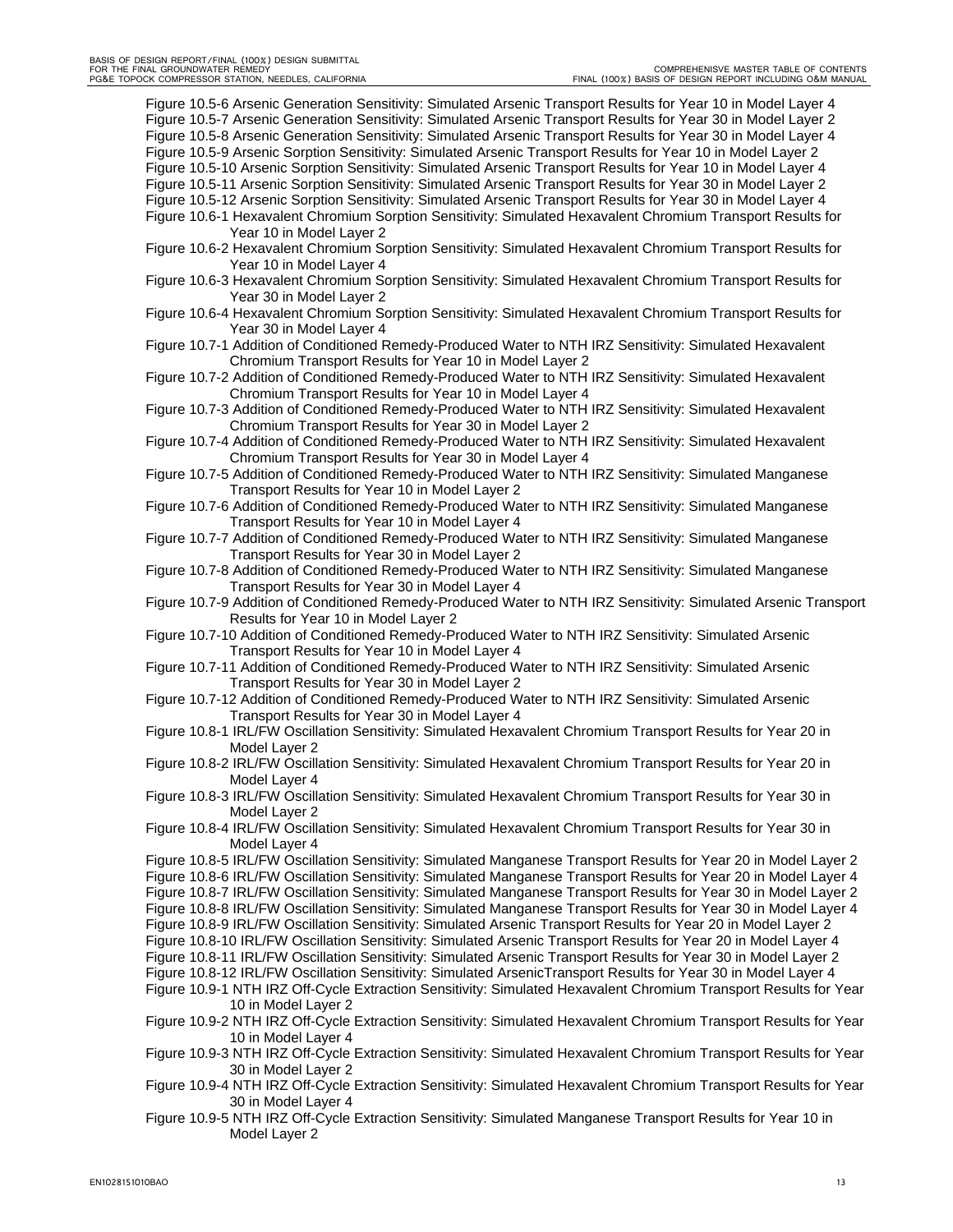Figure 10.9-6 NTH IRZ Off-Cycle Extraction Sensitivity: Simulated Manganese Transport Results for Year 10 in Model Layer 4

- Figure 10.9-7 NTH IRZ Off-Cycle Extraction Sensitivity: Simulated Manganese Transport Results for Year 30 in Model Layer 2
- Figure 10.9-8 NTH IRZ Off-Cycle Extraction Sensitivity: Simulated Manganese Transport Results for Year 30 in Model Layer 4

Figure 10.9-9 NTH IRZ Off-Cycle Extraction Sensitivity: Simulated Arsenic Transport Results for Year 10 in Model Layer 2

- Figure 10.9-10 NTH IRZ Off-Cycle Extraction Sensitivity: Simulated Arsenic Transport Results for Year 10 in Model Layer 4
- Figure 10.9-11 NTH IRZ Off-Cycle Extraction Sensitivity: Simulated Arsenic Transport Results for Year 30 in Model Layer 2
- Figure 10.9-12 NTH IRZ Off-Cycle Extraction Sensitivity: Simulated Arsenic Transport Results for Year 30 in Model Layer 4
- Figure 10.10-1 TOC Half-Life Sensitivity: Simulated Hexavalent Chromium Transport Results for Year 10 in Model Layer 2
- Figure 10.10-2 TOC Half-Life Sensitivity: Simulated Hexavalent Chromium Transport Results for Year 10 in Model Layer 4
- Figure 10.10-3 TOC Half-Life Sensitivity: Simulated Hexavalent Chromium Transport Results for Year 30 in Model Layer 2
- Figure 10.10-4 TOC Half-Life Sensitivity: Simulated Hexavalent Chromium Transport Results for Year 30 in Model Layer 4
- Figure 10.10-5 TOC Half-Life Sensitivity: Simulated Manganese Transport Results for Year 10 in Model Layer 2
- Figure 10.10-6 TOC Half-Life Sensitivity: Simulated Manganese Transport Results for Year 10 in Model Layer 4
- Figure 10.10-7 TOC Half-Life Sensitivity: Simulated Manganese Transport Results for Year 30 in Model Layer 2
- Figure 10.10-8 TOC Half-Life Sensitivity: Simulated Manganese Transport Results for Year 30 in Model Layer 4
- Figure 10.10-9 TOC Half-Life Sensitivity: Simulated Arsenic Transport Results for Year 10 in Model Layer 2
- Figure 10.10-10 TOC Half-Life Sensitivity: Simulated Arsenic Transport Results for Year 10 in Model Layer 4
- Figure 10.10-11 TOC Half-Life Sensitivity: Simulated Arsenic Transport Results for Year 30 in Model Layer 2
- Figure 10.10-12 TOC Half-Life Sensitivity: Simulated Arsenic Transport Results for Year 30 in Model Layer 4
- Figure 10.11-1 NTH IRZ Rate Sensitivity: Simulated Hexavalent Chromium Transport Results for Year 10 in Model Layer 2
- Figure 10.11-2 NTH IRZ Rate Sensitivity: Simulated Hexavalent Chromium Transport Results for Year 10 in Model Layer 4
- Figure 10.11-3 NTH IRZ Rate Sensitivity: Simulated Hexavalent Chromium Transport Results for Year 30 in Model Layer 2
- Figure 10.11-4 NTH IRZ Rate Sensitivity: Simulated Hexavalent Chromium Transport Results for Year 30 in Model Layer 4
- Figure 10.11-5 NTH IRZ Rate Sensitivity: Simulated Manganese Transport Results for Year 10 in Model Layer 2
- Figure 10.11-6 NTH IRZ Rate Sensitivity: Simulated Manganese Transport Results for Year 10 in Model Layer 4
- Figure 10.11-7 NTH IRZ Rate Sensitivity: Simulated Manganese Transport Results for Year 30 in Model Layer 2
- Figure 10.11-8 NTH IRZ Rate Sensitivity: Simulated Manganese Transport Results for Year 30 in Model Layer 4
- Figure 10.11-9 NTH IRZ Rate Sensitivity: Simulated Arsenic Transport Results for Year 10 in Model Layer 2
- Figure 10.11-10 NTH IRZ Rate Sensitivity: Simulated Arsenic Transport Results for Year 10 in Model Layer 4
- Figure 10.11-11 NTH IRZ Rate Sensitivity: Simulated Arsenic Transport Results for Year 30 in Model Layer 2

Figure 10.11-12 NTH IRZ Rate Sensitivity: Simulated Arsenic Transport Results for Year 30 in Model Layer 4

- Figure 10.12-1 Freshwater Injection Rate Sensitivity: Simulated Hexavalent Chromium Transport Results for Year 10 in Model Layer 2
- Figure 10.12-2 Freshwater Injection Rate Sensitivity: Simulated Hexavalent Chromium Transport Results for Year 10 in Model Layer 4
- Figure 10.12-3 Freshwater Injection Rate Sensitivity: Simulated Hexavalent Chromium Transport Results for Year 30 in Model Layer 2
- Figure 10.12-4 Freshwater Injection Rate Sensitivity: Simulated Hexavalent Chromium Transport Results for Year 30 in Model Layer 4
- Figure 10.12-5 Freshwater Injection Rate Sensitivity: Simulated Manganese Transport Results for Year 10 in Model Layer 2
- Figure 10.12-6 Freshwater Injection Rate Sensitivity: Simulated Manganese Transport Results for Year 10 in Model Layer 4
- Figure 10.12-7 Freshwater Injection Rate Sensitivity: Simulated Manganese Transport Results for Year 30 in Model Layer 2
- Figure 10.12-8 Freshwater Injection Rate Sensitivity: Simulated Manganese Transport Results for Year 30 in Model Layer 4
- Figure 10.12-9 Freshwater Injection Rate Sensitivity: Simulated Arsenic Transport Results for Year 10 in Model Layer 2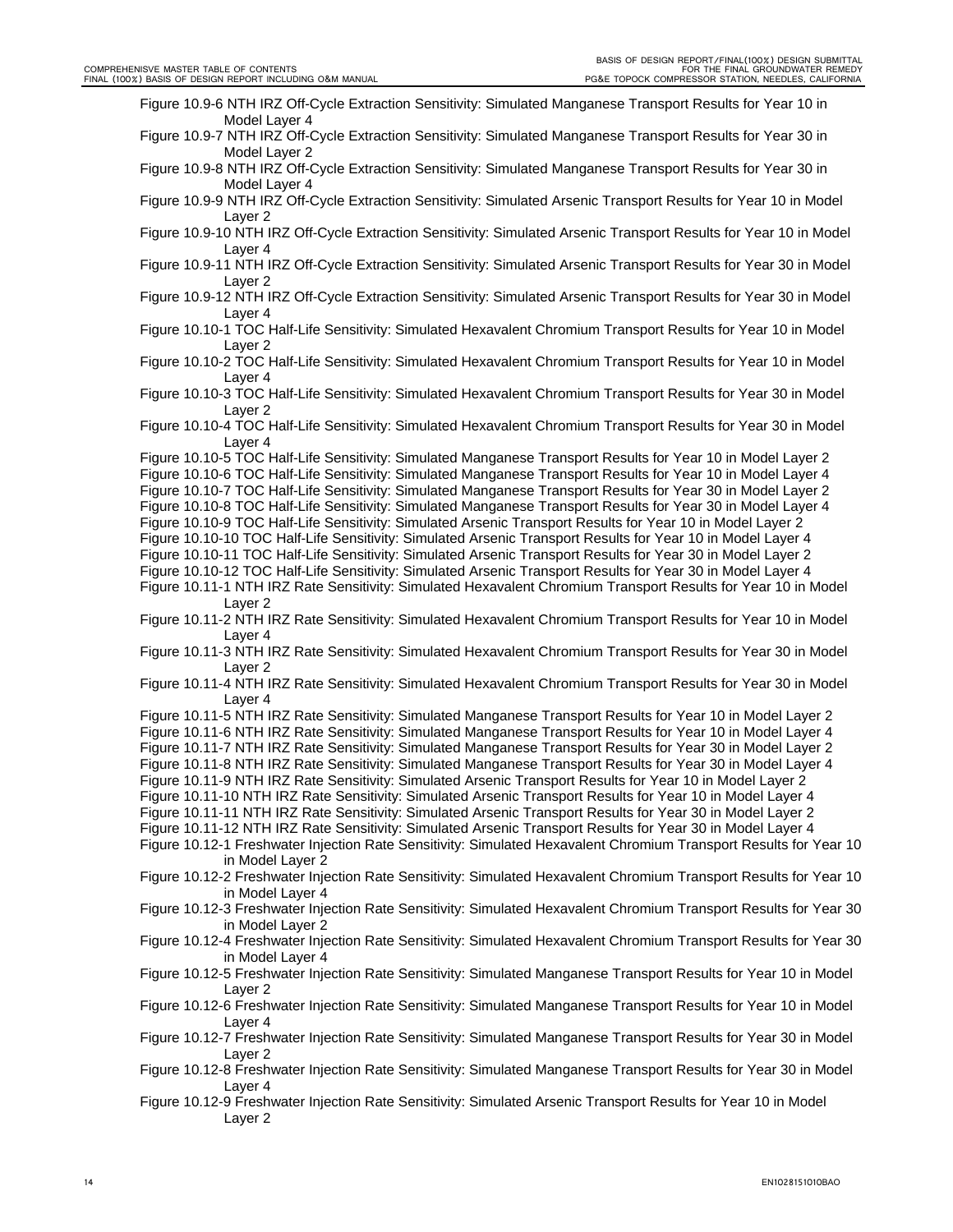|  | Figure 10.12-10 Freshwater Injection Rate Sensitivity: Simulated Arsenic Transport Results for Year 10 in Model |  |   |  |  |  |  |  |  |  |   |  |
|--|-----------------------------------------------------------------------------------------------------------------|--|---|--|--|--|--|--|--|--|---|--|
|  | Laver 4                                                                                                         |  |   |  |  |  |  |  |  |  |   |  |
|  |                                                                                                                 |  | . |  |  |  |  |  |  |  | . |  |

- Figure 10.12-11 Freshwater Injection Rate Sensitivity: Simulated Arsenic Transport Results for Year 30 in Model Layer 2
- Figure 10.12-12 Freshwater Injection Rate Sensitivity: Simulated Arsenic Transport Results for Year 30 in Model Layer 4

Figure 10.13-1 Intermediate Recirculation Loop Sensitivity: Simulated Hexavalent Chromium Transport Results for Year 30 in Model Layer 2

Figure 10.13-2 Intermediate Recirculation Loop Sensitivity: Simulated Hexavalent Chromium Transport Results for Year 30 in Model Layer 4

- Figure 10.13-3 Intermediate Recirculation Loop Sensitivity: Simulated Manganese Transport Results for Year 30 in Model Layer 2
- Figure 10.13-4 Intermediate Recirculation Loop Sensitivity: Simulated Manganese Transport Results for Year 30 in Model Layer 4
- Figure 10.13-5 Intermediate Recirculation Loop Sensitivity: Simulated Arsenic Transport Results for Year 30 in Model Layer 2
- Figure 10.13-6 Intermediate Recirculation Loop Sensitivity: Simulated Arsenic Transport Results for Year 30 in Model Layer 4
- Figure 10.14-1 4.5 Year IRL TOC Injection Sensitivity: Simulated Hexavalent Chromium Transport Results for Year 5 in Model Layer 2
- Figure 10.14-2 4.5 Year IRL TOC Injection Sensitivity: Simulated Hexavalent Chromium Transport Results for Year 5 in Model Layer 4
- Figure 10.14-3 4.5 Year IRL TOC Injection Sensitivity: Simulated Hexavalent Chromium Transport Results for Year 10 in Model Layer 2
- Figure 10.14-4 4.5 Year IRL TOC Injection Sensitivity: Simulated Hexavalent Chromium Transport Results for Year 10 in Model Layer 4
- Figure 10.14-5 4.5 Year IRL TOC Injection Sensitivity: Simulated Manganese Transport Results for Year 5 in Model Layer 2
- Figure 10.14-6 4.5 Year IRL TOC Injection Sensitivity: Simulated Manganese Transport Results for Year 5 in Model Layer 4
- Figure 10.14-7 4.5 Year IRLTOC Injection Sensitivity: Simulated Manganese Transport Results for Year 10 in Model Layer 2
- Figure 10.14-8 4.5 Year IRLTOC Injection Sensitivity: Simulated Manganese Transport Results for Year 10 in Model Layer 4
- Figure 10.14-9 4.5 Year IRL TOC Injection Sensitivity: Simulated Arsenic Transport Results for Year 5 in Model Layer 2
- Figure 10.14-10 4.5 Year IRL TOC Injection Sensitivity: Simulated Arsenic Transport Results for Year 5 in Model Layer 4
- Figure 10.14-11 4.5 Year IRLTOC Injection Sensitivity: Simulated Arsenic Transport Results for Year 10 in Model Layer 2
- Figure 10.14-12 4.5 Year IRLTOC Injection Sensitivity: Simulated Arsenic Transport Results for Year 10 in Model Layer 4
- Figure 10.15-1 TOC/Hexavalent Chromium Trigger Sensitivity: Simulated Hexavalent Chromium Transport Results for Year 10 in Model Layer 2
- Figure 10.15-2 TOC/Hexavalent Chromium Trigger Sensitivity: Simulated Hexavalent Chromium Transport Results for Year 10 in Model Layer 4
- Figure 10.15-3 TOC/Hexavalent Chromium Trigger Sensitivity: Simulated Hexavalent Chromium Transport Results for Year 30 in Model Layer 2
- Figure 10.15-4 TOC/Hexavalent Chromium Trigger Sensitivity: Simulated Hexavalent Chromium Transport Results for Year 30 in Model Layer 4
- Figure 10.16-1 Porosity Sensitivity: Simulated Hexavalent Chromium Transport Results for Year 10 in Model Layer 2
- Figure 10.16-2 Porosity Sensitivity: Simulated Hexavalent Chromium Transport Results for Year 10 in Model Layer 4
- Figure 10.16-3 Porosity Sensitivity: Simulated Hexavalent Chromium Transport Results for Year 30 in Model Layer 2
- Figure 10.16-4 Porosity Sensitivity: Simulated Hexavalent Chromium Transport Results for Year 30 in Model Layer 4
- Figure 10.16-5 Porosity Sensitivity: Simulated Manganese Transport Results for Year 10 in Model Layer 2
- Figure 10.16-6 Porosity Sensitivity: Simulated Manganese Transport Results for Year 10 in Model Layer 4
- Figure 10.16-7 Porosity Sensitivity: Simulated Manganese Transport Results for Year 30 in Model Layer 2
- Figure 10.16-8 Porosity Sensitivity: Simulated Manganese Transport Results for Year 30 in Model Layer 4
- Figure 10.16-9 Porosity Sensitivity: Simulated Arsenic Transport Results for Year 10 in Model Layer 2
- Figure 10.16-10 Porosity Sensitivity: Simulated Arsenic Transport Results for Year 10 in Model Layer 4
- Figure 10.16-11 Porosity Sensitivity: Simulated Arsenic Transport Results for Year 30 in Model Layer 2
- Figure 10.16-12 Porosity Sensitivity: Simulated Arsenic Transport Results for Year 30 in Model Layer 4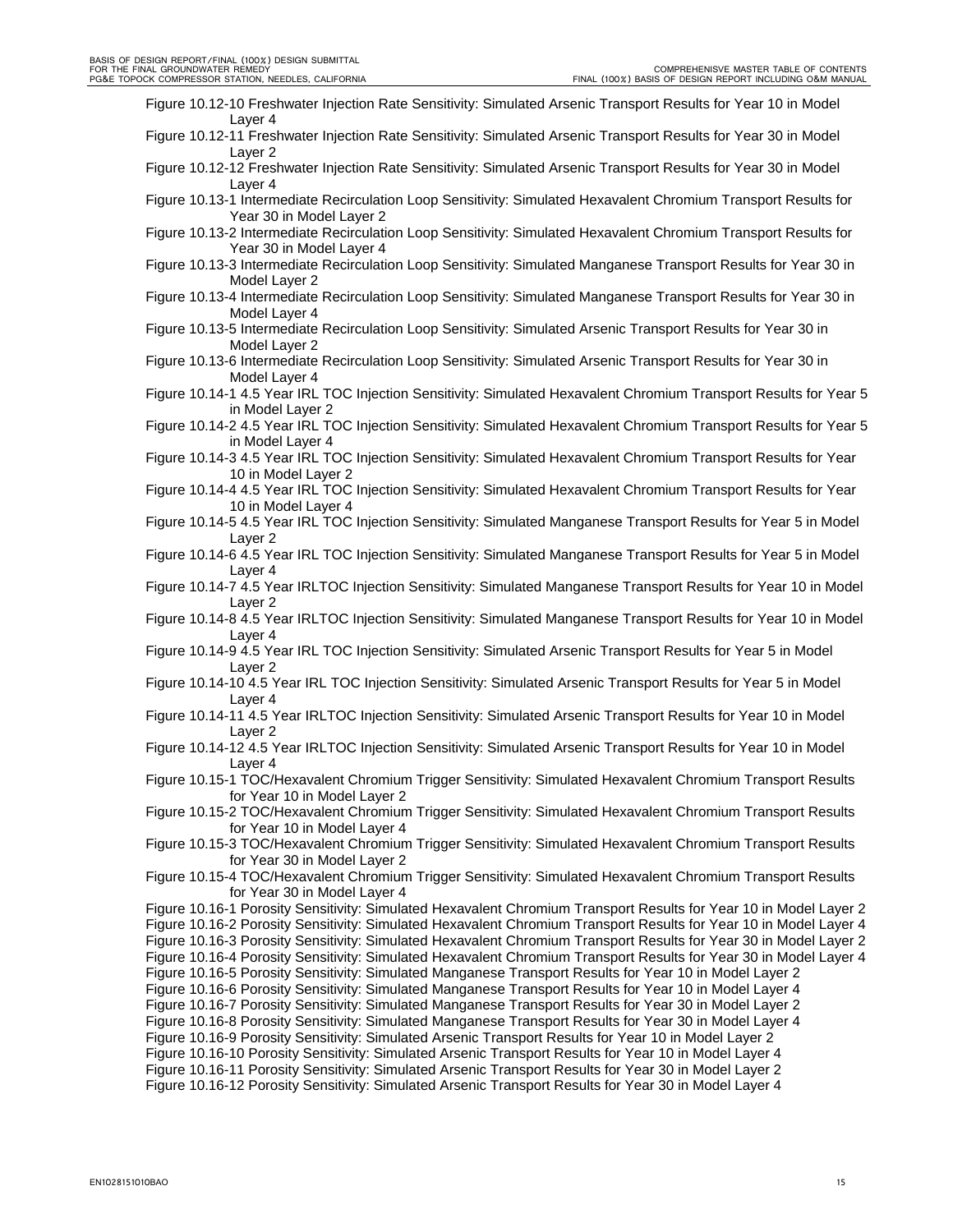# **C Design Criteria (Including Calculations)**

# Main Text

Attachment A: Carbon substrate selection (on CD‐ROM only)

Attachment B: Calculations (on CD‐ROM only)

- Remedy-produced water pump calculations Recirculation; conditioned water transfer; filter feed
- Remedy‐produced water conditioning process Eductor calculations
- Remedy-produced water conditioning process Caustic usage calculations
- **•** Structural calculations for Compressor Station structures
- L-300 pipe load calculations
- Hydraulic analysis of freshwater injection system
- Hydraulic analysis of Inner Recirculation Loop, IRZ Loop, and TCS Recirculation Loop
- Structural calculations for MW-20 Bench and Moabi Regional Park long-term remedy support area structures, and remediation well vaults
- Fire protection plan calculations for Carbon Amendment Building, Operations Building, and Moabi Regional Park Workshop Building
- Sand separator system
- Soluble carbon substrate and emulsified vegetable oil dosing calculations
- Moabi Regional Park CHQ lighting calculations
- Moabi Regional Park CHQ yard piping head loss and tank sizing calculations
- Compressor Station Ponds Structural calculations
- TEG load calculations for the Compressor Station Ponds

Attachment C: Geotechnical Analysis (on CD‐ROM only)

- Geotechnical Data Summary and Proposed Supplemental Geotechnical Investigation
- Selected Boring Logs from RFI/RI Report Volume 2 (CH2M HILL 2009)
- Geotechnical Investigation Report, Topock Compressor Station, Water Treatment Plant (CH2M HILL 2004)
- Geotechnical Investigation, Topock AOC 4 Remediation Pre‐Work Plan Data Collection Activities Technical Memorandum (CH2M HILL 2009)

Attachment D: Remediation Well Design and Field Approach (on CD‐ROM only)

Attachment E: Firewater System Analysis (on CD‐ROM only)

# **D Plans (Engineering Drawings) (***presented under separate cover, and also on the CD‐ROM***)**

- D1: Equipment Lists
- D2: Drawings
- **E Specifications (***on CD‐ROM only***)**
- **F Remedy Wastewater Management Technical Memorandum (***on CD‐ROM only***)**
- **G Evaluation of Arched Bridge Structural Integrity and Space Availability to Support Freshwater Supply Pipeline (***on CD‐ROM only***)**
	- Topock Bridge (Old Trails Bridge) Assessment (EPNG 10/2011)
	- Topock L300‐A Arch Bridge Structural Assessment (AECOM 12/2011)
- **H Updated Cost Estimate (***on CD‐ROM only***)**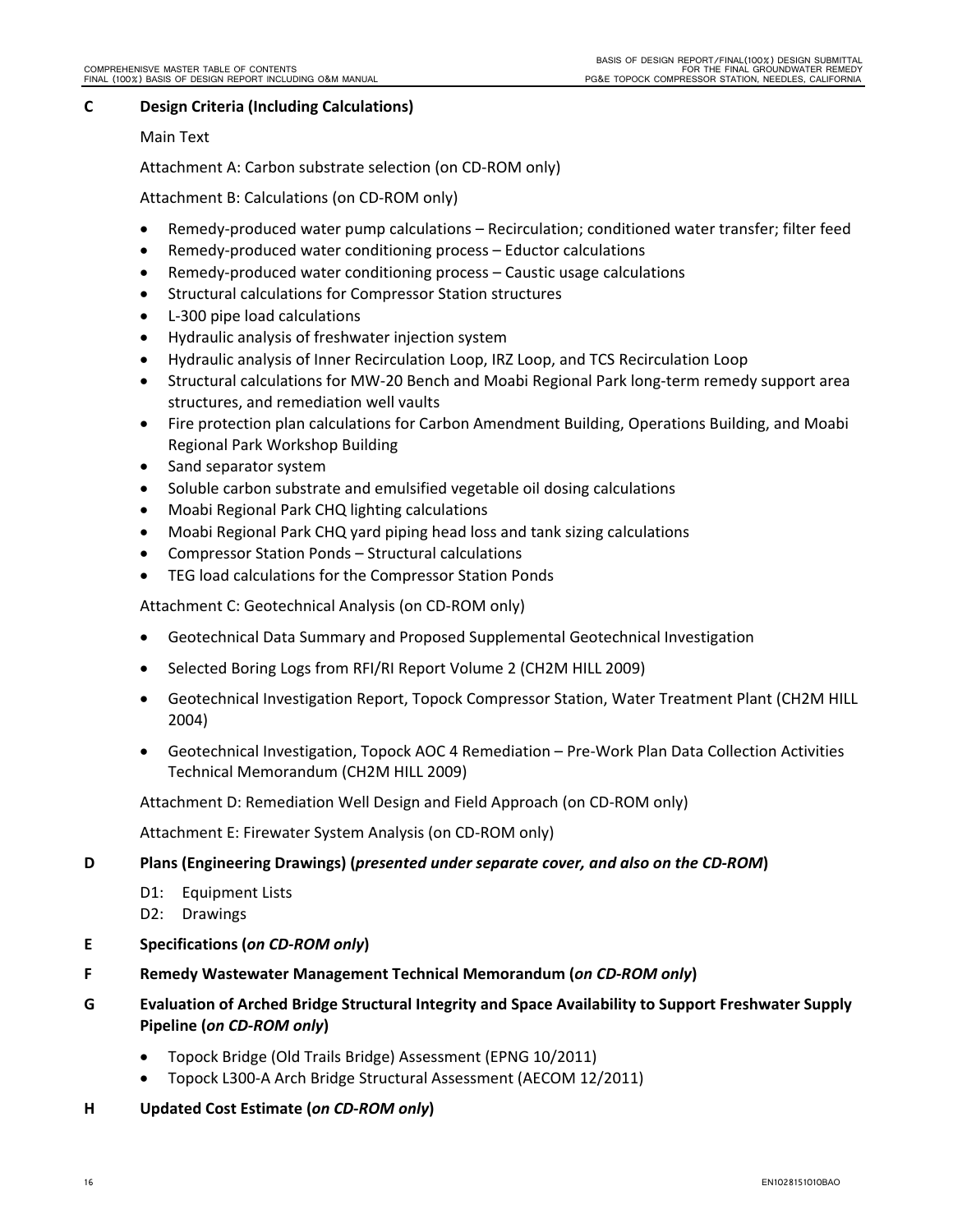# **I Responses to Comments on the Basis of Design Report/Preliminary (30%), Intermediate (60%), and Pre‐Final (90%) Design Submittals (***on CD‐ROM only***)**

#### *Responses to Comments on the Pre‐Final (90%) Design Submittal*

- Attachment A: RTC# 8, 12: Executive Summary Section on Decommissioning
- Attachment B: RTC# 17: AZ SHPO Correspondence dated February 4, 2008
- Attachment C: RTC# 19, 104, 817, 821, 827‐833: Revised design for BCW northern and southern crossings
- Attachment D: RTC# 27, 72, 995: Construction and startup sequencing details
- Attachment E: RTC# 135, 267, 300: Additional details on tie‐in with Topock‐2 and ‐3
- Attachment F: RTC# 140: Figure 3 of 60% BOD Appendix M and Figure 5 of 90% BOD Appendix M
- Attachment G: RTC# 196: BOD Revised Figure 2.1‐1
- Attachment H: RTC# 223: Photo of a 500-1,000-gallon portable tank being pulled by a pick-up truck
- Attachment I: RTC# 296: Additional 12-inch FW pipe (in the event pre-treatment is required)
- Attachment J: RTC# 313: O&M Vol. 2, Sampling and Monitoring Plan, Revised Exhibit 5.3‐1
- Attachment K: RTC# 354: BOD Revised Figure 3.4‐3
- Attachment L: RTC# 418: TM Regarding the Development of the Simulated Threshold TOC Concentrations for Reduction of Cr(VI)
- Attachment M: RTC# 634: Revised Remedy‐SOP‐08 (Inspection of Frac Tanks)
- Attachment N: RTC# 657: OSHA Suggested Spotting Signals for Vehicles
- Attachment O: RTC# 662: Revised RTC‐SOP‐09: Inspection of B‐side Conditioned Water Storage Tank
- Attachment P: RTC# 711: Figures 711-1 and 711-2 Proposed Well Pairs In Model Layers 3 and 4
- Attachment Q: RTC# 803: Revised Management Protocol for Handling and Disposition of Displaced Site Material and Park Moabi Design
- Attachment R: RTC #815: Revised Figures ES‐4C (same as Figure 3.4‐1 of the 90% BOD, Exhibit 2.7‐1 of O&M Manual Volume 1, and Figure 3.1‐4 of the C/RAWP)
- Attachment S: RTC #867: Revised Exhibit 2.1‐1 of the C/RAWP
- Attachment T: RTC# 932: New C/RAWP exhibit in Section 3.2.1.2, List of Well Locations for Borehole Groundwater Sample Collection, Defining which Boreholes will be used for Groundwater Sampling during Drilling
- Attachment U: RTC #938: New C/RAWP Section 3.2.1.6, Baseline Well Sampling
- Attachment V: RTC #1005: New C/RAWP Figure 3.3-1, Key Pipeline Map
- Attachment W: RTC #1012: Revised C/RAWP Figure 4.2-3, Construction Site Plan and Access Routes
- Attachment X: RTC #1055: Revised Figure 2‐1 of the CQAPP (Appendix A of the C/RAWP)
- Attachment Y: RTC #1057: Draft Third Party Testing and Inspection by Quality Assurance
- Attachment Z: RTC #1155: Revised Figure 4‐1, GW Extraction and Treatment System Process Flow Diagram, of the IM‐3 Decommissioning Plan (Appendix F of the C/RAWP)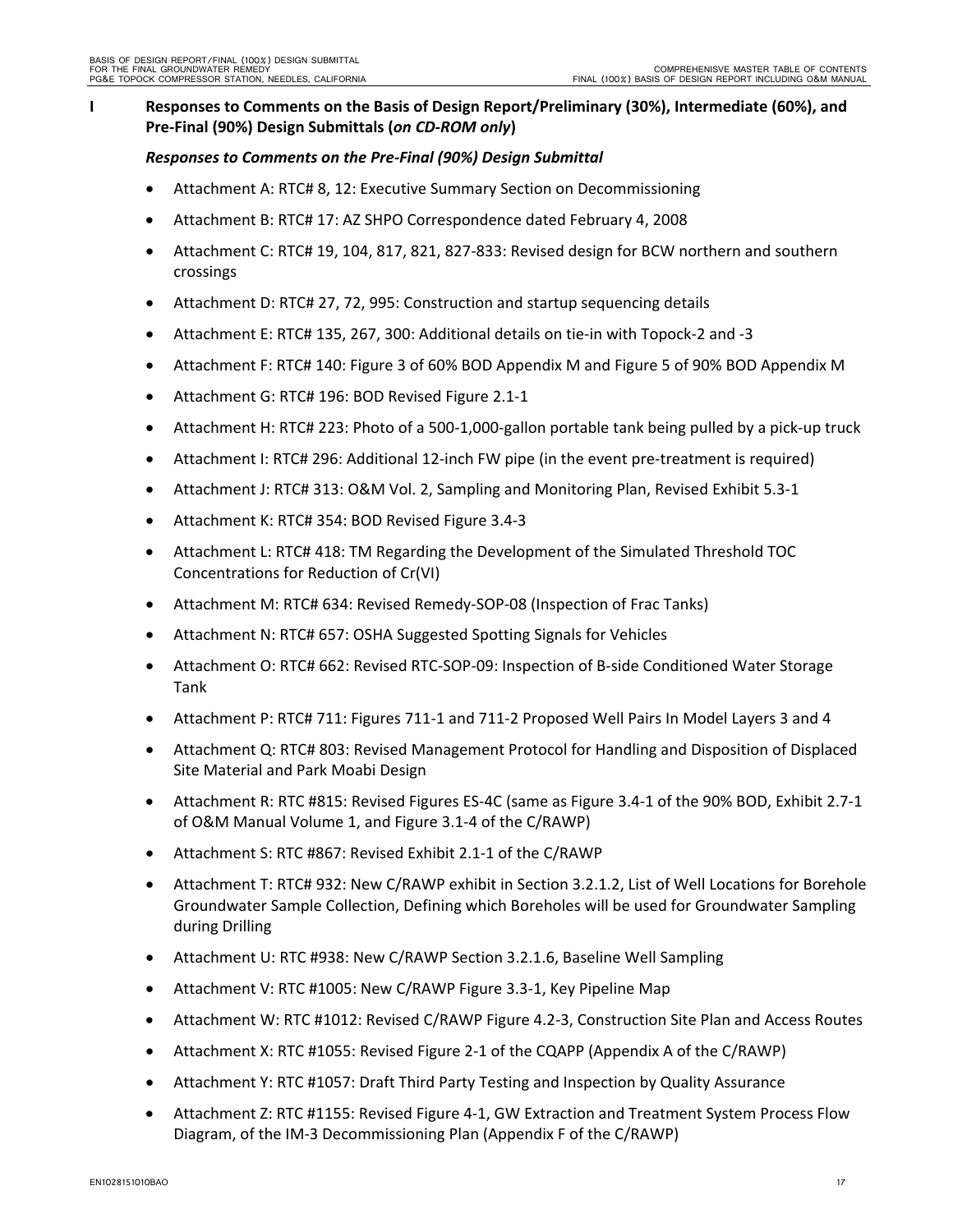- Attachment AA: RTCs #1157, #1186 and #1188: New REMEDY‐SOP‐10: Sampling of Concrete/Asphalt Demolition Waste
- Attachment BB: RTC #136: Transwestern Bench and MW‐20 Bench Consolidation of Carbon Storage/Dosing Design and Operations
- Attachment CC: RTCs #4, #17, #22, #32, #41, #43, and #126: Evaluation of Technical Justification for Proposed Monitoring Wells MW‐X and MW‐Y

# *Responses to Comments on the Intermediate (60%) Design Submittal*

- Table I‐1: Response to Comments on Basis of Design Report/Intermediate (60%) Design
- Attachment A: RTC #1 ‐ Pipeline Evaluation Matrix, Visual Simulations, TRC's Response, and Tribes' Letters/Email
- Attachment B: RTC #2 ‐ Info for the Refuge's Appropriate Use Analysis/Compatibility Determination
- Attachment C: RTC #39 ‐ Alternate Piping Routes near the ER‐6 Area
- Attachment D: RTC #84a/b, #100, #109, #135 ‐ Proposed Locations for Future Provisional Wells
- Attachment E: RTC #99, #216, #646, #659, #683, #692 ‐ Simulated Groundwater Flow and Capture Figures
- Attachment F: RTC #168, #178, #816‐845 ‐ Freshwater Pre‐Injection Treatment System Design Basis
- Attachment G: RTC #260, #262, #288‐291, #320, #321, #776a ‐ Soil Storage/Construction Staging Areas/Decision Matrices/Figure 7.6‐1
- Attachment H: RTC #317‐321 ‐ PG&E's Response to TRC Technical Memorandum on Appendix A8 and Tribe's Letter to Close‐out Unresolved Noise and Vibration Comments
- Attachment I: RTC #384a/b ‐ Parameters Used to Calculate the Mixed Convection Ratio, M in FW‐1/FW‐2
- Attachment J: RTC #438, #440, #442 ‐ Changes to Infrastructure Locations for Node 5/FW‐1, Visualizations for IRL‐2
- Attachment K: RTC #68, #471 ‐ Recommended Modifications to Arched Bridge
- Attachment L: RTC #565 ‐ Geoarch Potential Layer and 60% Remedy Layout
- Attachment M: RTC #619 ‐ Revised Figure 6.1‐2
- Attachment N: RTC #710 New COPCs Monitoring Table
- Attachment O: RTC #728 ‐ PG&E's Response to TRC Technical Memorandum on Chemistry
- Attachment P: RTC #181 Hinkley IRZ Well Fouling
- Attachment Q: RTC #99, #646, #659, #683, #692 ‐ Updated Cross Sections
- Attachment R: RTC #216, #648, #692 ‐ Simulated Subsurface Groundwater Flow and Pathline Figures
- Attachment S: RTC #25, #357‐362, #364‐371, #382, #384‐386, #388a/b, #391‐394, #398, #401‐406 ‐ Tribes' Key Concerns Related to Modeling in the 60% BOD
- Attachment T: RTC #6, Narrative on Key Decommissioning Steps

#### *Response to Comments on Draft Basis of Design Report/Preliminary (30%) Design*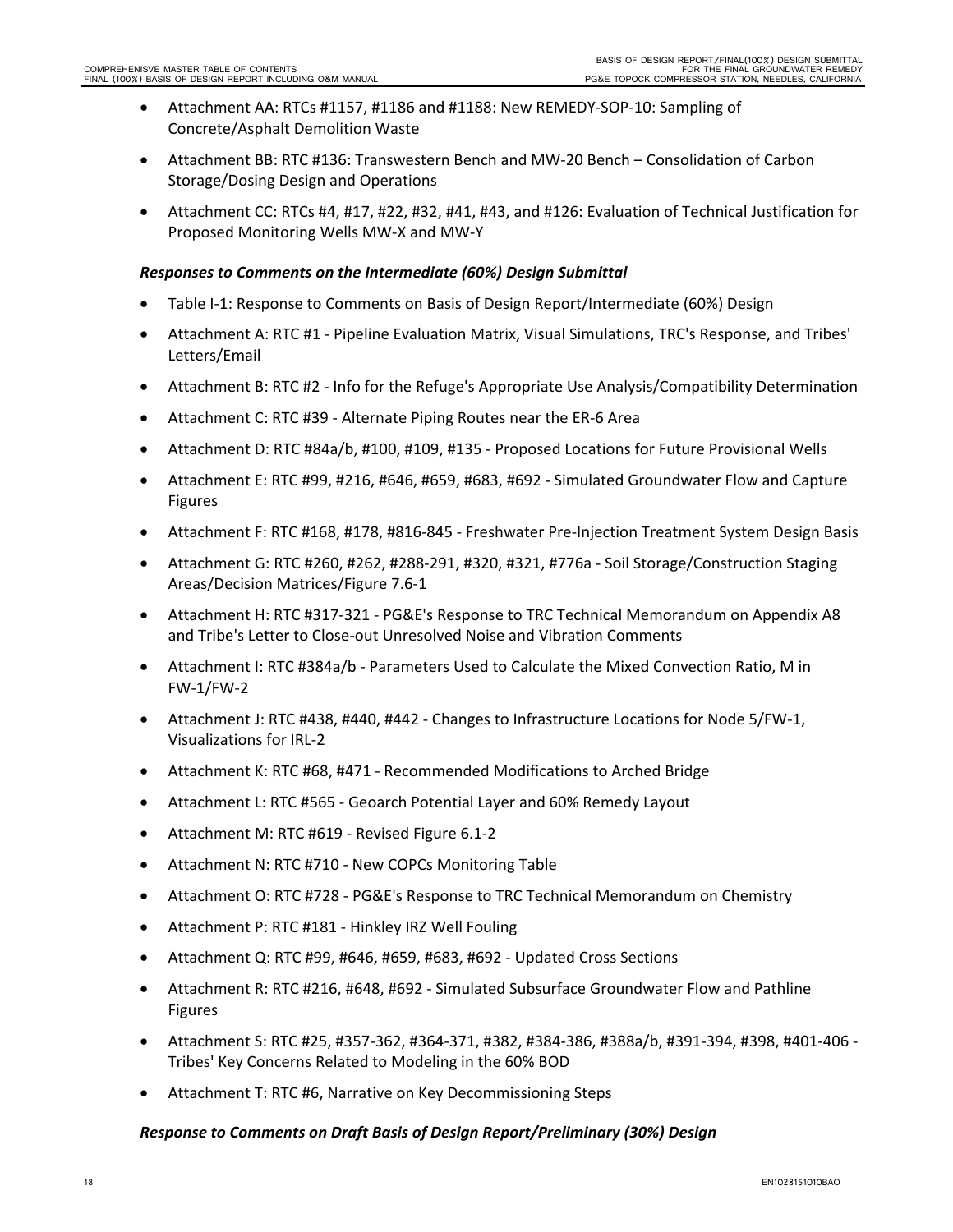# **J Freshwater Supply Technical Memorandum and Responses to Comments (***on CD‐ROM only***)**

- **•** Freshwater Supply Technical Memorandum
- Responses to Comments
- **K Final Addendum to the East Ravine Groundwater Investigation Report and Responses to Comments (***on CD‐ROM only***)**

L Operation and Maintenance Manual (presented under separate cover, and also on the CD-ROM)

# **O&M MANUAL CONTENTS:**

#### **O&M Manual Main Text Contents:**

| L1              | L1.1                 | Remedial Action Objectives, Completion Criteria/Performance Standards, and<br>L1.1.1<br>Incorporation of ARARs and EIR Mitigation Measures into Operation and<br>L1.1.2 |  |  |  |  |  |
|-----------------|----------------------|-------------------------------------------------------------------------------------------------------------------------------------------------------------------------|--|--|--|--|--|
|                 | L1.2                 |                                                                                                                                                                         |  |  |  |  |  |
| L <sub>2</sub>  | L2.1<br>L2.2<br>L2.3 | Project Management, Communication Framework, and Workers Training  L2-1                                                                                                 |  |  |  |  |  |
| L <sub>3</sub>  | L3.1<br>L3.2<br>L3.3 |                                                                                                                                                                         |  |  |  |  |  |
| L <sub>4</sub>  |                      |                                                                                                                                                                         |  |  |  |  |  |
| L5              |                      |                                                                                                                                                                         |  |  |  |  |  |
| <b>Exhibits</b> |                      |                                                                                                                                                                         |  |  |  |  |  |
| $L2.1 - 2$      |                      | Key Project Personnel, Qualifications, Levels of Authority and Responsibility, and Lines of                                                                             |  |  |  |  |  |
|                 |                      |                                                                                                                                                                         |  |  |  |  |  |
| $L2.2 - 2$      |                      |                                                                                                                                                                         |  |  |  |  |  |
| $L2.2 - 3$      |                      |                                                                                                                                                                         |  |  |  |  |  |
| $L3.1 - 1$      |                      |                                                                                                                                                                         |  |  |  |  |  |
|                 |                      | Tables (on CD-ROM only)                                                                                                                                                 |  |  |  |  |  |

- L1.1‐1 Summary of Compliance with EIR Mitigation Measures
- L1.1-2 Summary of Compliance with Cultural Impact Minimization Program (CIMP) Protocols
- L1.1‐3 Summary of Compliance with Identified ARARs
- L1.1-3A Information for the Havasu National Wildlife Refuge's Appropriate Use Analysis and Compatibility Determination (AUA/CD)
- L1.1-4 Summary of Compliance with Applicable Programmatic Agreement (PA) Stipulations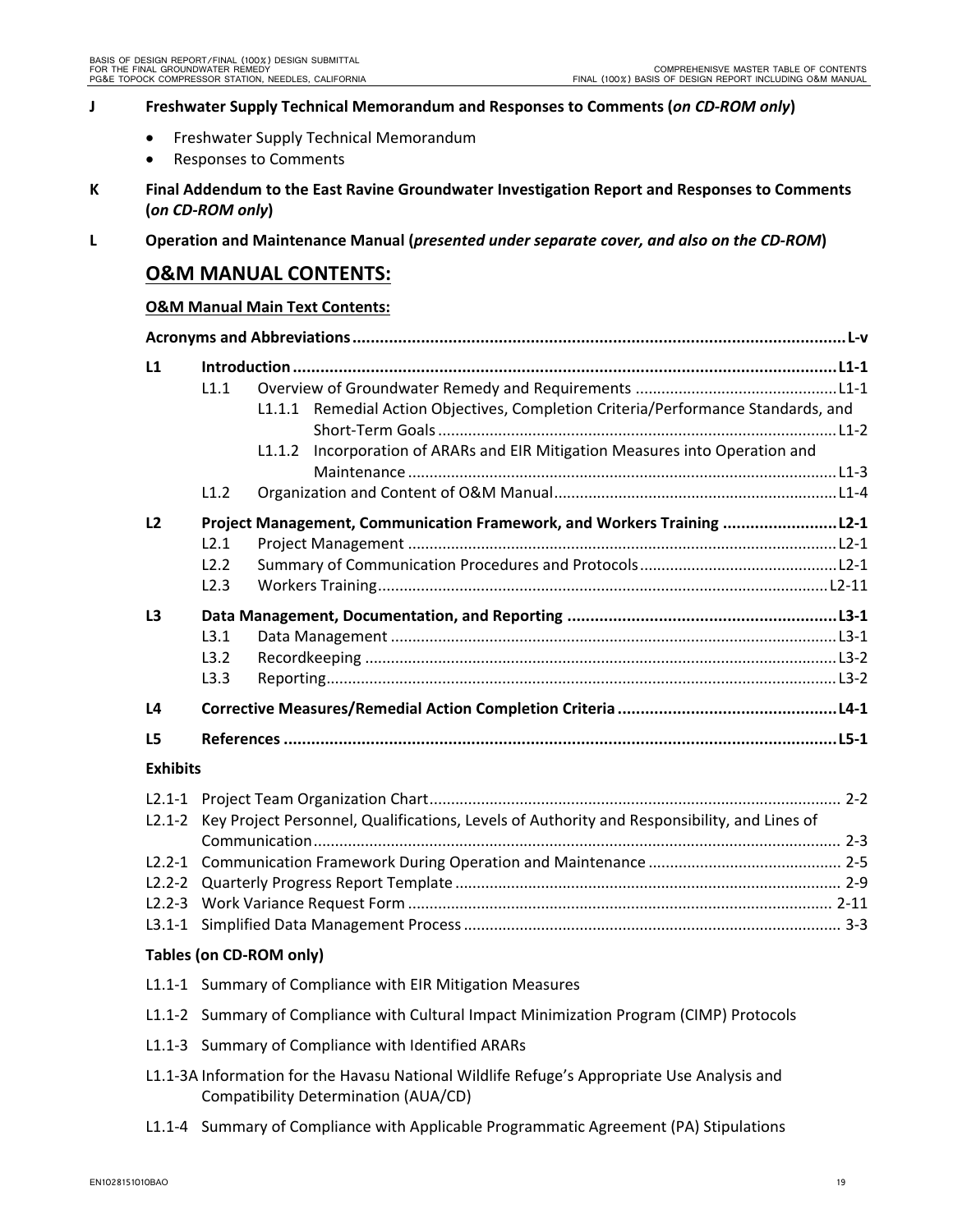L1.1-5 Summary of Compliance with Applicable Cultural and Historic Properties Management Plan (CHPMP) Provisions

#### **Additional Volumes Attached to the O&M Manual (see below for TOCs):**

| <b>Volume 1: Operation and Maintenance Plan</b> |
|-------------------------------------------------|
| <b>Volume 2: Sampling and Monitoring Plan</b>   |
| <b>Volume 3: Contingency Plan</b>               |
| <b>Volume 4: Soil Management Plan</b>           |
| <b>Volume 5: Project Health and Safety Plan</b> |

#### **Contents of O&M Manual Volume 1: Operation and Maintenance Plan:**

**[Blue font = TOCs of O&M Manual Vol. 1 and its Appendices/Attachments]**

| 1              |     |       |  |  |  |  |  |  |
|----------------|-----|-------|--|--|--|--|--|--|
|                | 1.1 |       |  |  |  |  |  |  |
| $\overline{2}$ |     |       |  |  |  |  |  |  |
|                | 2.1 |       |  |  |  |  |  |  |
|                |     | 2.1.1 |  |  |  |  |  |  |
|                |     | 2.1.2 |  |  |  |  |  |  |
|                |     | 2.1.3 |  |  |  |  |  |  |
|                | 2.2 |       |  |  |  |  |  |  |
|                |     | 2.2.1 |  |  |  |  |  |  |
|                |     | 2.2.2 |  |  |  |  |  |  |
|                |     | 2.2.3 |  |  |  |  |  |  |
|                | 2.3 |       |  |  |  |  |  |  |
|                |     | 2.3.1 |  |  |  |  |  |  |
|                |     | 2.3.2 |  |  |  |  |  |  |
|                |     | 2.3.3 |  |  |  |  |  |  |
|                |     | 2.3.4 |  |  |  |  |  |  |
|                | 2.4 |       |  |  |  |  |  |  |
|                | 2.5 |       |  |  |  |  |  |  |
|                | 2.6 |       |  |  |  |  |  |  |
|                | 2.7 |       |  |  |  |  |  |  |
|                |     | 2.7.1 |  |  |  |  |  |  |
|                | 2.8 |       |  |  |  |  |  |  |
| 3              |     |       |  |  |  |  |  |  |
|                | 3.1 |       |  |  |  |  |  |  |
|                |     | 3.1.1 |  |  |  |  |  |  |
|                |     | 3.1.2 |  |  |  |  |  |  |
|                |     | 3.1.3 |  |  |  |  |  |  |
|                |     | 3.1.4 |  |  |  |  |  |  |
|                |     | 3.1.5 |  |  |  |  |  |  |
|                |     | 3.1.6 |  |  |  |  |  |  |
|                | 3.2 |       |  |  |  |  |  |  |
|                |     | 3.2.1 |  |  |  |  |  |  |
|                | 3.3 |       |  |  |  |  |  |  |
|                |     | 3.3.1 |  |  |  |  |  |  |
|                | 3.4 |       |  |  |  |  |  |  |
|                | 3.5 |       |  |  |  |  |  |  |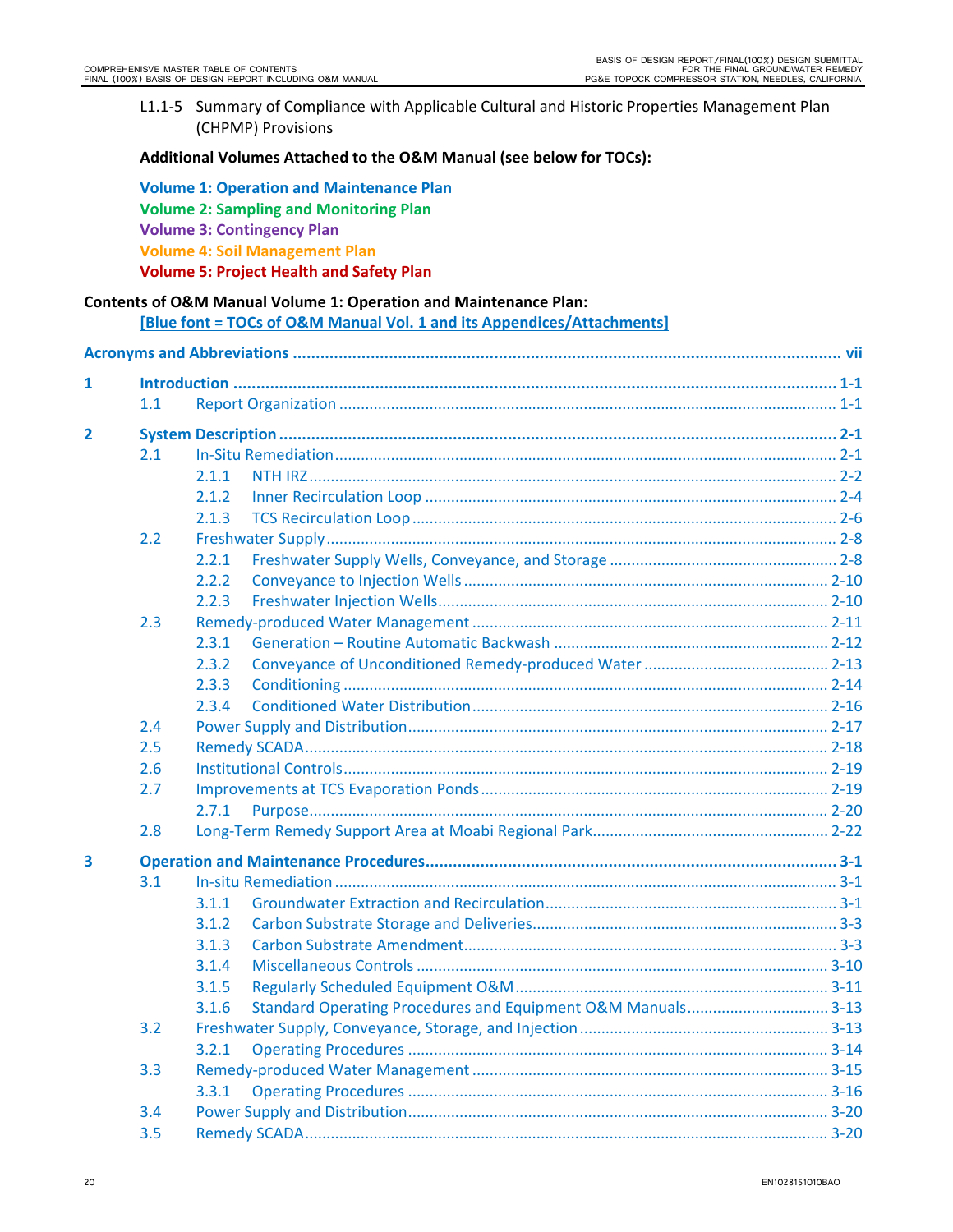| 3.7<br>3.7.1<br>3.7.2<br>3.7.3<br>3.8<br>4<br>4.1<br>4.1.1<br>4.1.2<br>4.2<br>4.2.1<br>4.2.2<br>4.2.3<br>4.2.4<br>4.2.5<br>4.3<br>5<br>5.1<br>5.2<br>Maintenance and Repair of Aboveground Pipe (Schedule 40 Steel with Cement Mortar Lining) 5-<br>5.3<br>3<br>5.4<br>6<br>6.1<br>6.1.1<br>6.1.2<br>6.1.3<br>6.1.4<br>6.1.5<br>6.2<br>7<br>7.1<br>7.2<br>7.3<br>7.4<br>7.5<br>7.6<br>8<br><b>Exhibits</b><br>$2.2 - 1$<br>$2.3 - 1$ | 3.6 |  |  |  |  |  |  |  |  |
|--------------------------------------------------------------------------------------------------------------------------------------------------------------------------------------------------------------------------------------------------------------------------------------------------------------------------------------------------------------------------------------------------------------------------------------|-----|--|--|--|--|--|--|--|--|
|                                                                                                                                                                                                                                                                                                                                                                                                                                      |     |  |  |  |  |  |  |  |  |
|                                                                                                                                                                                                                                                                                                                                                                                                                                      |     |  |  |  |  |  |  |  |  |
|                                                                                                                                                                                                                                                                                                                                                                                                                                      |     |  |  |  |  |  |  |  |  |
|                                                                                                                                                                                                                                                                                                                                                                                                                                      |     |  |  |  |  |  |  |  |  |
|                                                                                                                                                                                                                                                                                                                                                                                                                                      |     |  |  |  |  |  |  |  |  |
|                                                                                                                                                                                                                                                                                                                                                                                                                                      |     |  |  |  |  |  |  |  |  |
|                                                                                                                                                                                                                                                                                                                                                                                                                                      |     |  |  |  |  |  |  |  |  |
|                                                                                                                                                                                                                                                                                                                                                                                                                                      |     |  |  |  |  |  |  |  |  |
|                                                                                                                                                                                                                                                                                                                                                                                                                                      |     |  |  |  |  |  |  |  |  |
|                                                                                                                                                                                                                                                                                                                                                                                                                                      |     |  |  |  |  |  |  |  |  |
|                                                                                                                                                                                                                                                                                                                                                                                                                                      |     |  |  |  |  |  |  |  |  |
|                                                                                                                                                                                                                                                                                                                                                                                                                                      |     |  |  |  |  |  |  |  |  |
|                                                                                                                                                                                                                                                                                                                                                                                                                                      |     |  |  |  |  |  |  |  |  |
|                                                                                                                                                                                                                                                                                                                                                                                                                                      |     |  |  |  |  |  |  |  |  |
|                                                                                                                                                                                                                                                                                                                                                                                                                                      |     |  |  |  |  |  |  |  |  |
|                                                                                                                                                                                                                                                                                                                                                                                                                                      |     |  |  |  |  |  |  |  |  |
|                                                                                                                                                                                                                                                                                                                                                                                                                                      |     |  |  |  |  |  |  |  |  |
|                                                                                                                                                                                                                                                                                                                                                                                                                                      |     |  |  |  |  |  |  |  |  |
|                                                                                                                                                                                                                                                                                                                                                                                                                                      |     |  |  |  |  |  |  |  |  |
|                                                                                                                                                                                                                                                                                                                                                                                                                                      |     |  |  |  |  |  |  |  |  |
|                                                                                                                                                                                                                                                                                                                                                                                                                                      |     |  |  |  |  |  |  |  |  |
|                                                                                                                                                                                                                                                                                                                                                                                                                                      |     |  |  |  |  |  |  |  |  |
|                                                                                                                                                                                                                                                                                                                                                                                                                                      |     |  |  |  |  |  |  |  |  |
|                                                                                                                                                                                                                                                                                                                                                                                                                                      |     |  |  |  |  |  |  |  |  |
|                                                                                                                                                                                                                                                                                                                                                                                                                                      |     |  |  |  |  |  |  |  |  |
|                                                                                                                                                                                                                                                                                                                                                                                                                                      |     |  |  |  |  |  |  |  |  |
|                                                                                                                                                                                                                                                                                                                                                                                                                                      |     |  |  |  |  |  |  |  |  |
|                                                                                                                                                                                                                                                                                                                                                                                                                                      |     |  |  |  |  |  |  |  |  |
|                                                                                                                                                                                                                                                                                                                                                                                                                                      |     |  |  |  |  |  |  |  |  |
|                                                                                                                                                                                                                                                                                                                                                                                                                                      |     |  |  |  |  |  |  |  |  |
|                                                                                                                                                                                                                                                                                                                                                                                                                                      |     |  |  |  |  |  |  |  |  |
|                                                                                                                                                                                                                                                                                                                                                                                                                                      |     |  |  |  |  |  |  |  |  |
|                                                                                                                                                                                                                                                                                                                                                                                                                                      |     |  |  |  |  |  |  |  |  |
|                                                                                                                                                                                                                                                                                                                                                                                                                                      |     |  |  |  |  |  |  |  |  |
|                                                                                                                                                                                                                                                                                                                                                                                                                                      |     |  |  |  |  |  |  |  |  |
|                                                                                                                                                                                                                                                                                                                                                                                                                                      |     |  |  |  |  |  |  |  |  |
|                                                                                                                                                                                                                                                                                                                                                                                                                                      |     |  |  |  |  |  |  |  |  |
|                                                                                                                                                                                                                                                                                                                                                                                                                                      |     |  |  |  |  |  |  |  |  |
|                                                                                                                                                                                                                                                                                                                                                                                                                                      |     |  |  |  |  |  |  |  |  |
|                                                                                                                                                                                                                                                                                                                                                                                                                                      |     |  |  |  |  |  |  |  |  |
|                                                                                                                                                                                                                                                                                                                                                                                                                                      |     |  |  |  |  |  |  |  |  |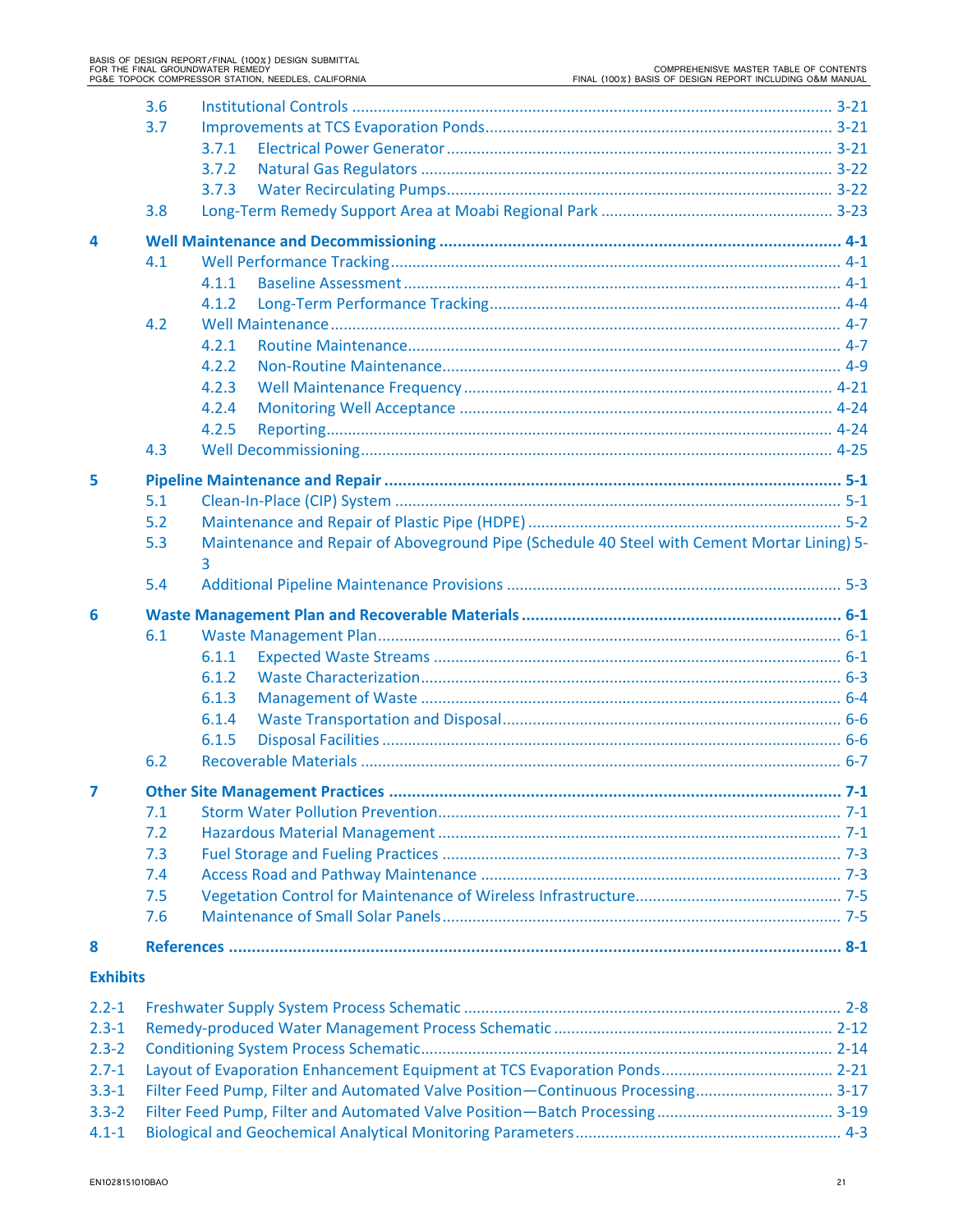| $4.1 - 2$ |                                                                                                    |  |
|-----------|----------------------------------------------------------------------------------------------------|--|
| $4.1 - 3$ |                                                                                                    |  |
| $4.1 - 4$ |                                                                                                    |  |
| $4.2 - 1$ |                                                                                                    |  |
| $4.2 - 2$ |                                                                                                    |  |
| $4.2 - 3$ |                                                                                                    |  |
| $4.2 - 4$ |                                                                                                    |  |
| $4.2 - 5$ |                                                                                                    |  |
| $4.2 - 6$ |                                                                                                    |  |
| $4.2 - 7$ |                                                                                                    |  |
| $4.2 - 8$ |                                                                                                    |  |
| $4.2 - 9$ |                                                                                                    |  |
| $5.1 - 1$ |                                                                                                    |  |
| $5.2 - 1$ | Pictures of Select Repair Techniques - Saddle Fusion, Electrofusion Patch, Mechanical Coupling 5-3 |  |
| $6.1 - 1$ |                                                                                                    |  |
| $6.1 - 2$ |                                                                                                    |  |
| $6.2 - 1$ |                                                                                                    |  |
| $7.4 - 1$ |                                                                                                    |  |

# **Tables**

| 2.1-1 Final Remediation Well Design Parameter Summary: National Trails Highway IRZ Wells |
|------------------------------------------------------------------------------------------|
| 2.1-2 Final Remediation Well Design Parameter Summary: Inner Recirculation Loop Wells    |

- 2.1‐3 Final Remediation Well Design Parameter Summary: TCS Recirculation Loop Wells
- 2.2‐1 Final Remediation Well Design Parameter Summary: Freshwater Injection Wells
- 3.1‐1 Control Set Points and Approaches

# **Figures**

- 2.1‐1 General Remedy System Layout California
- 2.2‐1 General Remedy System Layout Arizona
- 2.6‐1 Area For Category 1 Institutional Controls
- 2.6‐1 Area For Category 1 Institutional Controls
- 6.1‐1 Remedy‐Produced Water Schematic –Backwash And Second Flush Rehabilitation
- 6.1‐2 Remedy‐Produced Water Schematic First Flush Rehabilitation
- 6.1‐3 Waste Management Areas
- 7.4‐1A Proposed Access Routes for Remedy Features—California
- 7.4‐1B Proposed Access Routes for Remedy Features—Arizona

#### **Appendices**

- **A Referenced Drawings**
- **B Standard Operating Procedures** *(provided on CD‐ROM Only)*
	- IRZ-SOP-01: MW-20 Bench System Startup
	- IRZ-SOP-02: MW-20 Bench System Shutdown/Emergency Shutdown
	- IRZ-SOP-03: MW-20 Bench Routine Operation System Inspection
	- **IRZ-SOP-04: Carbon Amendment Dosing Procedures**
	- IRZ-SOP-05: MW-20 Bench Carbon Storage Tank Delivery/Filling
	- IRZ-SOP-06: MW-20 Bench Sampling Purge Water Transfer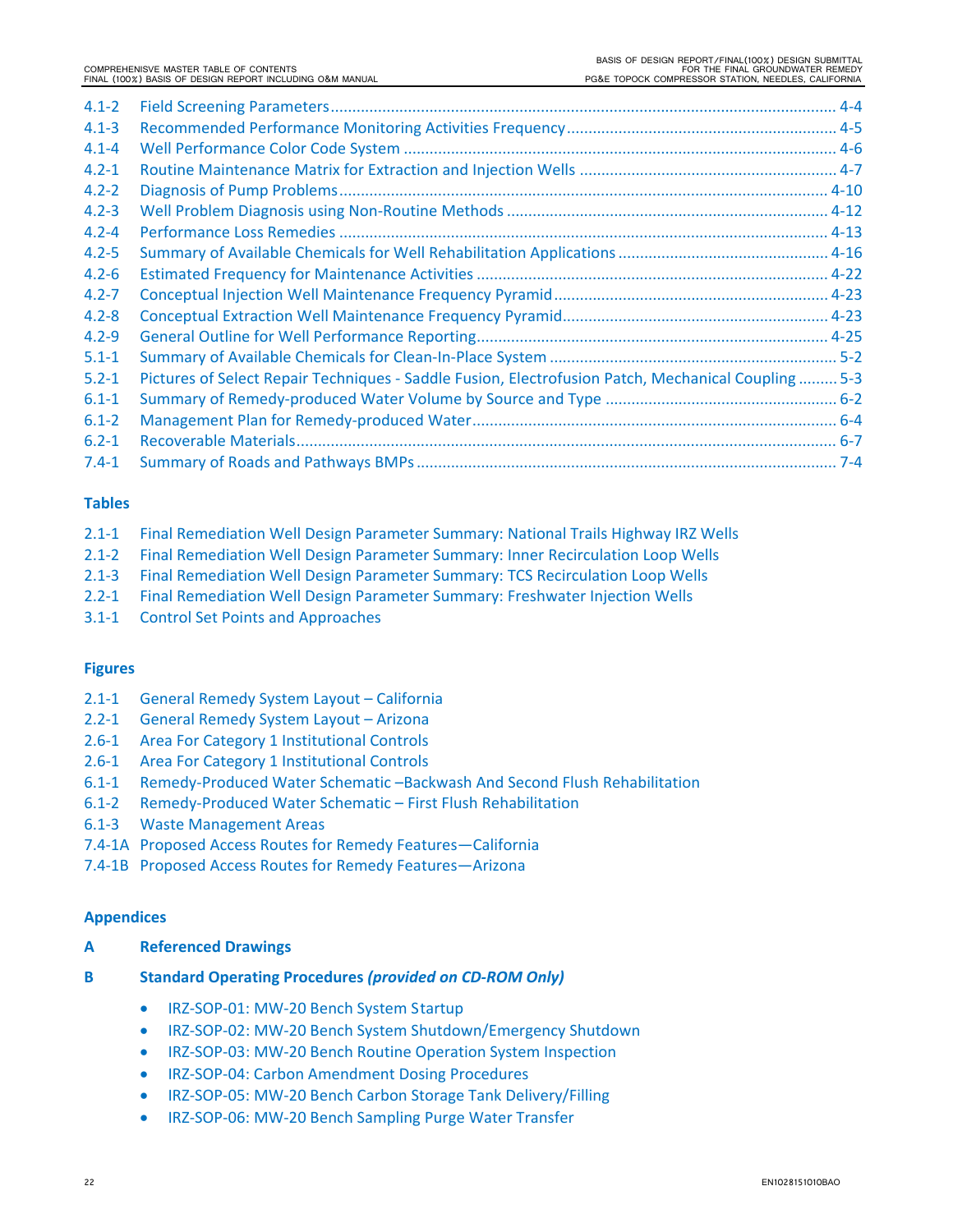- IRZ-SOP-07: Bench Scale Testing of Clean-in-Place Reagents
- IRZ-SOP-08: Clean-in-Place Reagent Delivery
- IRZ-SOP-09: Clean-in-Place Solution Mixing and Application
- IRZ-SOP-10: Discharge of Clean-in-Place Water to the Remedy-Produced Water Conditioning Plant
- IRZ-SOP-11: Use of Portable Tanks for Individual Well Dosing
- IRZ-SOP-12: Offsite Trucking of Clean-in-Place Water from MW-20 Bench
- Remedy‐SOP‐03: Cleaning and Maintenance of Instrumentation and Control Equipment
- Remedy-SOP-04: Maintenance of Aboveground Pumps
- Remedy-SOP-05: Cleaning and Maintenance of Valves and Flow Control Equipment
- Remedy-SOP-06: Automatic Backwashing
- Remedy-SOP-07: Secondary Containment Inspection and Maintenance at Buildings
- Remedy-SOP-08: Inspection of Frac Tanks
- PIPE-SOP-01: Conveyance System Inspection and Maintenance
- PIPE-SOP-02: Well and Meter Vault Inspection and Maintenance
- FWS‐SOP‐01: Startup and Shutdown of Freshwater Supply Conveyance and Storage System
- FWS‐SOP‐02: Sand Separator and Drywell Operation and Maintenance
- FWS-SOP-03: Freshwater Supply Well Site Inspection
- Well-SOP-01: Well and Borehole Permanent Decommissioning
- Well-SOP-02: Cleaning and Maintenance of Well Pumps
- Well-SOP-03: Physical/chemical well maintenance
- Well-SOP-04: Well Maintenance Chemical Delivery
- Well-SOP-05: Use of Portable Tanks for Well Maintenance/Rehab
- Well-SOP-06: Packer Inspection and Maintenance/Filling Procedures
- Well-SOP-07: Well Rehab Bench Testing
- Well-SOP-08: Remedy Well Inspection
- Well-SOP-09: Inspection and Repair of Groundwater Monitoring Wells
- RTP-SOP-01: System "Hot" Startup and Shutdown
- RTP-SOP-02: Batch Conditioning Process
- RTP-SOP-03: Continuous Conditioning Process
- RTP-SOP-04: CartridgeFfilter Maintenance
- RTP-SOP-05: Secondary Containment Operation in the Remedy-produced Water Conditioning Plant
- RTP-SOP-06: Phase Separator Loading and Removal
- RTP-SOP-07: Manual Cleaning of Frac Tanks
- RTP-SOP-08: Off-site Trucking of Remedy-produced Water
- RTP-SOP-09: Inspection of B-Side Conditioned Water Storage Tank
- RTP-SOP-10: Disposal of Produced Water in Evaporation Ponds via the TCS Wastewater Tank Discharge Connection
- RTP‐SOP‐11: Water Transfer from Conditioned Water Tank Farm to Tank at MW‐20 Bench
- PWR-SOP-01: Transformer Inspection
- PWR-SOP-02: Solar PhotoVoltaic System Maintenance
- PWR-SOP-03: Communication Panel Inspection and Maintenance
- PWR-SOP-04: Remote Well(s) Panel Inspection and Maintenance
- SCADA-SOP-01: HMI/SCADA Application Backup and Cleaning
- SCADA-SOP-02: SCADA Historian Backup and Cleaning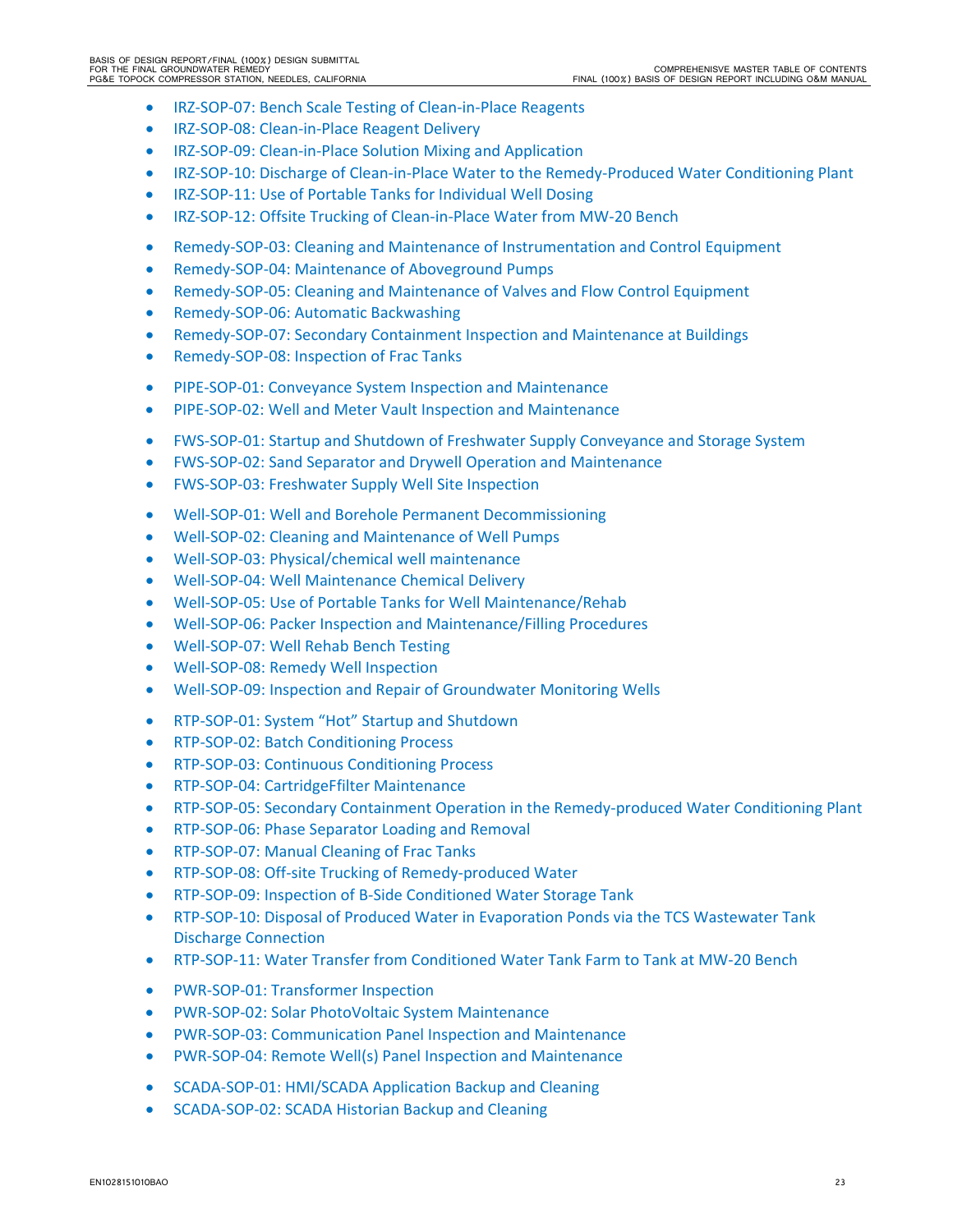- CHQ-SOP-01: Offsite Hauling of Wastewater
- CHQ-SOP-02: Truck Decontamination
- CHQ-SOP-03: Generator Inspection
- CHQ-SOP-04: Potable Water Delivery
- CHQ-SOP-05: Offsite Hauling of Sewage

# **C Select Equipment O&M Manuals** *(provided on CD‐ROM Only)*

- Extraction, injection, freshwater supply, and freshwater injection well pumps (Grundfos)
- Hose pumps (Bredel)
- Sand separator (Lakos)
- Centrifugal pumps (Fybroc)
- Centrifugal pumps (AMT)
- Chemical metering pumps (LMI)
- Sump pumps (Goulds)
- Air‐operated diaphragm pump (ARO)
- Seal water system (Goulds)
- Cartridge filters (Harmsco)
- Air compressor (Gardner)
- Flow control valves (ASR)
- Transformers (Cooper)
- **•** Electrical power generator (Capstone)
- Mini‐split air conditioner and condenser (Mitsubishi)
- Heat pump chiller (Multiaqua)

#### **D Storm Water Pollution Prevention Plan for O&M Activities (SWPPP)**

#### **SWPPP Contents:**

| 1.0 | 1.1                                                                                               |  |
|-----|---------------------------------------------------------------------------------------------------|--|
| 2.0 | $2.1 -$                                                                                           |  |
| 3.0 | Activities Assessment and Identification of Potential Pollutant Sources 3-1                       |  |
| 4.0 | 4.1<br>4.2<br>4.3                                                                                 |  |
| 5.0 |                                                                                                   |  |
| 6.0 | Comparison to Applicable Numeric Action Levels and Exceedance Response Actions. 6-1<br>6.1<br>6.2 |  |
| 7.0 |                                                                                                   |  |
| 8.0 | 8.1<br>8.2                                                                                        |  |
| 9.0 |                                                                                                   |  |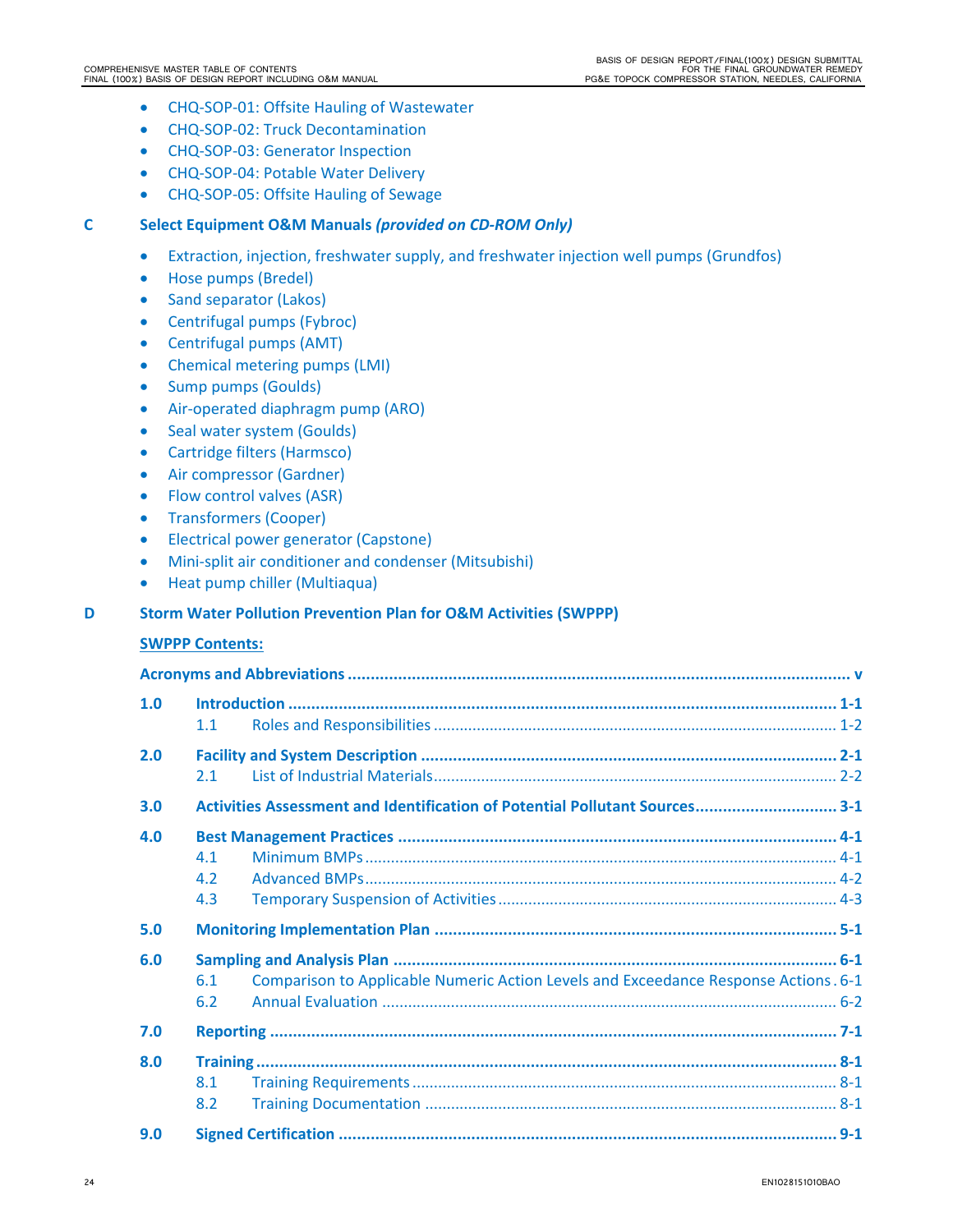#### **Exhibits**

#### **Tables**

- 2‐1 List of Industrial Materials
- 3‐1 Summary of Activities Assessment and Identification of Potential Pollutant Sources
- 4‐1 Summary of Site‐Specific BMPs
- 5‐1 Potential Discharge Locations
- 6‐1 Applicable Numeric Action Levels (NALs)

#### **Figures**

- 1 Site Location Map
- 2 General Remedy System Layout
- 3 Moabi Regional Park Remedy System Layout
- 4 Waste Management Areas
- 5 Transwestern Bench Remedy System Layout
- 6 MW‐20 Bench Remedy System Layout
- 7 Moabi Regional Park Soil Storage and Long‐term Remedy Support Area

#### **Appendices**

- A California Industrial Storm Water General Permit
- B California Industrial Storm Water General Permit Change Sheet

#### **E Project‐Specific Hazardous Materials Business Plans (HMBPs)** *(provided on CD‐ROM Only)*

#### **1: HMBP for Topock Groundwater Extraction Site Contents:**

#### **Attachments**

1 Facility Site Plan and Emergency Evacuation Map(s)

- 2 Hazardous Materials Inventory Chemical Description
- 3 Hazardous Waste Inventory Statement
- 4 Agreements with Emergency Response Agencies
- 5 Emergency Response Procedure: Hazard Mitigation/Prevention/Abatement [19 CCR §2731(e)]
- 6 Emergency Response Procedure: Earthquake Vulnerability [19 CCR §2731(c)]
- 7 Hazardous Waste Generators Miscellaneous Forms
- 8 Facilities Inspection Checklists

#### **2: HMBP for Topock Compressor Station Contents:**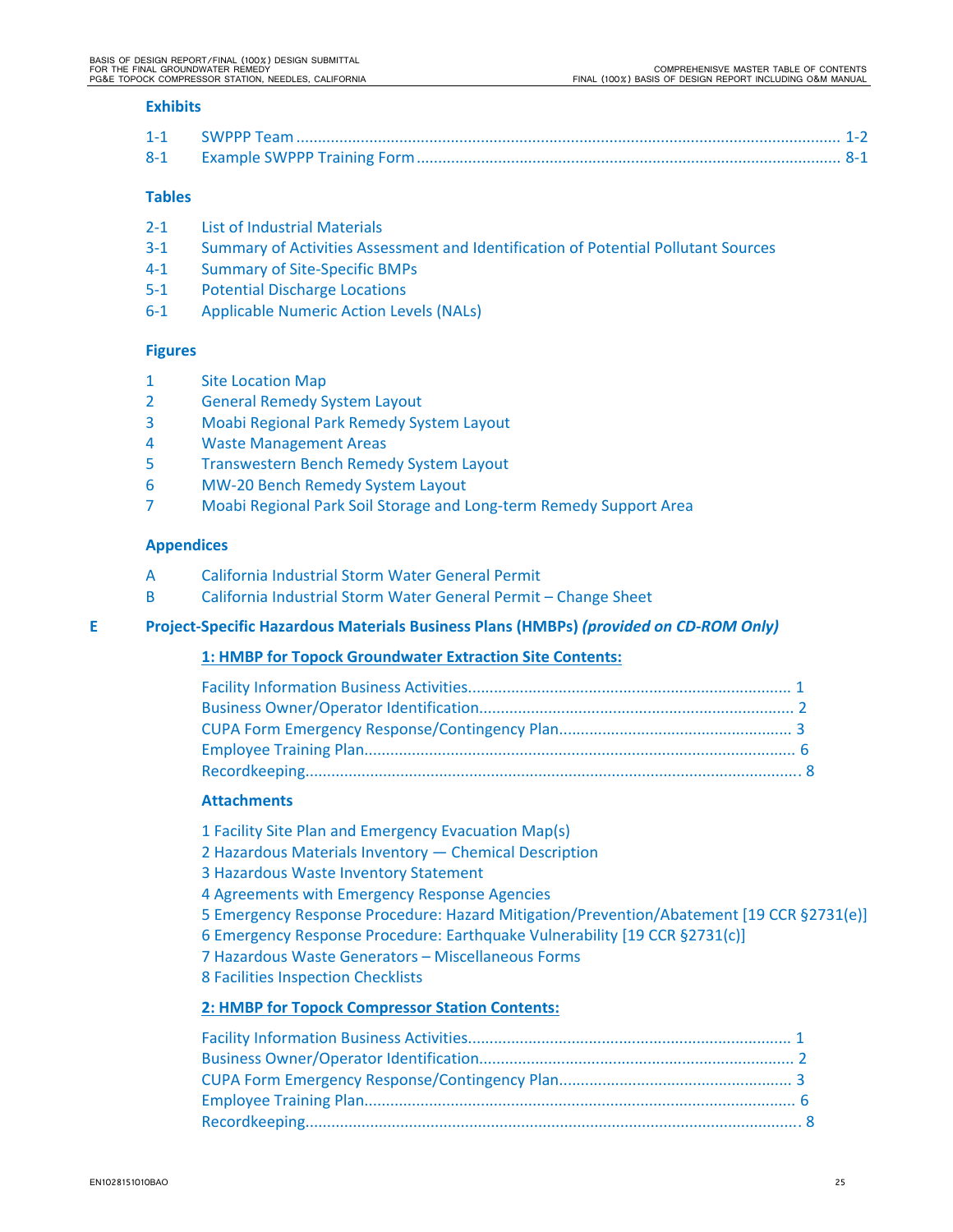# **Attachments**

- 1 Facility Site Plan and Emergency Evacuation Map(s)
- 2 Hazardous Materials Inventory Chemical Description
- 3 Hazardous Waste Inventory Statement
- 4 Agreements with Emergency Response Agencies
- 5 Emergency Response Procedure: Hazard Mitigation/Prevention/Abatement [19 CCR §2731(e)]
- 6 Emergency Response Procedure: Earthquake Vulnerability [19 CCR §2731(c)]
- 7 Hazardous Waste Generators Miscellaneous Forms
- 8 Facilities Inspection Checklists
- **F Fuel SOP** *(provided on CD‐ROM Only)*
- **G PG&E Topock Coagulant Screening Report** *(provided on CD‐ROM Only)*

# **Contents of O&M Manual Volume 2: Sampling and Monitoring Plan:**

**[Green font = TOCs of O&M Manual Vol. 2 and its Appendices/Attachments]**

| 1                       |     |       |                                                                                |  |
|-------------------------|-----|-------|--------------------------------------------------------------------------------|--|
|                         | 1.1 |       |                                                                                |  |
|                         | 1.2 |       |                                                                                |  |
|                         |     | 1.2.1 |                                                                                |  |
|                         |     | 1.2.2 |                                                                                |  |
|                         |     | 1.2.3 | Short-Term Goals-Operating Properly and Successfully and Five-Year Reviews 1-3 |  |
| $\overline{2}$          |     |       |                                                                                |  |
|                         | 2.1 |       |                                                                                |  |
|                         | 2.2 |       |                                                                                |  |
|                         |     | 2.2.1 |                                                                                |  |
|                         |     | 2.2.2 |                                                                                |  |
|                         |     | 2.2.3 |                                                                                |  |
|                         |     | 2.2.4 |                                                                                |  |
| $\overline{\mathbf{3}}$ |     |       |                                                                                |  |
|                         | 3.1 |       | Monitoring Locations, Anticipated Concentration Changes, and Timeframes 3-1    |  |
|                         | 3.2 |       |                                                                                |  |
| 4                       |     |       |                                                                                |  |
|                         | 4.1 |       |                                                                                |  |
|                         | 4.2 |       |                                                                                |  |
|                         |     | 4.2.1 |                                                                                |  |
|                         |     | 4.2.2 |                                                                                |  |
|                         |     | 4.2.3 | River Bank Extraction and Northern NTH Extraction Monitoring Wells  4-5        |  |
|                         |     | 4.2.4 | Transwestern Bench and East Ravine Extraction Monitoring Wells  4-6            |  |
|                         |     | 4.2.5 |                                                                                |  |
|                         |     | 4.2.6 |                                                                                |  |
|                         |     | 4.2.7 |                                                                                |  |
|                         |     | 4.2.8 |                                                                                |  |
|                         |     | 4.2.9 |                                                                                |  |
|                         | 4.3 |       |                                                                                |  |
|                         |     | 4.3.1 |                                                                                |  |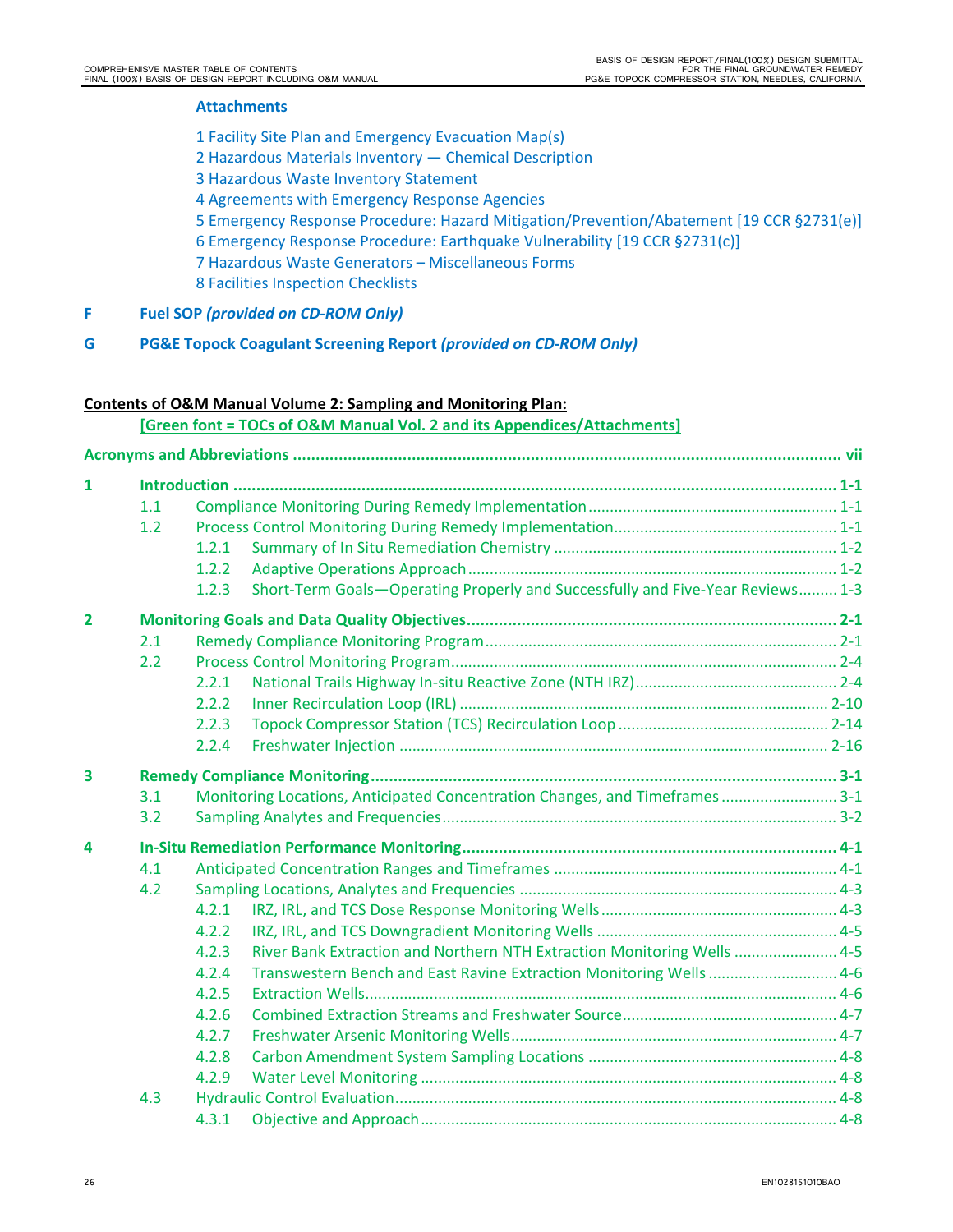|                 |     | Definition of Hydraulic Control Requirements in Conjunction with CSM and RAOs  4-9<br>4.3.2<br>4.3.3 |  |
|-----------------|-----|------------------------------------------------------------------------------------------------------|--|
|                 |     | Demonstration of Consistency Between Required Control and the Actual Zone of<br>4.3.4                |  |
| 5               |     |                                                                                                      |  |
|                 | 5.1 |                                                                                                      |  |
|                 |     | 5.1.1                                                                                                |  |
|                 |     | 5.1.2                                                                                                |  |
|                 |     | 5.1.3                                                                                                |  |
|                 | 5.2 |                                                                                                      |  |
|                 |     | 5.2.1                                                                                                |  |
|                 |     | 5.2.2                                                                                                |  |
|                 | 5.3 | Process Control Monitoring for Remedy-produced Water Management System  5-6                          |  |
|                 |     | 5.3.1                                                                                                |  |
|                 |     | 5.3.2                                                                                                |  |
|                 | 5.4 |                                                                                                      |  |
|                 |     | 5.4.1                                                                                                |  |
|                 |     | 5.4.2                                                                                                |  |
| 6               |     |                                                                                                      |  |
|                 | 6.1 |                                                                                                      |  |
|                 | 6.2 |                                                                                                      |  |
|                 | 6.3 |                                                                                                      |  |
|                 | 6.4 |                                                                                                      |  |
|                 | 6.5 |                                                                                                      |  |
| 7               |     |                                                                                                      |  |
|                 | 7.1 |                                                                                                      |  |
|                 | 7.2 |                                                                                                      |  |
|                 | 7.3 |                                                                                                      |  |
|                 | 7.4 |                                                                                                      |  |
|                 | 7.5 |                                                                                                      |  |
| 8               |     |                                                                                                      |  |
| <b>Exhibits</b> |     |                                                                                                      |  |
|                 |     |                                                                                                      |  |

| 2.2-1 Process Water Sample Locations - MW 20 Bench Carbon Amendment System  2-5 |
|---------------------------------------------------------------------------------|
|                                                                                 |
| 5-7 Englisher Sample Locations-Remedy-produced Water Management System  5-7     |
|                                                                                 |
|                                                                                 |
|                                                                                 |
|                                                                                 |
|                                                                                 |

# **Tables**

- 2.1‐1 Data Quality Objectives
- 2.1-2 Monitoring Program Wells and Surface Water Sampling Points
- 2.1‐3 Compliance Monitoring Program
- 2.1‐4 Model Predicted Concentration Trends First Year
- 2.1‐5 Model Predicted Concentration Trends Five Year Reviews
- 2.1‐6 Monitoring Program Wells and Surface Water Sampling Points for COPC Monitoring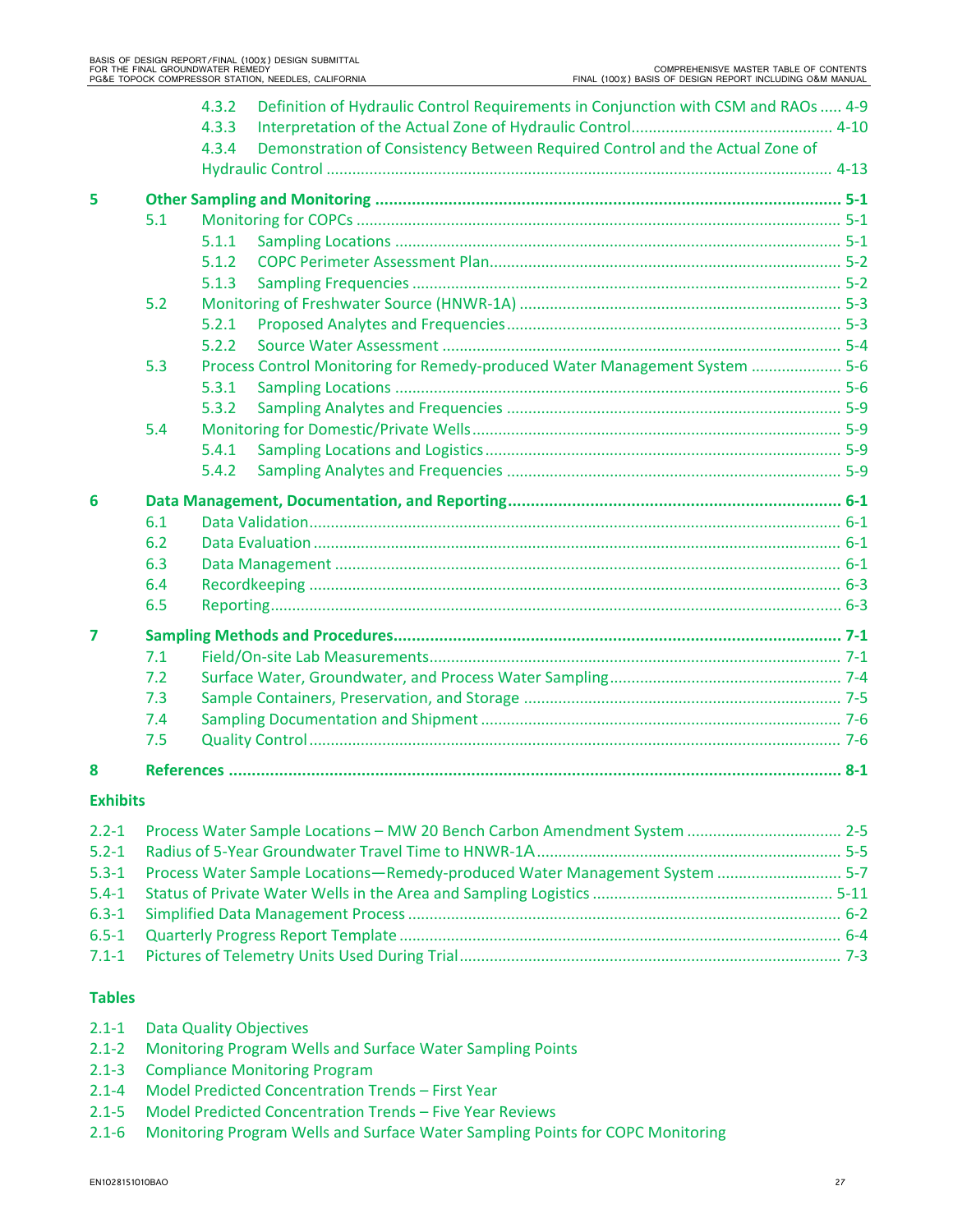- 2.2‐1 Process Control Monitoring Program Anticipated Concentration Ranges and Timeframes
- 4.2‐1 Process Control Monitoring Program Analytes and Sampling Frequencies
- 5.2‐1 HNWR‐1 Analytical Results (November 2010 through January 2013)
- 5.2‐2 HNWR‐1 Analytical Results (October 2013 through February 2014)
- 5.2‐3 HNWR‐1A Analytical Results (June 2014)
- 5.2‐4 Analytical Suite for Freshwater Supply Well (HNWR‐1A) and Extracted River Bank Water Samples
- 5.2‐5 Analytical Suite for MW‐55 Cluster Samples
- 5.3‐1 Analytical Suite for Process Control Monitoring Remedy‐produced Water Management
- 5.4‐1 Analytical Suite for Domestic/Private Wells
- 7.3‐1 Sample Containers, Preservation, and Holding Times

# **Figures**

- 2.1‐1 Compliance Monitoring Network
- 2.1‐2 Surface Water Sampling Locations
- 2.1‐3 Proposed Monitoring Wells
- 2.2‐1 Process Control Monitoring Network
- 2.2‐2 NTH IRZ Injection Decision Rules/Operational Framework
- 2.2‐3 Northern NTH IRZ Extraction Rules/Operational Framework
- 2.2‐4 Inner Recirculation Loop Injection Decision Rules/Operational Framework
- 2.2‐5 Inner Recirculation Loop Extraction Decision Rules/Operational Framework
- 2.2‐6 TCS Recirculation Loop Injection Decision Rules/Operational Framework
- 2.2-7 TCS Recirculation Loop Transwestern Bench Extraction Decision Rules/Operational Framework
- 2.2‐8 TCS Recirculation Loop East Ravine Extraction Decision Rules/Operational Framework
- 2.2‐9 Freshwater Injection System Decision Rules/Operational Framework
- 2.2‐10 Action Levels: Injection of Freshwater and Water Extracted from the River Bank
- 2.2‐11 Protocol for Notification of Confirmed Exceedance of Action Levels
- 3.1‐1 Monitoring Network and Baseline Cr(VI) Distribution, Layer 1
- 3.1‐2 Monitoring Network and Baseline Cr(VI) Distribution, Layer 2
- 3.1‐3 Monitoring Network and Baseline Cr(VI) Distribution, Layer 3
- 3.1‐4 Monitoring Network and Baseline Cr(VI) Distribution, Layer 4
- 3.1‐5 Monitoring Network and 30 Year Manganese Distribution, Layer 1
- 3.1‐6 Monitoring Network and 30 Year Manganese Distribution, Layer 2
- 3.1‐7 Monitoring Network and 30 Year Manganese Distribution, Layer 3
- 3.1‐8 Monitoring Network and 30 Year Manganese Distribution, Layer 4
- 3.1‐9 Monitoring Network and 30 Year Arsenic Distribution, Layer 1
- 3.1‐10 Monitoring Network and 30 Year Arsenic Distribution, Layer 2
- 3.1‐11 Monitoring Network and 30 Year Arsenic Distribution, Layer 3
- 3.1‐12 Monitoring Network and 30 Year Arsenic Distribution, Layer 4
- 5.1‐1 Molybdenum Concentrations in Groundwater, July 1997‐December 2013
- 5.1‐2 Selenium Concentrations in Groundwater, July 1997‐December 2013
- 5.1‐3 Nitrate Concentrations in Groundwater, July 1997‐December 2013
- 5.1‐4 Molybdenum Monitoring Locations
- 5.1‐5 Selenium Monitoring Locations
- 5.1‐6 Nitrate Monitoring Locations
- 5.1‐7 COPC Perimeter Assessment Plan

# **Appendices**

**A Standard Operating Procedures for Groundwater, Surface Water, and Process Water Sampling (***On CD‐ROM Only***)**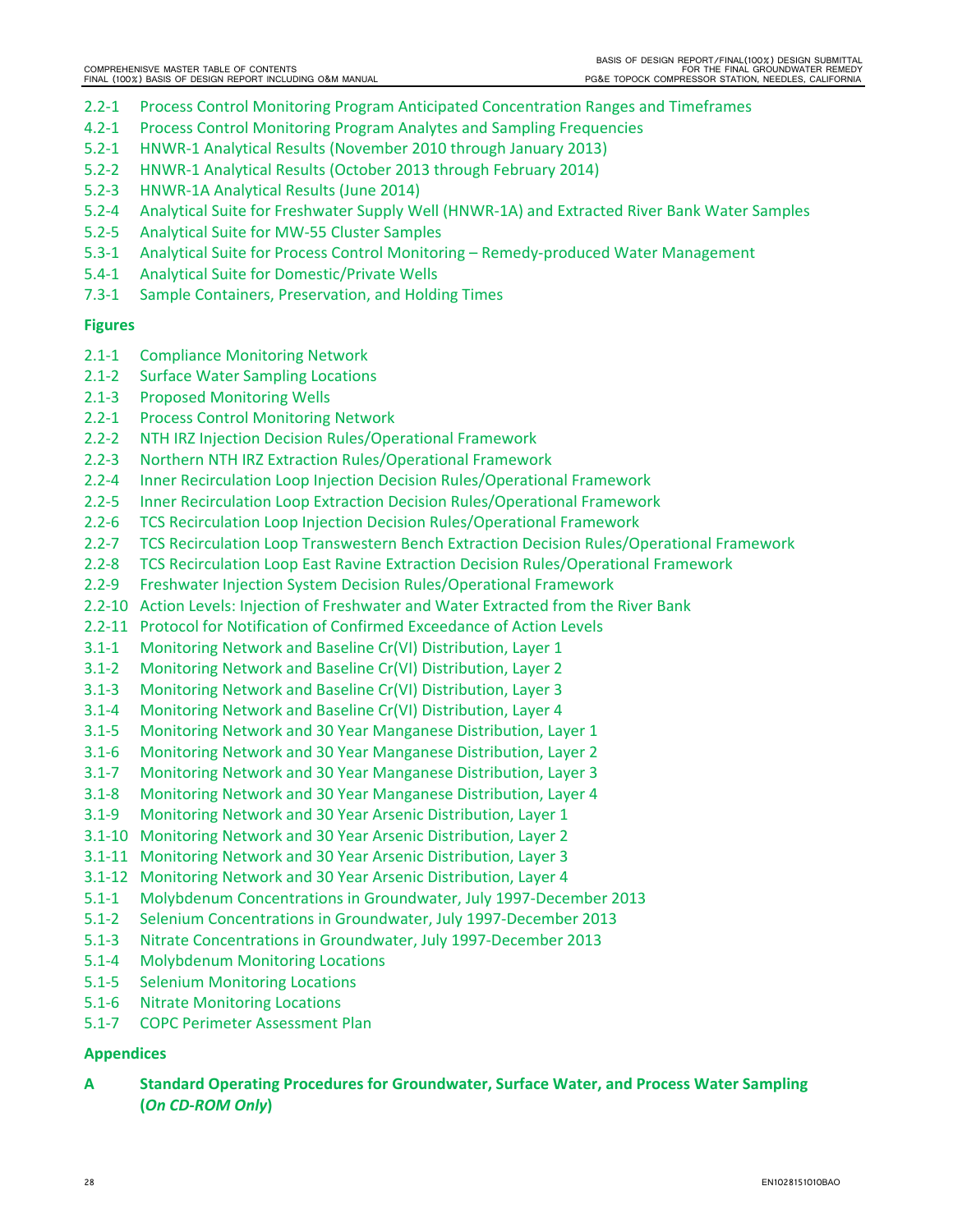- Remedy-SOP-01 Process Water Sampling
- Remedy-SOP-02 Safe Fueling and Fuel Handling Policy
- SOP-A1 Purging and Sampling of Groundwater Monitoring Wells, Well-Volume Method
- SOP-A2 Purging and Sampling of 1-inch-diameter Groundwater Monitoring Wells, Modified Well-Volume Method
- SOP-A3 Purging and Sampling of Active and Inactive Water Supply Wells
- SOP-A4 Depth-Specific Surface Water Sampling (supersedes SOP-A12)
- SOP-A5 Groundwater Sampling from Sonic Drilling Boreholes
- SOP-A6 Sample Field Filtration and Preservation for Metals Analyses
- SOP‐A7 Water Level Measurements
- SOP-A8 Field Water Quality Measurements Using a Flow-through Cell
- SOP-A9 Calibration of Field Instruments
- SOP-A10 Decontamination of Water Sampling Equipment
- SOP-A11 Total Depth Measurements
- SOP-A12 Field Water Quality Measurements for Grab Samples
- SOP-A13 Spill Prevention, Containment, and Control Measures for Monitoring Well Sampling
- SOP-A14 Pore Water Sampling
- SOP-A16 Access Routes
- SOP-A17 Groundwater and Surface Water Mobile Integrated Sample Tracking
- SOP-A18 Purging and Sampling of Groundwater Wells Minimal Drawdown Method
- SOP-A19 Sampling of Groundwater Monitoring Wells Hydrasleeve No Purge Method
- SOP-A22 Procedures for Calculation of Freshwater Equivalent Heads
- SOP-A23 Sample Handling and Custody
- SOP-B16 Field-Portable X-Ray Fluorescence Soil Sampling
- SOP-C1 Solinst Pressure Transducers
- SOP-C2 Pressure Transducer Upload to Topock Database
- SOP-L1 Hexavalent Chromium Analysis by Hach Method 1560
- SOP-L2 Ferrous Iron Analysis by Hach Method 8146
- SOP-L3 Total Chromium Analysis by Hach Method 8024
- SOP‐L4 Conductivity Analysis by Hach Method 8160
- SOP-L8 Matrix Spike Preparation
- SOP-L9 pH Measurement
- SOP-L10 HACH Model 2100P Turbidimeter Calibration and Analysis Procedures
- SOP-L13 Nitrate Analysis by Hach Method 8171
- SOP-L14 Sulfate Analysis by Hach Method 8051
- SOP-L15 Alkalinity Analysis
- SOP-L16 Total Organic Carbon Analysis by Hach Method 10129
- SOP-L17 Orthophosphate Analysis by Hach Method 8048
- SOP-L18 Manganese Analysis by Hach Method 8149
- SOP-L19 Total Dissolved Solids Analysis

# **B PG&E Program Quality Assurance Project Plan (***On CD‐ROM Only***) and QAPP Addendum**

# **1. QAPP Contents:**

| Acronyms and Abbreviations …………………………………………………………………………………… ix |  |
|----------------------------------------------------------------|--|
| 1 Introduction ……………………………………………………………………………………………1-1          |  |
|                                                                |  |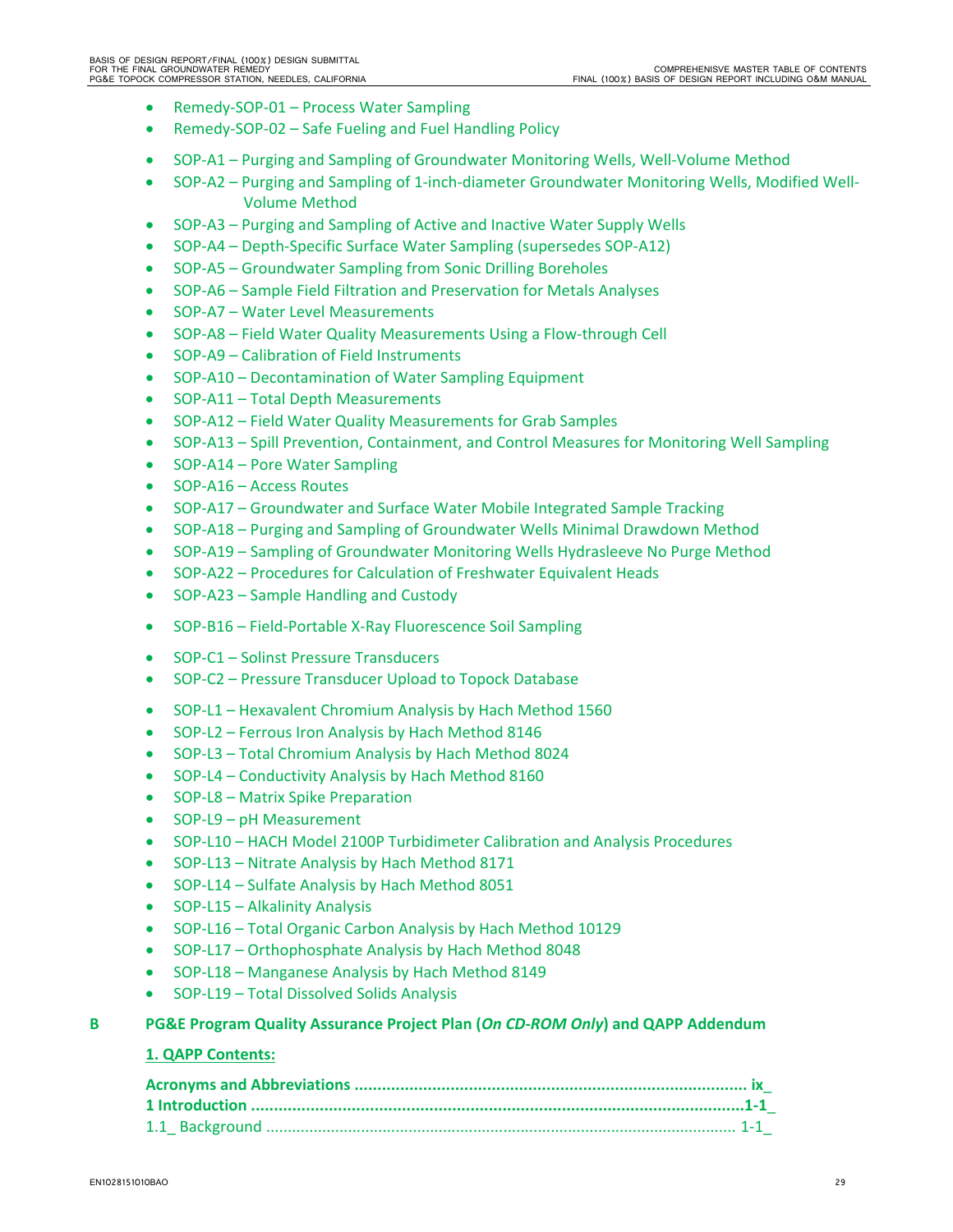| 1.2.2 PG&E Program QAPP versus SAPs and QAPP Addenda  1-2                                   |  |
|---------------------------------------------------------------------------------------------|--|
|                                                                                             |  |
|                                                                                             |  |
|                                                                                             |  |
|                                                                                             |  |
|                                                                                             |  |
|                                                                                             |  |
|                                                                                             |  |
|                                                                                             |  |
|                                                                                             |  |
|                                                                                             |  |
|                                                                                             |  |
|                                                                                             |  |
|                                                                                             |  |
|                                                                                             |  |
|                                                                                             |  |
|                                                                                             |  |
|                                                                                             |  |
|                                                                                             |  |
|                                                                                             |  |
|                                                                                             |  |
|                                                                                             |  |
|                                                                                             |  |
|                                                                                             |  |
|                                                                                             |  |
|                                                                                             |  |
|                                                                                             |  |
|                                                                                             |  |
|                                                                                             |  |
|                                                                                             |  |
|                                                                                             |  |
|                                                                                             |  |
|                                                                                             |  |
|                                                                                             |  |
|                                                                                             |  |
|                                                                                             |  |
| 5-1_5 Method Quality Objectives and Quality Assurance Program  5-1_                         |  |
|                                                                                             |  |
| 5.2 Precision, Accuracy, Representativeness, Completeness, and Comparability 5-1            |  |
|                                                                                             |  |
|                                                                                             |  |
|                                                                                             |  |
|                                                                                             |  |
|                                                                                             |  |
| 5.3_ Method Detection Limits, Reporting Limits, and Instrument Calibration Requirements 5-2 |  |
|                                                                                             |  |
|                                                                                             |  |
|                                                                                             |  |
|                                                                                             |  |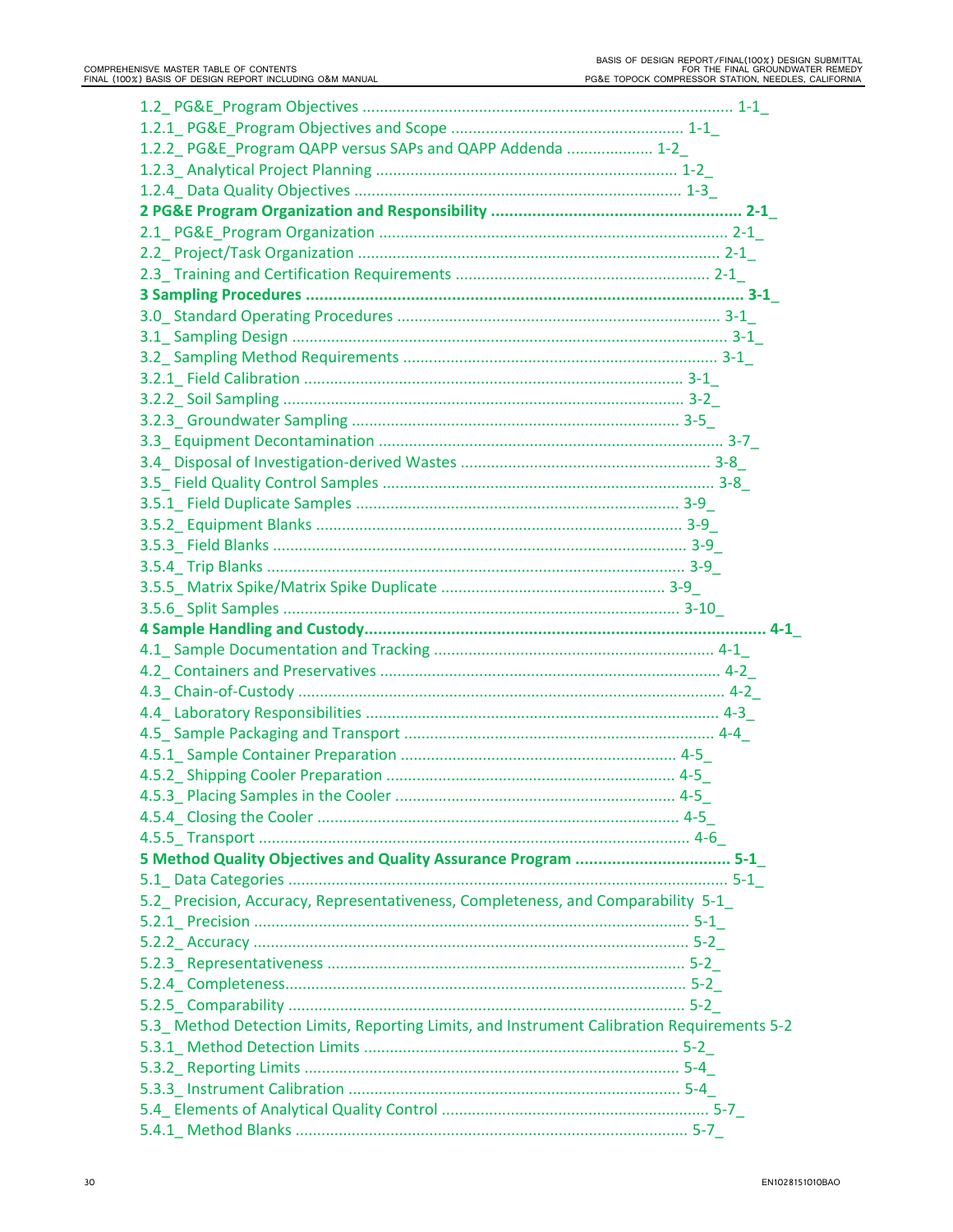| 5.5.3 Cleanup Procedures to Minimize Matrix Effects  5-10         |  |
|-------------------------------------------------------------------|--|
|                                                                   |  |
| 5.5.5 Standard Materials and Other Supplies and Consumables  5-11 |  |
|                                                                   |  |
|                                                                   |  |
|                                                                   |  |
|                                                                   |  |
|                                                                   |  |
|                                                                   |  |
|                                                                   |  |
|                                                                   |  |
|                                                                   |  |
|                                                                   |  |
|                                                                   |  |
|                                                                   |  |
|                                                                   |  |
|                                                                   |  |
|                                                                   |  |
|                                                                   |  |
|                                                                   |  |
|                                                                   |  |
|                                                                   |  |
|                                                                   |  |
|                                                                   |  |
|                                                                   |  |
|                                                                   |  |
|                                                                   |  |
|                                                                   |  |
|                                                                   |  |
|                                                                   |  |
|                                                                   |  |
|                                                                   |  |
|                                                                   |  |
|                                                                   |  |
|                                                                   |  |
|                                                                   |  |

#### **Tables**

| 5-1 Maximum Concentrations for Title 22 – Organic Compounds – SW8000 Series  5-15 |  |
|-----------------------------------------------------------------------------------|--|
|                                                                                   |  |
| 5-3 Surrogate Recovery for Organic Compounds - SW8000 Series  5-16                |  |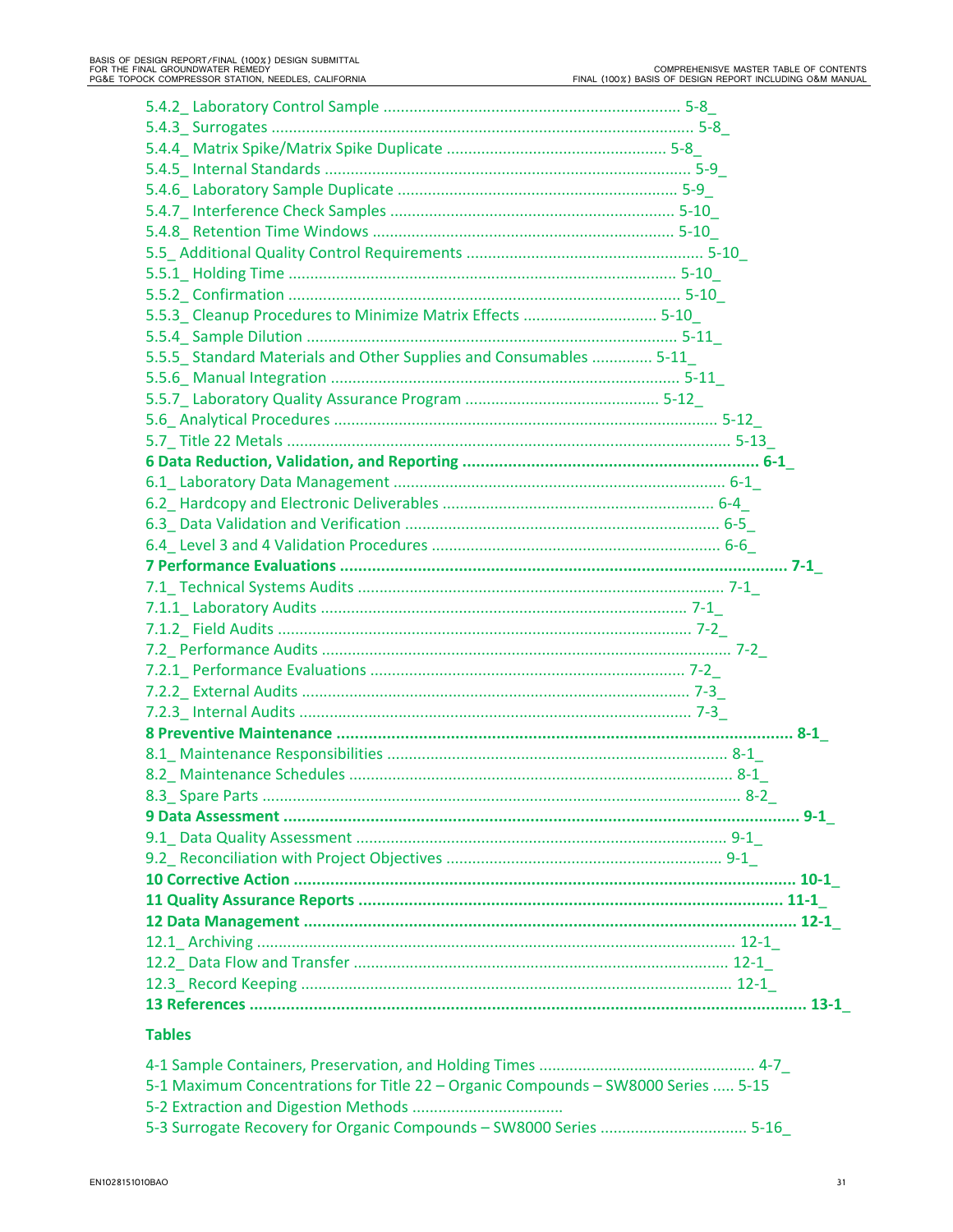| 5-4 Calibration and QC Requirements for Metals - SW6010B and EPA200.7  5-17                  |
|----------------------------------------------------------------------------------------------|
| 5-5 Calibration and QC Requirements for Metals - SW6020 and EPA200.8  5-18                   |
| 5-6 Calibration and QC Requirements for Metals - SW7000 Series and EPA245.1  5-20            |
| 5-7 Calibration and QC Requirements for General Chemistry and Other Parameters 5-21          |
| 5-8 Calibration and QC Requirements for Hexavalent Chromium - SW7199 and EPA218.6 5-22       |
|                                                                                              |
|                                                                                              |
| 5-11 Calibration and QC Requirements for TPH, BTEX, Herbicides, and Dissolved Gases -        |
| SW8015B, SW8021B, SW8151A, and RSK-175S  5-25                                                |
| 5-12 Calibration and QC Requirements for Pesticides and PCBs - SW8081A and SW8082 5-26       |
|                                                                                              |
| 5-14 Calibration and QC Requirements for Semivolatile Organic Compounds -SW8270C 5-29        |
| 5-15 Calibration and QC Requirements for Polynuclear Aromatic Hydrocarbons -SW8270C SIM 5-30 |
|                                                                                              |
|                                                                                              |
|                                                                                              |
| 6-3 Flagging Conventions - Minimum Data Evaluation Criteria for Inorganic Methods 6-18       |
|                                                                                              |

# **Appendix**

Appendix A Reporting Limits, Accuracy, and Precession Limits

# **2. QAPP Addendum Contents:**

| 1.0             |                                                                                        |  |  |
|-----------------|----------------------------------------------------------------------------------------|--|--|
| 2.0             |                                                                                        |  |  |
|                 | 2.1                                                                                    |  |  |
|                 | 2.2                                                                                    |  |  |
| 3.0             |                                                                                        |  |  |
|                 | 3.1                                                                                    |  |  |
|                 | 3.2                                                                                    |  |  |
|                 | 3.3                                                                                    |  |  |
|                 | Additional QC Steps for Hexavalent Chromium in Select Floodplain Well Samples 3<br>3.4 |  |  |
|                 | 3.5                                                                                    |  |  |
|                 | 3.6                                                                                    |  |  |
| 4.0             |                                                                                        |  |  |
|                 | 4.1                                                                                    |  |  |
|                 | 4.1.1                                                                                  |  |  |
|                 | 4.1.2                                                                                  |  |  |
|                 | 4.1.3                                                                                  |  |  |
|                 | 4.1.4                                                                                  |  |  |
|                 | 4.2                                                                                    |  |  |
| 5.0             |                                                                                        |  |  |
| 6.0             |                                                                                        |  |  |
| <b>Exhibits</b> |                                                                                        |  |  |
| $3 - 1$         | List of PG&E Program SOPs Applicable to the Topock Groundwater Remedy  2               |  |  |
| $3 - 2$         |                                                                                        |  |  |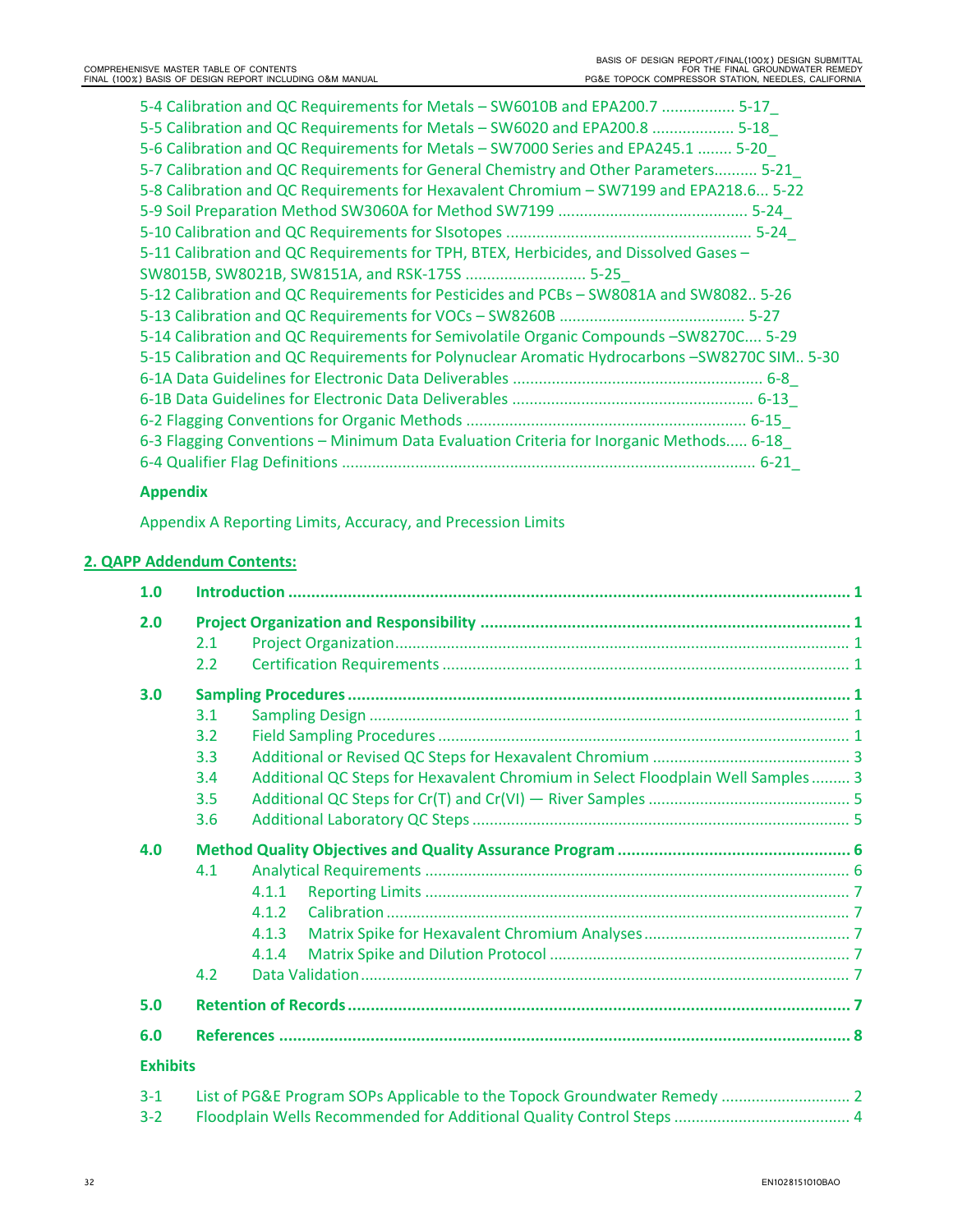#### **Tables**

- 4‐1 Reporting Limits, Accuracy, and Precession Limits for Soil
- 4‐2 Reporting Limits, Accuracy, and Precession Limits for Groundwater
- 4‐3 Maximum Concentrations for Title 22

# **Contents of O&M Manual Volume 3: Contingency Plan:**

**[Purple font = TOC of O&M Manual Vol. 3]**

| 1.0 |               |  |  |
|-----|---------------|--|--|
| 2.0 |               |  |  |
|     | 2.1           |  |  |
|     | $2.2^{\circ}$ |  |  |
|     | 2.3           |  |  |
|     | 2.4           |  |  |
|     | 2.5           |  |  |
|     | 2.6           |  |  |
|     |               |  |  |

# **Tables**

| 2.2-1 Failure Mode Effect Analysis Matrix - Remedy-produced Water Management System 2-15         |  |
|--------------------------------------------------------------------------------------------------|--|
|                                                                                                  |  |
|                                                                                                  |  |
| 2.5-1 Failure Mode Effect Analysis Matrix - Remedy SCADA, Control Systems, and Instruments  2-25 |  |
| 2.6-1 Failure Mode Effect Analysis Matrix - Enhanced Evaporation at TCS Evaporation Ponds  2-29  |  |

# **Appendices**

| <b>Contingent Dissolved Metals Removal System Conceptual Design Basis</b> |  |
|---------------------------------------------------------------------------|--|
|---------------------------------------------------------------------------|--|

B Addendum to Freshwater Pre-injection Treatment System Conceptual Design Basis

# **Contents of O&M Manual Volume 4: Soil Management Plan:**

# **[Orange font = TOC of O&M Manual Vol. 4]**

| 1.0 |     |                                                                                                 |  |
|-----|-----|-------------------------------------------------------------------------------------------------|--|
|     | 1.1 |                                                                                                 |  |
|     | 1.2 |                                                                                                 |  |
|     |     | Soil Investigation History and Findings Outside the Compressor Station Fence Line  1-5<br>1.2.1 |  |
|     |     | 1.2.2 Soil Investigation History and Findings Inside the Compressor Station Fence Line  1-6     |  |
|     | 1.3 |                                                                                                 |  |
| 2.0 |     |                                                                                                 |  |
|     | 2.1 | Soil RFI/RI Investigation Areas Intersected by the Groundwater Remedy Project 2-1               |  |
|     | 2.2 |                                                                                                 |  |
|     | 2.3 |                                                                                                 |  |
|     | 2.4 |                                                                                                 |  |
|     | 2.5 |                                                                                                 |  |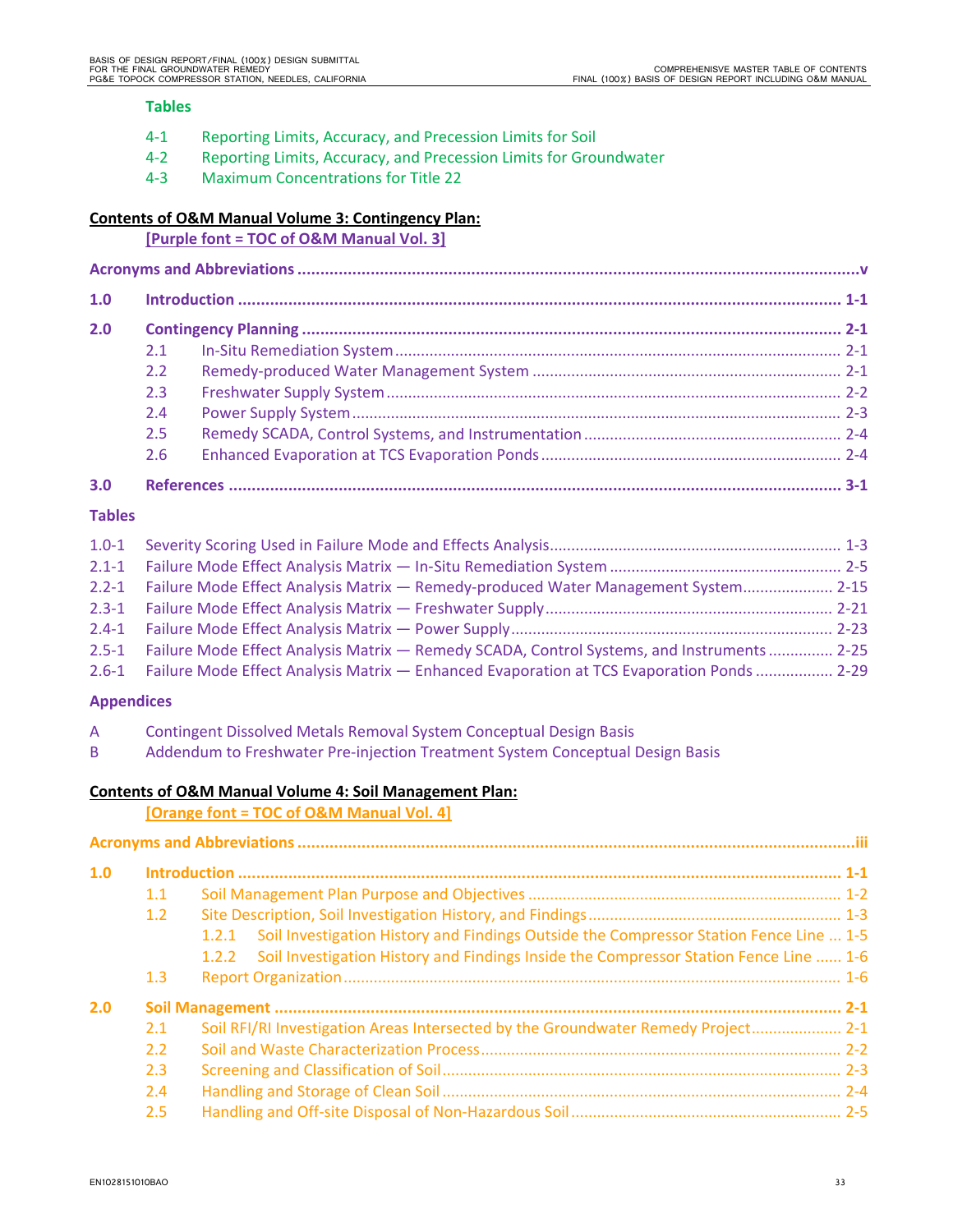| 3.0               |                                                                                                      |  |  |  |
|-------------------|------------------------------------------------------------------------------------------------------|--|--|--|
|                   | 3.1                                                                                                  |  |  |  |
|                   | 3.1.1                                                                                                |  |  |  |
|                   | 3.1.2                                                                                                |  |  |  |
|                   | 3.1.3                                                                                                |  |  |  |
|                   | 3.2                                                                                                  |  |  |  |
|                   | 3.3                                                                                                  |  |  |  |
|                   | 3.3.1                                                                                                |  |  |  |
|                   | 3.3.2                                                                                                |  |  |  |
|                   | 3.4                                                                                                  |  |  |  |
|                   | 3.5                                                                                                  |  |  |  |
| 4.0               |                                                                                                      |  |  |  |
|                   | 4.1                                                                                                  |  |  |  |
|                   | 4.2                                                                                                  |  |  |  |
|                   | 4.3                                                                                                  |  |  |  |
|                   | 4.4<br>4.4.1                                                                                         |  |  |  |
|                   | 4.4.2                                                                                                |  |  |  |
|                   | 4.4.3                                                                                                |  |  |  |
|                   | 4.5                                                                                                  |  |  |  |
|                   | 4.6                                                                                                  |  |  |  |
|                   | 4.7                                                                                                  |  |  |  |
|                   | 4.8                                                                                                  |  |  |  |
|                   | 4.9                                                                                                  |  |  |  |
| 5.0               |                                                                                                      |  |  |  |
| 6.0               |                                                                                                      |  |  |  |
| 7.0               |                                                                                                      |  |  |  |
| <b>Exhibit</b>    |                                                                                                      |  |  |  |
|                   |                                                                                                      |  |  |  |
| $1.2 - 1$         | Soil RCRA Facility Investigation/Remedial Investigation Solid Waste Management Units, Areas of       |  |  |  |
| <b>Tables</b>     |                                                                                                      |  |  |  |
| $1.2 - 1$         | Historical Activities Summary, Constituents Exceeding Interim Screening Levels for Soil RFI/RI Units |  |  |  |
|                   | Outside the Fence Line, Perimeter Area, and Storm Drains, and Associated Analytical Suites 1-9       |  |  |  |
| $1.2 - 2$         | Historical Area Summary and Constituents Exceeding Background Threshold Value for Soil RFI/RI Units  |  |  |  |
| $2.4 - 1$         | Reference List of Potentially Applicable Analytes and Associated Screening Levels 2-7                |  |  |  |
| $2.4 - 2$         |                                                                                                      |  |  |  |
| <b>Figures</b>    |                                                                                                      |  |  |  |
| $1.0 - 1$         | Groundwater Remedy Features, Solid Waste Management Units, and Areas of Concern  1-21                |  |  |  |
| $2.4 - 1$         |                                                                                                      |  |  |  |
| <b>Appendices</b> |                                                                                                      |  |  |  |
|                   |                                                                                                      |  |  |  |

| Groundwater Remedy Implementation-Baseline Soil Sampling and Analysis Plan |  |
|----------------------------------------------------------------------------|--|
|----------------------------------------------------------------------------|--|

B Revised Management Protocol for Handling and Disposition of Displaced Site Material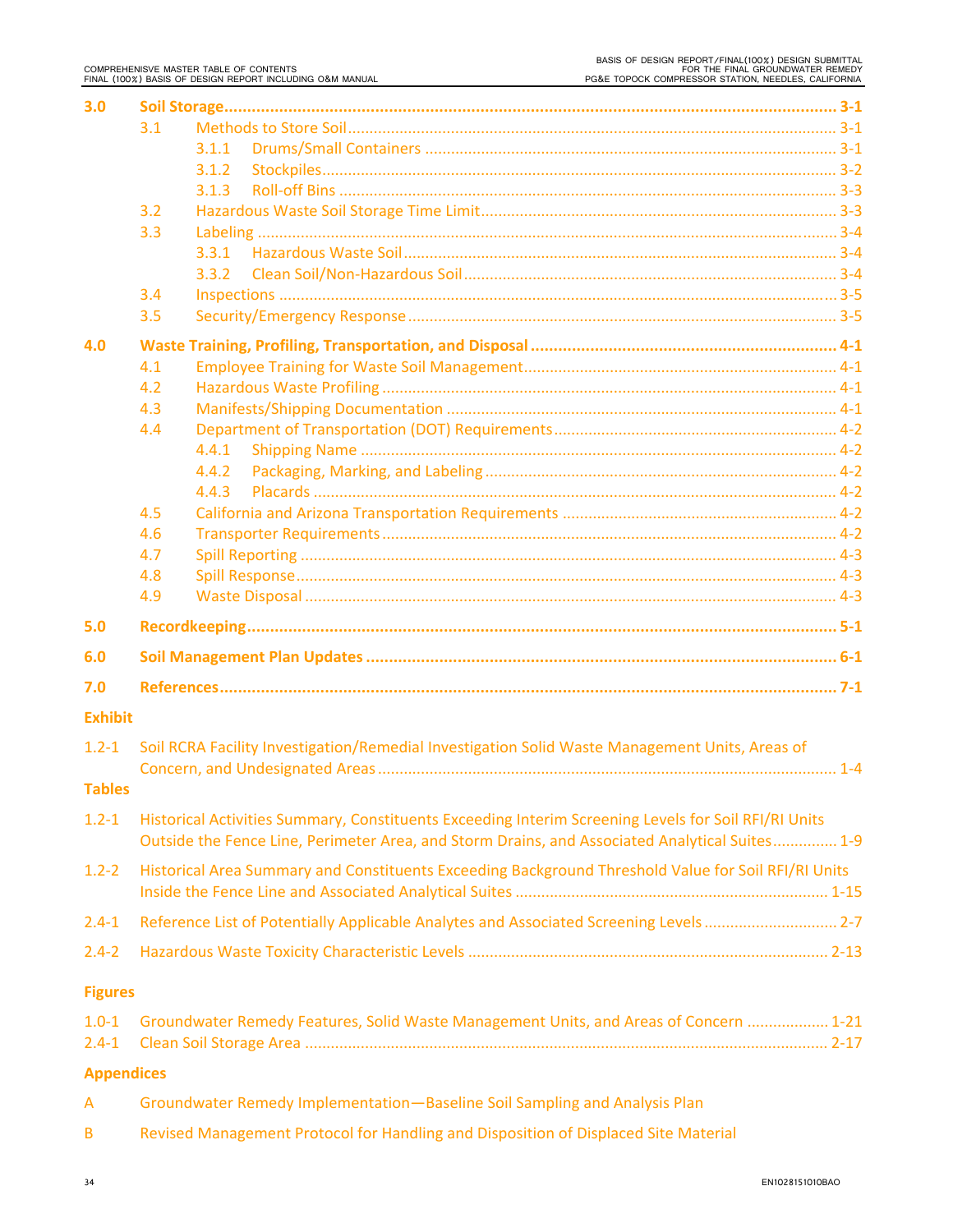- C Construction and Operations Best Management Practices (BMPs) Plan for Soil Storage
- D Technical Memorandum 3: Ecological Comparison Values for Metals and Polycyclic Aromatic Hydrocarbons in Soil

# **Contents of O&M Manual Volume 5: Health and Safety Plan:**

**[Red font = TOC of O&M Manual Vol. 5]**

| HAZ-2 Reasonably Foreseeable Releases of Chemicals from Excavated or Disturbed Soil. 1 |  |
|----------------------------------------------------------------------------------------|--|
|                                                                                        |  |
|                                                                                        |  |
|                                                                                        |  |
|                                                                                        |  |
|                                                                                        |  |

# **PG&E Safety and Health Program Standard**

# **Material Safety Data Sheets**

- NuWell 120
- NuWell 310

# **[Resuming BOD Appendices]**

- **M Addendum to Freshwater Pre‐injection Treatment System Conceptual Design Basis Memorandum (***on CD‐ROM only***)**
- **N Summary of Findings from Implementation of Alternative Freshwater Sources Evaluation (***on CD‐ROM only***)**
	- Summary of Findings Associated with the Evaluation of Alternative Freshwater Sources in the Topock Remediation Project Area
	- Addendum to the Summary of Findings Associated with the Evaluation of Alternative Freshwater Sources in the Topock Remediation Project Area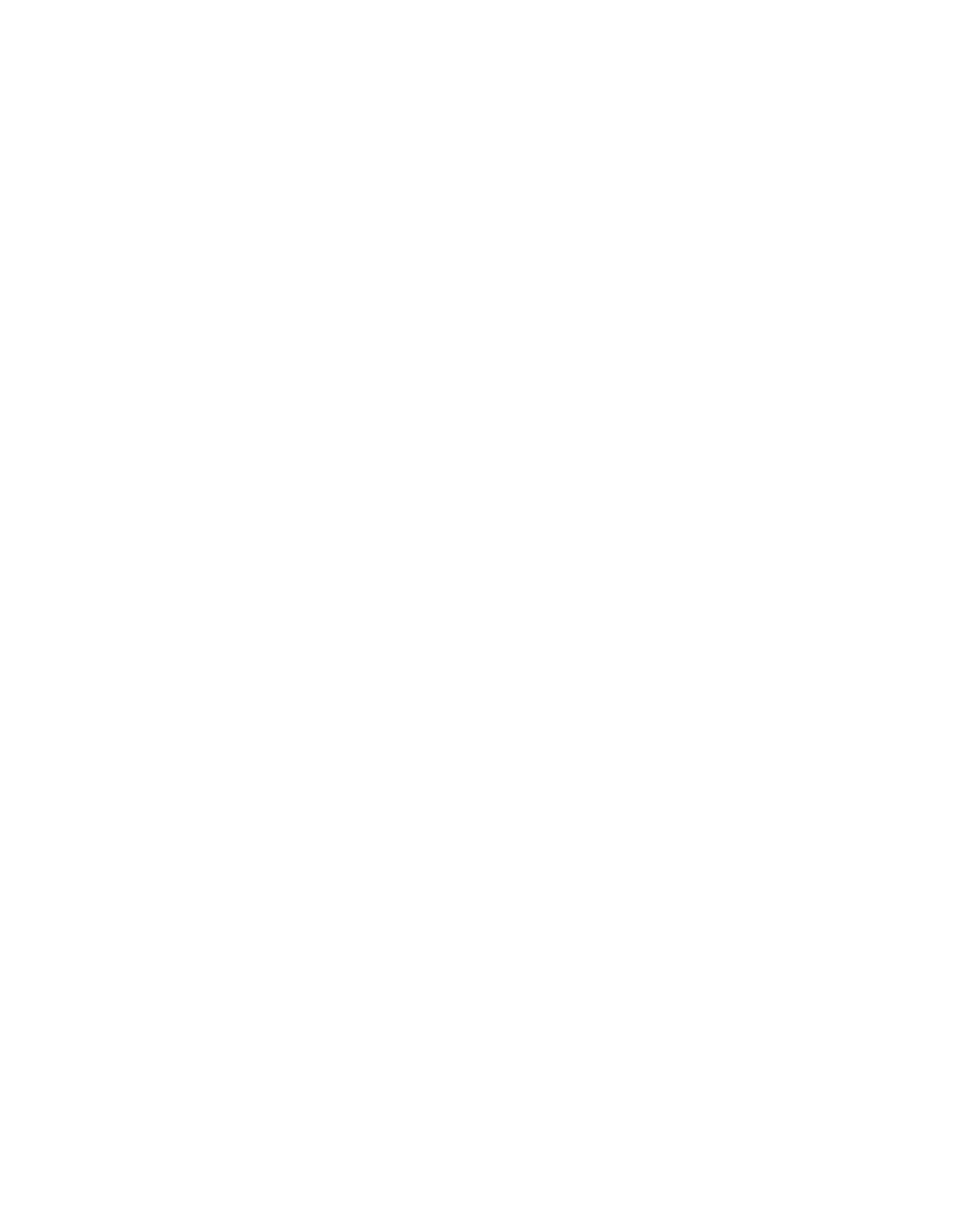# **Construction/Remedial Action Work Plan Contents**

| 1.0 |                                                                                                 |       |                                                                                  |  |  |
|-----|-------------------------------------------------------------------------------------------------|-------|----------------------------------------------------------------------------------|--|--|
|     | 1.1                                                                                             |       |                                                                                  |  |  |
|     | 1.2                                                                                             |       |                                                                                  |  |  |
|     | 1.3                                                                                             |       | Requirements and Organization of the Construction/Remedial Action Work Plan  1-4 |  |  |
| 2.0 |                                                                                                 |       |                                                                                  |  |  |
|     | 2.1                                                                                             |       |                                                                                  |  |  |
|     | 2.2                                                                                             |       |                                                                                  |  |  |
|     |                                                                                                 | 2.2.1 |                                                                                  |  |  |
|     |                                                                                                 | 2.2.2 | Ensuring Respect of the Sensitivity of the Cultural, Historical, and Biological  |  |  |
|     |                                                                                                 |       |                                                                                  |  |  |
|     |                                                                                                 | 2.2.3 |                                                                                  |  |  |
|     |                                                                                                 | 2.2.4 | Ensuring Compliance with ARARs, Mitigation Measures, and Other Agreements 2-3    |  |  |
|     |                                                                                                 | 2.2.5 |                                                                                  |  |  |
|     |                                                                                                 | 2.2.6 |                                                                                  |  |  |
|     |                                                                                                 | 2.2.7 |                                                                                  |  |  |
|     | 2.3                                                                                             |       |                                                                                  |  |  |
|     |                                                                                                 | 2.3.1 |                                                                                  |  |  |
|     |                                                                                                 | 2.3.2 |                                                                                  |  |  |
|     |                                                                                                 | 2.3.3 |                                                                                  |  |  |
|     |                                                                                                 | 2.3.4 | Methodology for Overseeing and Implementing the Construction Quality             |  |  |
|     | Anticipated Approvals and Authorizations and Compliance with Mitigation Measures, ARARs,<br>2.4 |       |                                                                                  |  |  |
|     |                                                                                                 |       |                                                                                  |  |  |
|     |                                                                                                 | 2.4.1 | Compliance with Mitigation Measures, ARARs, and Other Agreements 2-7             |  |  |
|     |                                                                                                 | 2.4.2 |                                                                                  |  |  |
|     |                                                                                                 | 2.4.3 | Protocol for Documenting ARARs Compliance and EIR Mitigation Measures            |  |  |
|     | 2.5                                                                                             |       |                                                                                  |  |  |
|     | 2.6                                                                                             |       | Data Management, Documentation, Recordkeeping, and Reporting Procedures 2-11     |  |  |
|     |                                                                                                 | 2.6.1 |                                                                                  |  |  |
|     |                                                                                                 | 2.6.2 |                                                                                  |  |  |
|     |                                                                                                 | 2.6.3 |                                                                                  |  |  |
|     |                                                                                                 |       |                                                                                  |  |  |
| 3.0 |                                                                                                 |       |                                                                                  |  |  |
|     | 3.1                                                                                             |       |                                                                                  |  |  |
|     | 3.2                                                                                             |       |                                                                                  |  |  |
|     |                                                                                                 | 3.2.1 |                                                                                  |  |  |
|     |                                                                                                 | 3.2.2 |                                                                                  |  |  |
|     |                                                                                                 | 3.2.3 |                                                                                  |  |  |
|     |                                                                                                 | 3.2.4 |                                                                                  |  |  |
|     |                                                                                                 | 3.2.5 |                                                                                  |  |  |
|     |                                                                                                 | 3.2.6 |                                                                                  |  |  |
|     |                                                                                                 | 3.2.7 |                                                                                  |  |  |
|     | 3.3                                                                                             |       |                                                                                  |  |  |
|     |                                                                                                 | 3.3.1 |                                                                                  |  |  |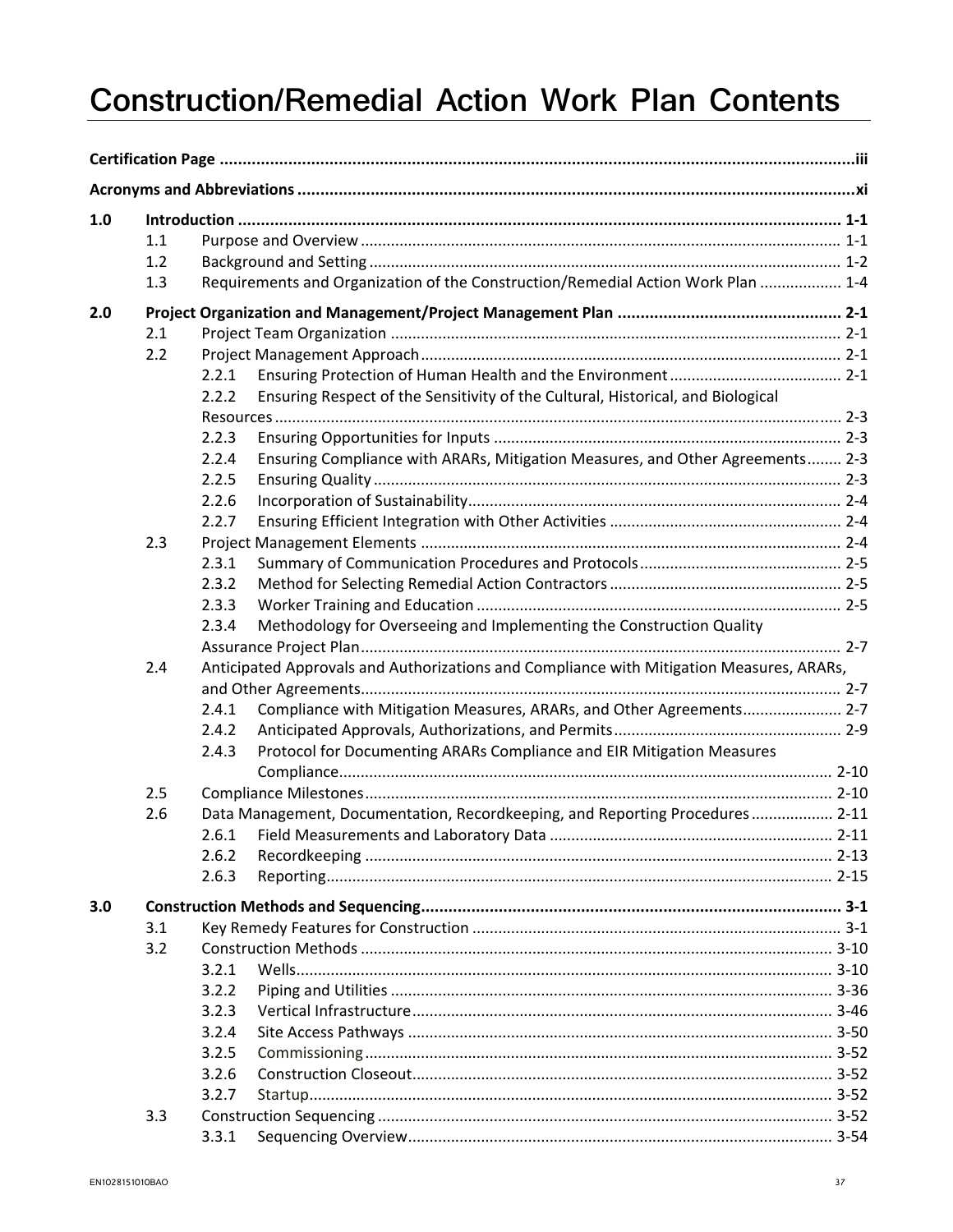|     |     | 3.3.2                                                                                      |  |
|-----|-----|--------------------------------------------------------------------------------------------|--|
|     |     | 3.3.3                                                                                      |  |
|     |     | 3.3.4                                                                                      |  |
|     |     | 3.3.5                                                                                      |  |
|     |     | 3.3.6                                                                                      |  |
| 4.0 |     |                                                                                            |  |
|     | 4.1 |                                                                                            |  |
|     |     | 4.1.1                                                                                      |  |
|     |     | 4.1.2                                                                                      |  |
|     |     | Coordination with Soil RCRA Facility Investigation/Remedial Action Activities 4-3<br>4.1.3 |  |
|     | 4.2 |                                                                                            |  |
|     |     | 4.2.1                                                                                      |  |
|     |     | 4.2.2                                                                                      |  |
|     |     | 4.2.3                                                                                      |  |
|     |     | 4.2.4                                                                                      |  |
|     |     | 4.2.5                                                                                      |  |
|     |     | 4.2.6                                                                                      |  |
|     | 4.3 |                                                                                            |  |
|     |     | 4.3.1                                                                                      |  |
|     |     | 4.3.2                                                                                      |  |
|     |     | 4.3.3                                                                                      |  |
|     | 4.4 |                                                                                            |  |
|     |     | 4.4.1                                                                                      |  |
|     |     | 4.4.2                                                                                      |  |
|     |     | 4.4.3                                                                                      |  |
|     | 4.5 |                                                                                            |  |
|     |     | 4.5.1                                                                                      |  |
|     |     | 4.5.2                                                                                      |  |
|     |     | 4.5.3                                                                                      |  |
|     |     | 4.5.4                                                                                      |  |
|     | 4.6 |                                                                                            |  |
|     |     | 4.6.1                                                                                      |  |
|     |     | Other Site Controls and Avoidance, Mitigation, and Management Measures 4-20<br>4.6.2       |  |
|     |     | 4.6.3                                                                                      |  |
|     |     | 4.6.4                                                                                      |  |
|     |     | Aesthetic/Biological Resource-related Site Management and Compliance<br>4.6.5              |  |
|     |     |                                                                                            |  |
|     |     | Cultural/Archaeological/Historical Resource-related Site Management and<br>4.6.6           |  |
|     |     |                                                                                            |  |
| 5.0 |     |                                                                                            |  |
|     | 5.1 |                                                                                            |  |
|     | 5.2 |                                                                                            |  |
|     | 5.3 |                                                                                            |  |
|     | 5.4 |                                                                                            |  |
| 6.0 |     |                                                                                            |  |
|     | 6.1 |                                                                                            |  |
|     |     | 6.1.1                                                                                      |  |
|     | 6.2 | Functional Testing, Startup, and Transition to Operation and Maintenance  6-4              |  |
|     |     | 6.2.1                                                                                      |  |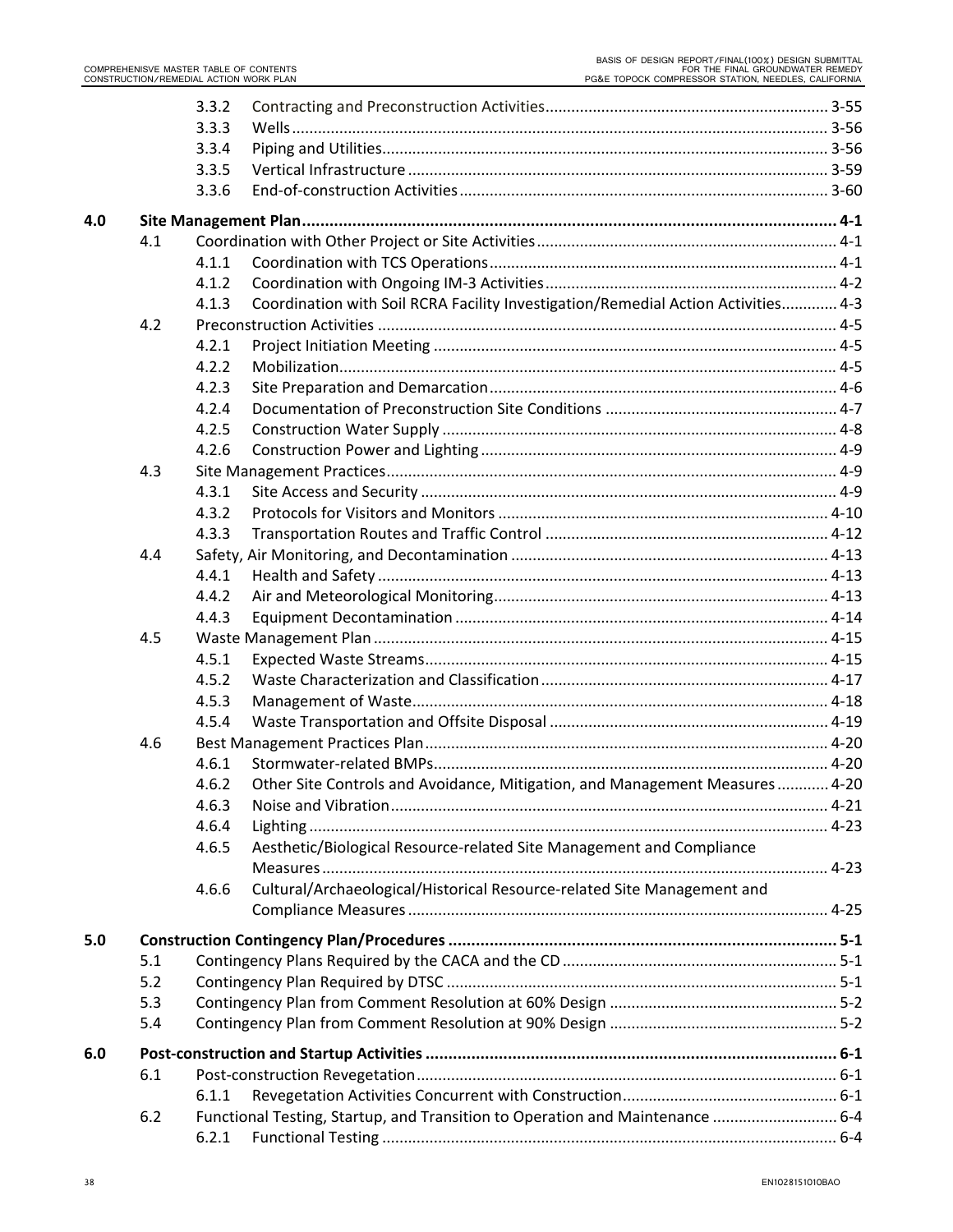# **Exhibits**

| $1.1 - 1$  |                                                                                                 |  |
|------------|-------------------------------------------------------------------------------------------------|--|
| $2.1 - 1$  |                                                                                                 |  |
| $2.6 - 1$  |                                                                                                 |  |
| $2.6 - 2$  |                                                                                                 |  |
| $3.1 - 1$  |                                                                                                 |  |
|            |                                                                                                 |  |
| $3.1 - 2B$ |                                                                                                 |  |
| $3.2 - 1$  |                                                                                                 |  |
| $3.2 - 2$  | Preliminary List of Well Locations for Borehole Groundwater Sample Collection  3-17             |  |
| $3.2 - 3$  |                                                                                                 |  |
| $3.2 - 4$  |                                                                                                 |  |
| $3.2 - 5$  |                                                                                                 |  |
| $3.2 - 6$  |                                                                                                 |  |
| $3.2 - 7$  |                                                                                                 |  |
| $3.2 - 8$  |                                                                                                 |  |
| $3.2 - 9$  |                                                                                                 |  |
|            |                                                                                                 |  |
|            |                                                                                                 |  |
|            |                                                                                                 |  |
| $3.3 - 1$  |                                                                                                 |  |
| $3.3 - 2$  |                                                                                                 |  |
| $3.3 - 3$  |                                                                                                 |  |
| $3.3 - 4$  |                                                                                                 |  |
| $4.1 - 1$  | Soil RCRA Facility Investigation/Remedial Investigation SWMUs, AOCs, and Undesignated Areas 4-3 |  |
| $4.6 - 1$  | Protocols to Reduce Auditory and Vibration Impacts from Construction Activities  4-21           |  |
| $6.2 - 1$  |                                                                                                 |  |

# **Tables (located at the end of each section)**

| 1.3-1 Corrective Action Consent Agreement and Consent Decree Compliance Checklist for C/RAWP         |  |  |
|------------------------------------------------------------------------------------------------------|--|--|
|                                                                                                      |  |  |
| 2.1-1 Key Project Personnel, Responsibilities, Levels of Authority, and Lines of Communication  2-19 |  |  |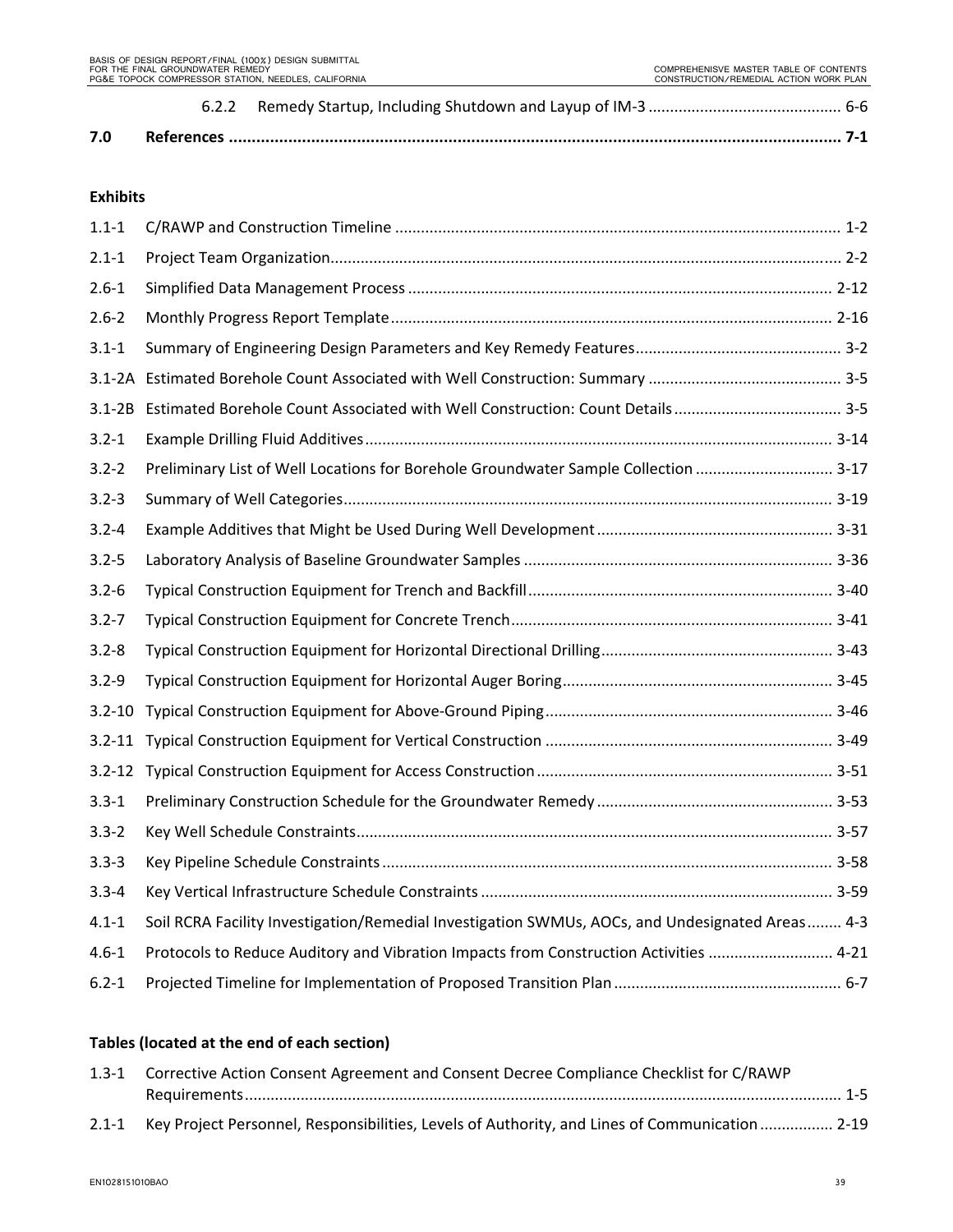| $2.3 - 1$ |                                                                                                     |  |
|-----------|-----------------------------------------------------------------------------------------------------|--|
| $3.2 - 1$ | Final Remediation Well Design Parameter Summary: National Trails Highway IRZ Wells  3-61            |  |
| $3.2 - 2$ | Final Remediation Well Design Parameter Summary: Inner Recirculation Loop Wells 3-67                |  |
| $3.2 - 3$ | Final Remediation Well Design Parameter Summary: TCS Recirculation Loop Wells 3-71                  |  |
| $3.2 - 4$ | Final Remediation Well Design Parameter Summary: Freshwater Injection Wells  3-75                   |  |
| $3.2 - 5$ |                                                                                                     |  |
| $3.2 - 6$ |                                                                                                     |  |
| $4.2 - 1$ | Proposed Use of Certain Areas During Groundwater Remedy Construction and/or IM-3                    |  |
| $5.1 - 1$ | Failure Mode Effect Analysis Matrix - Contingencies to Address Changes to the Design/Specifications |  |
| $5.1 - 2$ | Failure Mode Effect Analysis Matrix - Contingencies to Address Potential Failure Modes Related to   |  |

#### **Figures (located at the end of each section)**

- 1.2‐1 Site Location Map
- 1.2‐2 Groundwater Remedy Project Area and System Layout
- 2.3‐1 Work Variance Request Form
- 3.1‐1 General Remedy System Layout ‐California
- 3.1‐2 General Remedy System Layout ‐ Moabi Regional Park
- 3.1‐3 General Remedy System Layout ‐ Arizona
- 3.1‐4 General Remedy System Layout ‐ TCS Evaporation Ponds
- 3.2‐1 Estimated Approach to Well Network Construction
- 3.3‐1 Key Pipeline Map
- 4.1‐1 Location of IM‐3 Components
- 4.1‐2 Map of Solid Waste Management Units (SWMUs) and Areas of Concern (AOCs)
- 4.2‐1 Locations of Construction Facilities in Moabi Regional Park
- 4.2‐2 Construction Headquarters Spatial Planning
- 4.2‐2A Photo Simulation of New Remedy Support Facility in Moabi Regional Park
- 4.2‐2B Photo Simulation of Temporary Soil Processing Area in Moabi Regional Park
- 4.2‐3 Construction Site Plan and Access Routes
- 4.5‐1 Waste Management Areas
- 4.6‐1 Proposed Noise Monitoring Locations Related to Project‐related Construction Activities in California, EIR Mitigation Measure Noise‐2C
- 4‐6.2 Proposed Noise Monitoring Locations Related to Project‐related Construction in Arizona, EIR Mitigation Measure Noise‐2C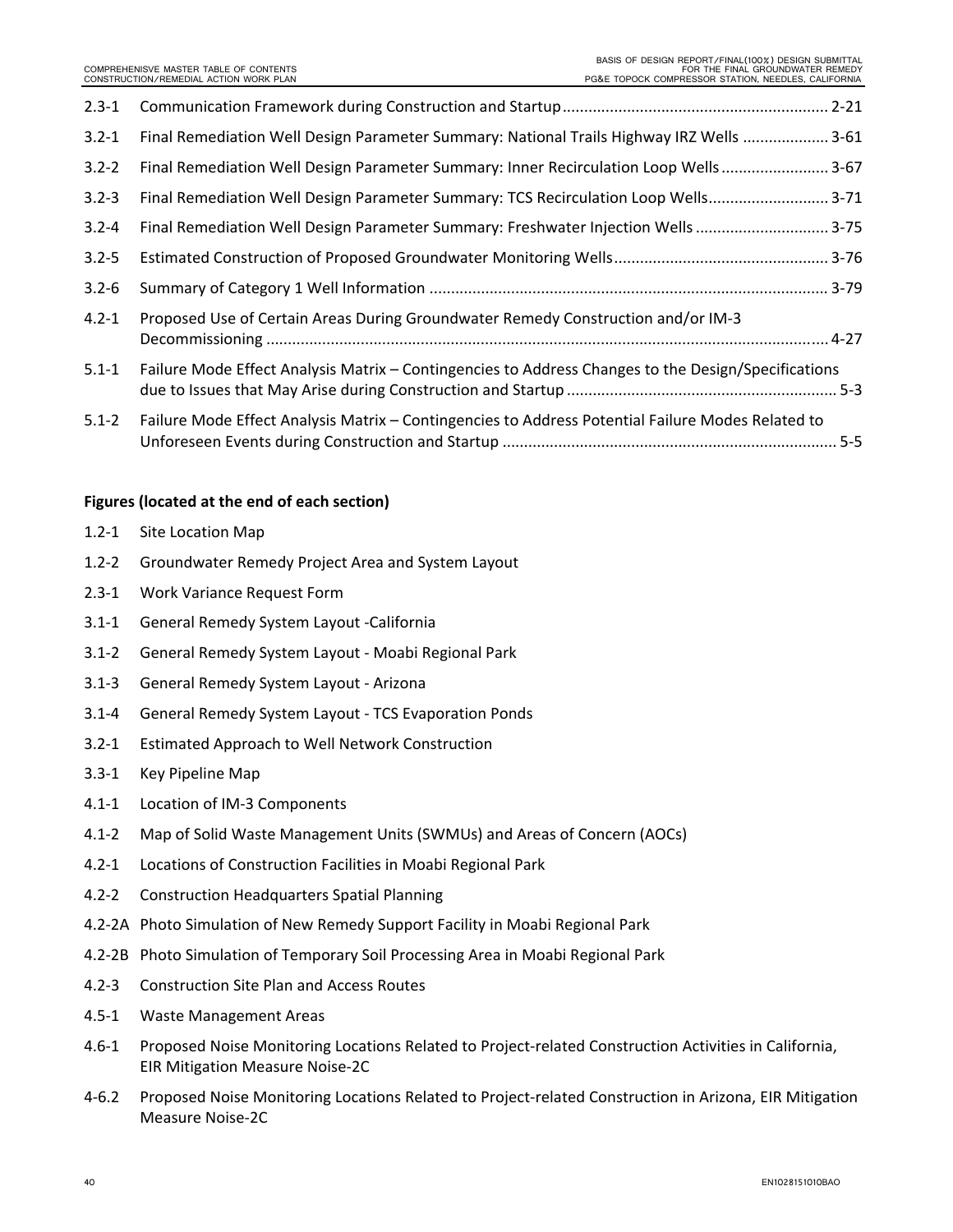# **Appendices**

| A |     |                        | <b>Construction Quality Assurance Project Plan</b> |                                                                         |  |  |  |
|---|-----|------------------------|----------------------------------------------------|-------------------------------------------------------------------------|--|--|--|
|   |     | <b>CQAPP Contents:</b> |                                                    |                                                                         |  |  |  |
|   |     |                        |                                                    |                                                                         |  |  |  |
|   |     |                        |                                                    |                                                                         |  |  |  |
|   |     |                        |                                                    |                                                                         |  |  |  |
|   | 1.0 |                        |                                                    |                                                                         |  |  |  |
|   |     | 1.1                    |                                                    |                                                                         |  |  |  |
|   |     |                        | 1.1.1                                              |                                                                         |  |  |  |
|   |     |                        | 1.1.2                                              |                                                                         |  |  |  |
|   |     |                        | 1.1.3                                              |                                                                         |  |  |  |
|   |     | 1.2                    |                                                    |                                                                         |  |  |  |
|   |     | 1.3                    |                                                    |                                                                         |  |  |  |
|   | 2.0 |                        |                                                    |                                                                         |  |  |  |
|   |     | 2.1                    |                                                    |                                                                         |  |  |  |
|   |     |                        | 2.1.1                                              |                                                                         |  |  |  |
|   |     |                        | 2.1.2                                              |                                                                         |  |  |  |
|   |     |                        | 2.1.3                                              |                                                                         |  |  |  |
|   |     | 2.2                    |                                                    |                                                                         |  |  |  |
|   |     | 2.3                    |                                                    |                                                                         |  |  |  |
|   |     |                        | 2.3.1                                              |                                                                         |  |  |  |
|   |     |                        | 2.3.2                                              | Contractor Personnel - Construction Steering Committee and Construction |  |  |  |
|   |     |                        |                                                    |                                                                         |  |  |  |
|   |     |                        | 2.3.3                                              |                                                                         |  |  |  |
|   |     | 2.4                    |                                                    |                                                                         |  |  |  |
|   |     | 2.5                    |                                                    |                                                                         |  |  |  |
|   | 3.0 |                        |                                                    |                                                                         |  |  |  |
|   |     | 3.1                    |                                                    |                                                                         |  |  |  |
|   |     | 3.2                    |                                                    |                                                                         |  |  |  |
|   |     |                        | 3.2.1                                              |                                                                         |  |  |  |
|   |     |                        | 3.2.2                                              |                                                                         |  |  |  |
|   |     | 3.3                    |                                                    |                                                                         |  |  |  |
|   |     |                        | 3.3.1                                              |                                                                         |  |  |  |
|   |     | 3.4                    |                                                    |                                                                         |  |  |  |
|   |     |                        | 3.4.1                                              |                                                                         |  |  |  |
|   |     |                        | 3.4.2                                              |                                                                         |  |  |  |
|   |     | 3.5                    |                                                    |                                                                         |  |  |  |
|   |     |                        | 3.5.1                                              |                                                                         |  |  |  |
|   |     |                        | 3.5.2                                              |                                                                         |  |  |  |
|   |     |                        | 3.5.3                                              |                                                                         |  |  |  |
|   |     |                        | 3.5.4                                              |                                                                         |  |  |  |
|   |     |                        | 3.5.5                                              | Acceptance of Supplier/Subcontractor Items or Services  3-8             |  |  |  |
|   | 4.0 |                        |                                                    |                                                                         |  |  |  |
|   |     | 4.1                    |                                                    | General Construction Inspection and Verification Requirements 4-1       |  |  |  |
|   |     |                        | 4.1.1                                              |                                                                         |  |  |  |
|   |     |                        | 4.1.2                                              |                                                                         |  |  |  |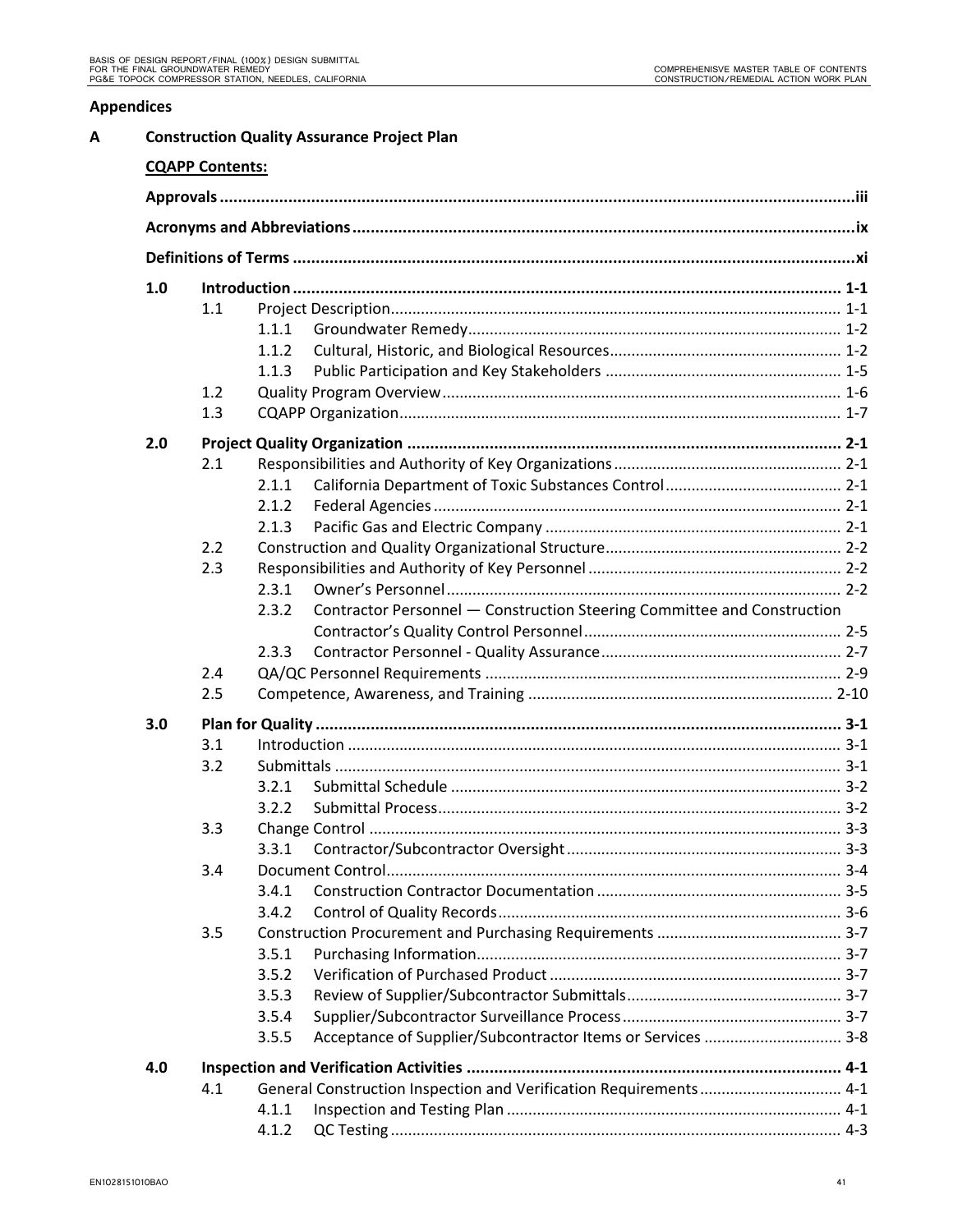|               |     | 4.1.3  |                                                                          |         |
|---------------|-----|--------|--------------------------------------------------------------------------|---------|
|               |     | 4.1.4  |                                                                          |         |
|               |     | 4.1.5  |                                                                          |         |
|               |     | 4.1.6  |                                                                          |         |
|               |     | 4.1.7  | Offsite Inspection, Sampling, and Testing for Material Acceptance  4-5   |         |
|               |     | 4.1.8  |                                                                          |         |
|               |     | 4.1.9  |                                                                          |         |
|               |     | 4.1.10 | Compliance with Handling, Storage, Packaging, Preservation, and Delivery |         |
|               |     |        |                                                                          |         |
|               |     | 4.1.11 |                                                                          |         |
|               | 4.2 |        |                                                                          |         |
|               |     | 4.2.1  |                                                                          |         |
|               |     | 4.2.2  |                                                                          |         |
|               |     | 4.2.3  |                                                                          |         |
|               |     | 4.2.4  |                                                                          |         |
|               | 4.3 |        |                                                                          |         |
|               |     | 4.3.1  |                                                                          |         |
|               |     | 4.3.2  |                                                                          |         |
|               |     | 4.3.3  |                                                                          |         |
|               |     | 4.3.4  |                                                                          |         |
|               | 4.4 |        |                                                                          |         |
|               |     | 4.4.1  |                                                                          |         |
|               | 4.5 |        |                                                                          |         |
|               |     | 4.5.1  |                                                                          |         |
|               |     | 4.5.2  |                                                                          |         |
|               | 4.6 |        |                                                                          |         |
| 5.0           |     |        |                                                                          |         |
|               | 5.1 |        |                                                                          |         |
|               | 5.2 |        |                                                                          |         |
|               |     | 5.2.1  |                                                                          |         |
|               |     | 5.2.2  |                                                                          |         |
|               | 5.3 |        |                                                                          |         |
|               | 5.4 |        |                                                                          | $5 - 2$ |
|               | 5.5 |        |                                                                          |         |
| 6.0           |     |        |                                                                          |         |
|               | 6.1 |        |                                                                          |         |
|               | 6.2 |        |                                                                          |         |
| 7.0           |     |        |                                                                          |         |
| <b>Tables</b> |     |        |                                                                          |         |
|               |     |        |                                                                          |         |

| $2 - 1$ | Typical Qualifications for QA/QC Personnel on the Topock Groundwater Remedy      |  |  |
|---------|----------------------------------------------------------------------------------|--|--|
|         |                                                                                  |  |  |
| $4 - 1$ |                                                                                  |  |  |
| $4 - 2$ |                                                                                  |  |  |
| $4 - 3$ | Severity Levels and Descriptions for Audit Nonconformance Findings  4-10         |  |  |
| $6 - 1$ | Methods to Ensure Achievement of and Continuous Improvement of Quality Goals and |  |  |
|         |                                                                                  |  |  |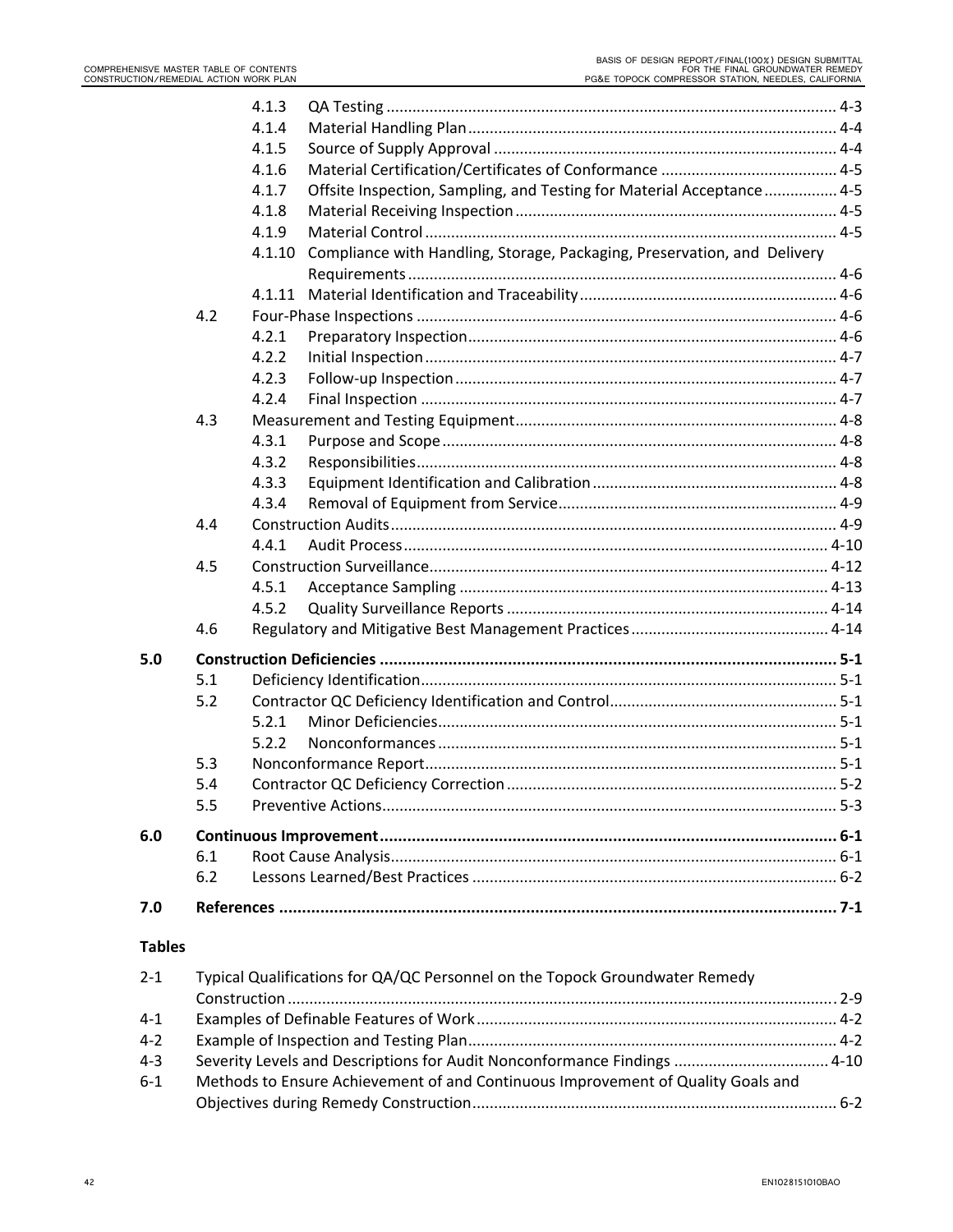#### **Figures**

- 1‐1 Groundwater Remedy Project Area and System Layout ............................................................ 1‐3
- 2‐1 Topock Remedial Action Project Organization ........................................................................... 2‐3

# **Appendices**

- A Third Party Testing and Inspection by Quality Assurance
- B Construction Quality Control Requirements
- C Example Quality Forms

# **B Standard Operating Procedures** *(on CD‐ROM Only)*

- Remedy-SOP-01 Process Water Sampling
- Remedy-SOP-10 Sampling of Concrete/Asphalt Demolition Waste
- RTP‐SOP‐01 System "Hot" Startup and Shutdown
- RTP-SOP-08 Off-site Trucking of Remedy-produced Water
- RTP-SOP-10 Disposal of Produced Water in Evaporation Ponds via the TCS Wastewater Tank Discharge Connection
- IRZ-SOP-01 MW-20 Bench System Startup
- IRZ-SOP-02 MW-20 Bench System Shutdown/Emergency Shutdown
- IRZ-SOP-05 MW-20 Bench Carbon Storage Tank Delivery/Filling
- IRZ-SOP-10 Discharge of Clean-in-Place Water to the Remedy-Produced Water Conditioning Plant
- IRZ-SOP-12 Offsite Trucking of Clean-in-Place Water from MW-20 Bench
- FWS‐SOP‐01 Startup and Shutdown of Freshwater Supply Conveyance and Storage System
- Well-SOP-01 Well and Borehole Decommissioning
- SOP-A1 Purging and Sampling of Groundwater Monitoring Wells, Well-Volume Method
- SOP-A2 Purging and Sampling of 1-inch-diameter Groundwater Monitoring Wells, Modified Well-Volume Method
- SOP-A3 Purging and Sampling of Active and Inactive Water Supply Wells
- SOP‐A5 Groundwater Sampling from Sonic Drilling Boreholes
- SOP‐A6 Sample Field Filtration and Preservation for Metals Analyses
- SOP‐A7 Water Level Measurements
- SOP‐A8 Field Water Quality Measurements Using a Flow‐through Cell
- SOP-A9 Calibration of Field Instruments
- SOP-A10 Decontamination of Water Sampling Equipment
- SOP-A11 Total Depth Measurements
- SOP-A12 Field Water Quality Measurements for Grab Samples
- SOP-A13 Spill Prevention, Containment, and Control Measures for Monitoring Well Sampling
- SOP-A16 Access Routes
- SOP-A17 Groundwater and Surface Water Mobile Integrated Sample Tracking
- SOP-A18 Purging and Sampling of Groundwater Wells Minimal Drawdown Method
- SOP-A19 Sampling of Groundwater Monitoring Wells Hydrasleeve No Purge Method
- SOP-A23 Sample Handling and Custody
- SOP-B3 Borehole Sampling and Logging of Soil Borings
- SOP-B4 Boring Abandonment
- SOP-B5 Decontamination of Personnel and Equipment, Well Drilling, and Subsurface Sampling and Investigations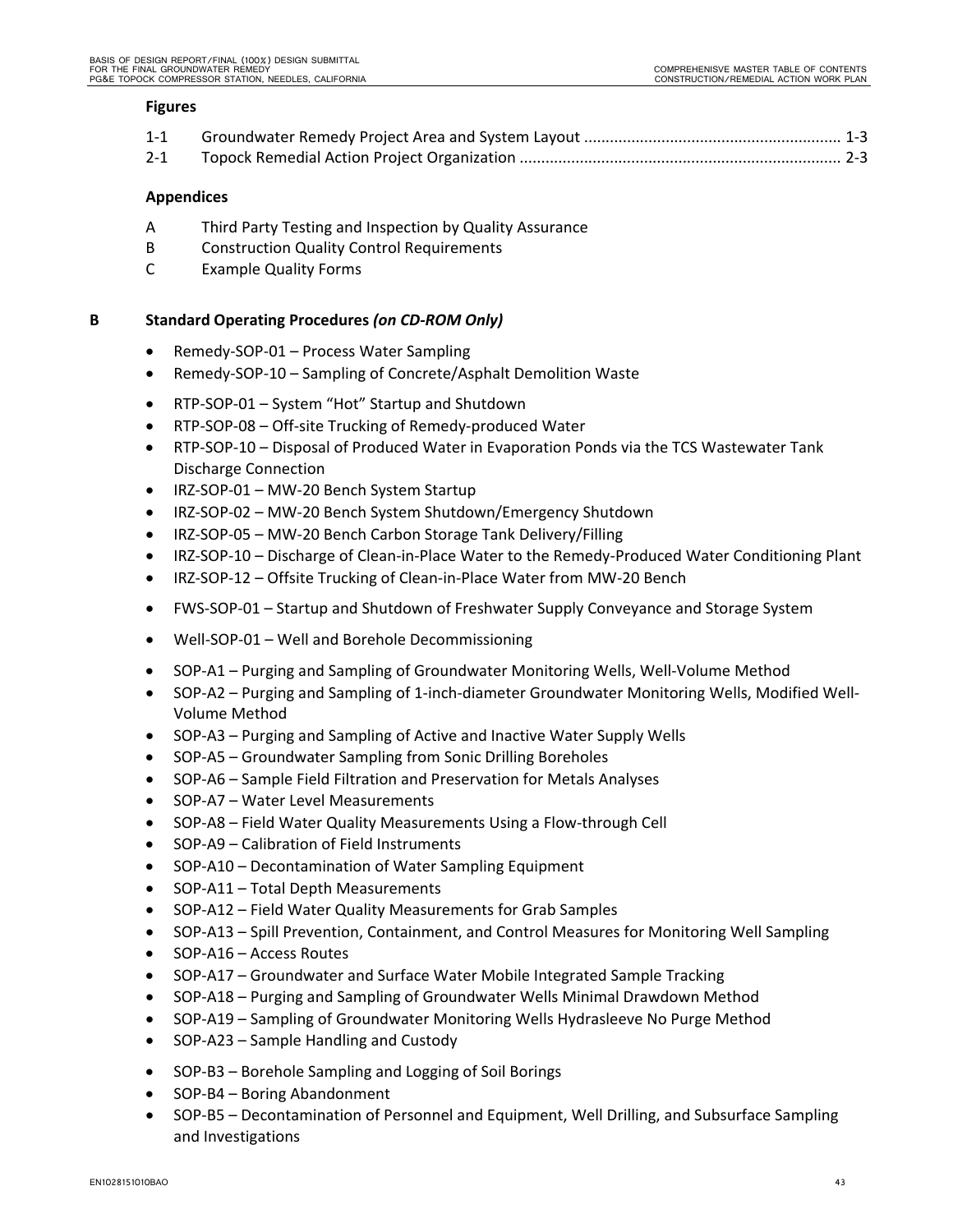- SOP-B7 Homogenization of Soil and Sediment Samples
- SOP-B9 Drilling Sonic Method
- SOP-B11 Site Clearance and Permitting
- SOP-B16 Field-Portable X-Ray Fluorescence Soil Sampling
- SOP-L1 Hexavalent Chromium Analysis by Hach Method 1560
- SOP-L2 Ferrous Iron Analysis by Hach Method 8146
- SOP-L3 Total Chromium Analysis by Hach Method 8024
- SOP-L4 Conductivity Analysis by Hach Method 8160
- SOP-L8 Matrix Spike Preparation
- SOP-L9 pH Measurement
- SOP-L10 HACH Model 2100P Turbidimeter Calibration and Analysis Procedures
- SOP-L13 Nitrate Analysis by Hach Method 8171
- SOP-L14 Sulfate Analysis by Hach Method 8051
- SOP-L15 Alkalinity Analysis
- SOP-L16 Total Organic Carbon Analysis by Hach Method 10129
- SOP-L17 Orthophosphate Analysis by Hach Method 8048
- SOP-L18 Manganese Analysis by Hach Method 8149
- SOP-L19 Total Dissolved Solids Analysis

# **C PG&E Program Quality Assurance Project Plan and Addendum** *(on CD‐ROM Only)*

*See BOD Report Appendix L, O&M Manual, Volume 2, Sampling and Monitoring Plan, Appendix B, PG&E Program Quality Assurance Project Plan and Addendum, for Table of Contents [Green font above, beginning on p. 29]*

# **D Construction Health and Safety Plan**

# **Construction HSP Contents:**

| 1.0 |       |  |  |
|-----|-------|--|--|
| 1.1 |       |  |  |
| 1.2 |       |  |  |
| 1.3 |       |  |  |
| 1.4 |       |  |  |
| 2.0 |       |  |  |
| 2.1 |       |  |  |
| 2.2 |       |  |  |
|     | 2.2.1 |  |  |
|     | 2.2.2 |  |  |
|     | 2.2.3 |  |  |
|     | 2.2.4 |  |  |
|     | 2.2.5 |  |  |
|     | 2.2.6 |  |  |
|     | 2.2.7 |  |  |
|     | 2.2.8 |  |  |
| 3.0 |       |  |  |
| 3.1 |       |  |  |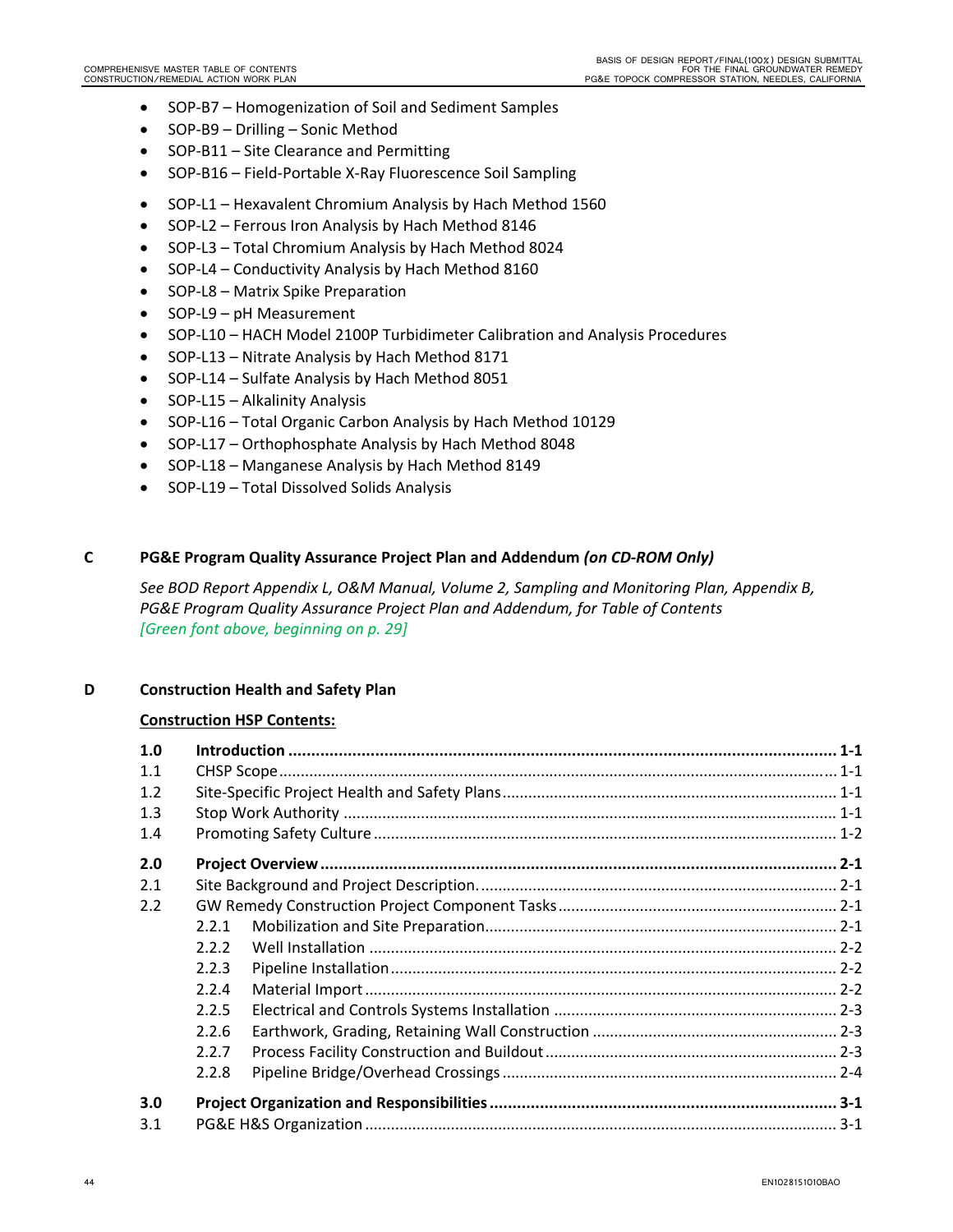|     | 3.1.1          |  |
|-----|----------------|--|
|     | 3.1.2          |  |
|     | 3.1.3          |  |
|     | 3.1.4          |  |
|     | 3.1.5          |  |
|     | 3.1.6          |  |
| 3.2 |                |  |
|     | 3.2.1          |  |
|     | 3.2.2          |  |
|     | 3.2.3          |  |
|     | 3.2.4          |  |
|     | 3.2.5          |  |
| 3.3 |                |  |
|     | 3.3.1          |  |
|     | 3.3.2          |  |
|     | 3.3.3          |  |
|     | 3.3.4          |  |
|     | 3.3.5          |  |
| 4.0 |                |  |
| 4.1 |                |  |
| 4.2 |                |  |
| 4.3 |                |  |
| 4.4 |                |  |
|     |                |  |
| 5.0 |                |  |
| 5.1 |                |  |
| 5.2 |                |  |
| 6.0 |                |  |
| 6.1 |                |  |
|     | 6.1.1          |  |
|     | 6.1.2          |  |
| 6.2 |                |  |
|     | 6.2.1          |  |
|     | 6.2.2          |  |
| 6.3 |                |  |
| 6.4 |                |  |
| 7.0 |                |  |
| 7.1 |                |  |
| 7.2 |                |  |
| 7.3 |                |  |
|     | 7.3.1          |  |
|     | 7.3.2          |  |
|     |                |  |
|     |                |  |
|     | 7.3.3<br>7.3.4 |  |
| 7.4 |                |  |
|     | 7.4.1          |  |
|     | 7.4.2          |  |
|     | 7.4.3          |  |
|     | 7.4.4          |  |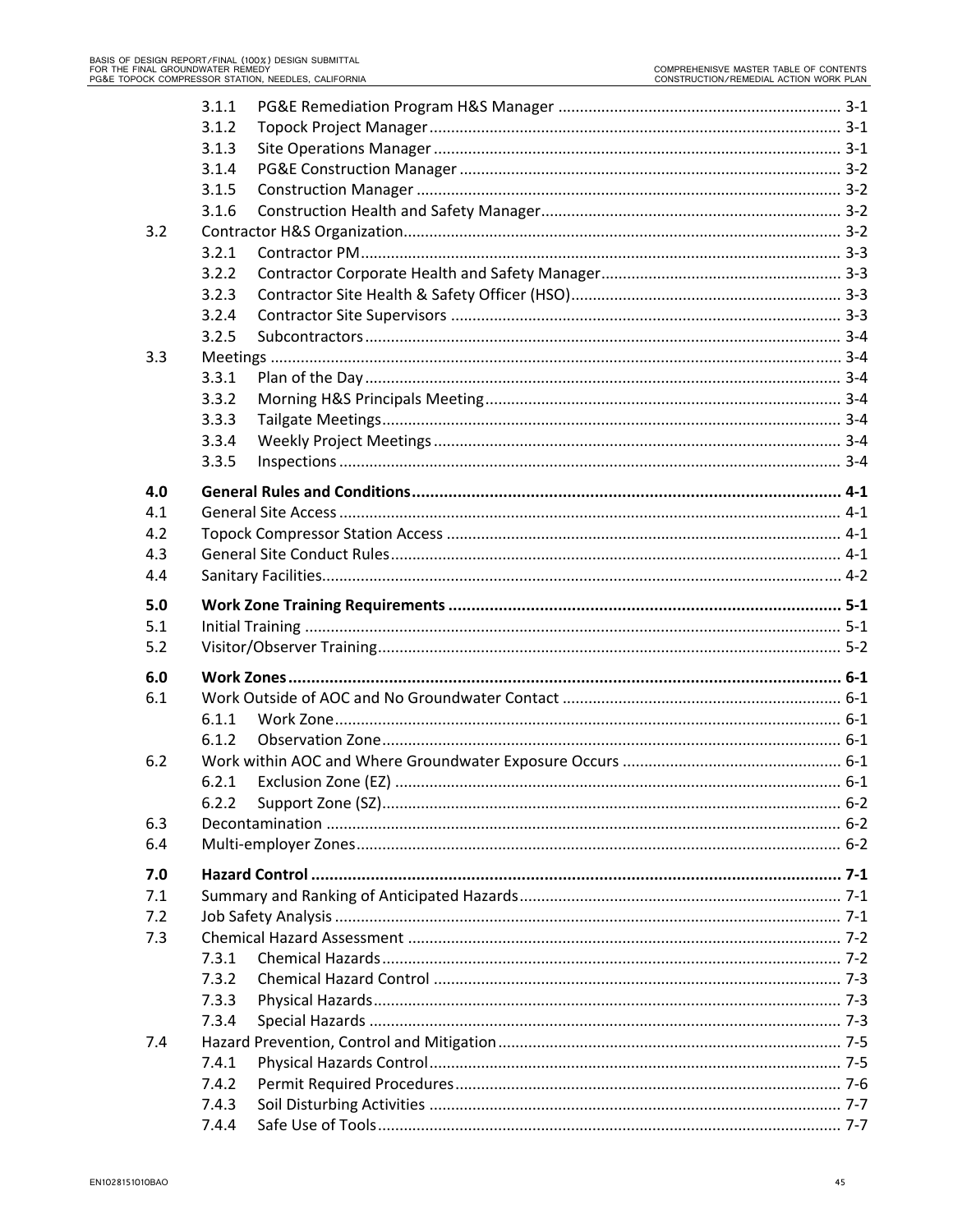| 7.5                | 7.4.5<br>7.4.6<br>7.4.7<br>7.5.1<br>7.5.2<br>7.5.3 |                                               |  |
|--------------------|----------------------------------------------------|-----------------------------------------------|--|
| 8.0<br>8.1         |                                                    |                                               |  |
| 8.2                |                                                    |                                               |  |
| 9.0                |                                                    |                                               |  |
| 9.1                |                                                    |                                               |  |
| 10.0               |                                                    |                                               |  |
| 10.1               |                                                    |                                               |  |
|                    |                                                    |                                               |  |
|                    |                                                    |                                               |  |
| 10.2               |                                                    |                                               |  |
|                    |                                                    |                                               |  |
|                    |                                                    |                                               |  |
|                    |                                                    |                                               |  |
|                    |                                                    |                                               |  |
|                    |                                                    |                                               |  |
|                    |                                                    |                                               |  |
| 10.3               |                                                    |                                               |  |
| 10.4               |                                                    |                                               |  |
|                    |                                                    |                                               |  |
| 10.5               |                                                    |                                               |  |
| 10.6               |                                                    |                                               |  |
|                    |                                                    |                                               |  |
|                    |                                                    |                                               |  |
| 11.0               |                                                    |                                               |  |
| <b>Attachments</b> |                                                    |                                               |  |
| Attachment 1       |                                                    | Route to Hospital (following title page)      |  |
| Attachment 2       |                                                    | <b>Heat Stress Prevention and Emergencies</b> |  |
| Attachment 3       |                                                    | <b>Biological Hazards</b>                     |  |

- Attachment 4 Areas of Concern
- Attachment 5 PG&E Slope Safety Standard
- Attachment 6 PG&E Excavation Safety Standard
- Attachment 7 PG&E Environmental Remediation Contractor Reporting Standard

# **E Cost Estimate** *(on CD‐ROM Only)*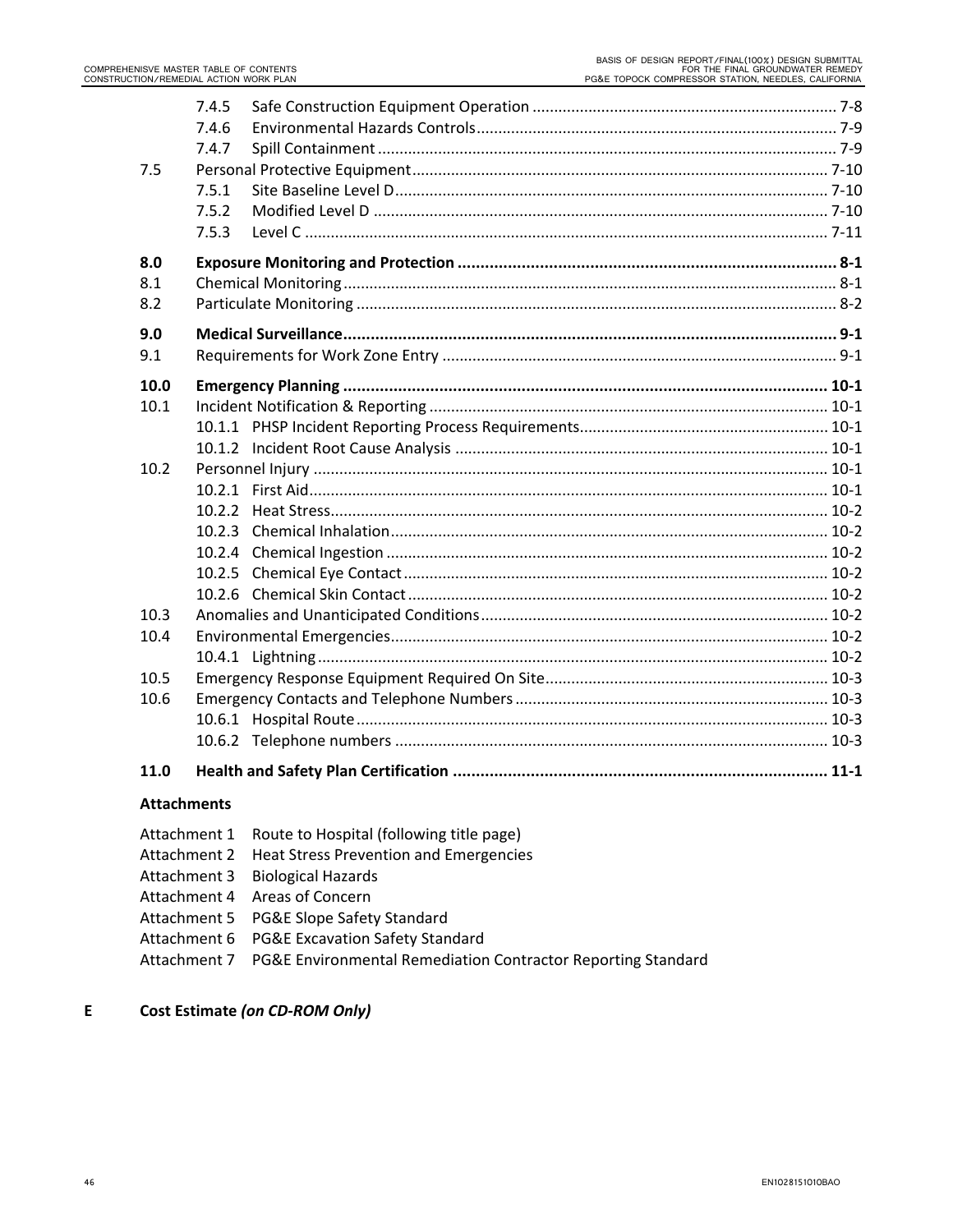| F | Interim Measure No. 3 Decommissioning, Removal, and Restoration Work Plan (on CD-ROM Only) |                                                                                      |  |  |  |
|---|--------------------------------------------------------------------------------------------|--------------------------------------------------------------------------------------|--|--|--|
|   |                                                                                            | <b>IM-3 Decommissioning Work Plan Contents:</b>                                      |  |  |  |
|   | 1.0                                                                                        |                                                                                      |  |  |  |
|   | 1.1                                                                                        |                                                                                      |  |  |  |
|   | 1.2                                                                                        |                                                                                      |  |  |  |
|   |                                                                                            | 1.2.1                                                                                |  |  |  |
|   |                                                                                            | 1.2.2                                                                                |  |  |  |
|   | 1.3                                                                                        |                                                                                      |  |  |  |
|   | 1.4                                                                                        |                                                                                      |  |  |  |
|   | 2.0                                                                                        |                                                                                      |  |  |  |
|   | 2.1                                                                                        |                                                                                      |  |  |  |
|   | 2.2                                                                                        |                                                                                      |  |  |  |
|   |                                                                                            | 2.2.1                                                                                |  |  |  |
|   |                                                                                            | 2.2.2                                                                                |  |  |  |
|   |                                                                                            | Support Requirements for General Equipment and Site Maintenance 2-4<br>2.2.3         |  |  |  |
|   | 2.3                                                                                        |                                                                                      |  |  |  |
|   | 3.0                                                                                        |                                                                                      |  |  |  |
|   | 3.1                                                                                        |                                                                                      |  |  |  |
|   | 3.2                                                                                        |                                                                                      |  |  |  |
|   |                                                                                            | 3.2.1                                                                                |  |  |  |
|   |                                                                                            | 3.2.2                                                                                |  |  |  |
|   |                                                                                            | 3.2.3                                                                                |  |  |  |
|   |                                                                                            | 3.2.4                                                                                |  |  |  |
|   |                                                                                            | 3.2.5                                                                                |  |  |  |
|   | 3.3                                                                                        |                                                                                      |  |  |  |
|   |                                                                                            | 3.3.1                                                                                |  |  |  |
|   |                                                                                            | 3.3.2                                                                                |  |  |  |
|   |                                                                                            | 3.3.3                                                                                |  |  |  |
|   |                                                                                            | 3.3.4                                                                                |  |  |  |
|   |                                                                                            | 3.3.5                                                                                |  |  |  |
|   | 4.0                                                                                        |                                                                                      |  |  |  |
|   | 4.1                                                                                        |                                                                                      |  |  |  |
|   |                                                                                            | Identification of Decommissioning Materials and Placement Requirements  4-3<br>4.1.1 |  |  |  |
|   |                                                                                            | 4.1.2                                                                                |  |  |  |
|   | 4.2                                                                                        |                                                                                      |  |  |  |
|   |                                                                                            | 4.2.1                                                                                |  |  |  |
|   |                                                                                            | 4.2.2                                                                                |  |  |  |
|   |                                                                                            | 4.2.3                                                                                |  |  |  |
|   | 4.3                                                                                        |                                                                                      |  |  |  |
|   |                                                                                            | 4.3.1                                                                                |  |  |  |
|   |                                                                                            | 4.3.2                                                                                |  |  |  |
|   |                                                                                            | 4.3.3                                                                                |  |  |  |
|   |                                                                                            | 4.3.4                                                                                |  |  |  |
|   |                                                                                            | 4.3.5                                                                                |  |  |  |
|   |                                                                                            | 4.3.6                                                                                |  |  |  |
|   |                                                                                            | 4.3.7                                                                                |  |  |  |
|   |                                                                                            | Concrete Foundation, Equipment Pads, and Secondary Containment Areas  4-13<br>4.3.8  |  |  |  |
|   | 4.4                                                                                        |                                                                                      |  |  |  |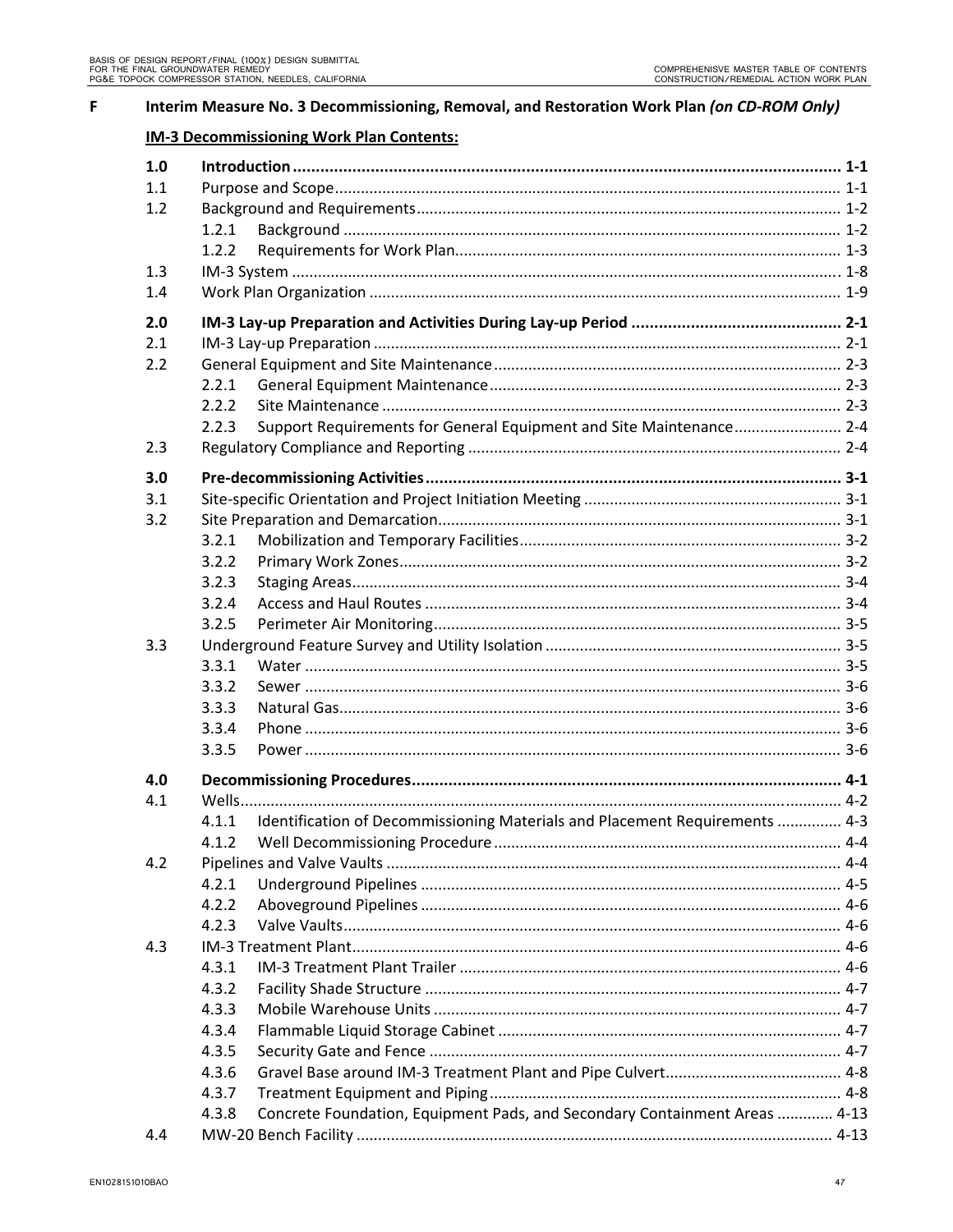|      | 4.4.1 |                                                                                        |  |
|------|-------|----------------------------------------------------------------------------------------|--|
|      | 4.4.2 |                                                                                        |  |
| 5.0  |       |                                                                                        |  |
| 5.1  |       |                                                                                        |  |
|      | 5.1.1 |                                                                                        |  |
|      | 5.1.2 |                                                                                        |  |
|      | 5.1.3 |                                                                                        |  |
|      | 5.1.4 |                                                                                        |  |
|      | 5.1.5 |                                                                                        |  |
|      | 5.1.6 |                                                                                        |  |
| 5.2  |       |                                                                                        |  |
|      | 5.2.1 |                                                                                        |  |
|      | 5.2.2 |                                                                                        |  |
| 6.0  |       | Best Management Practices and Mitigation Measures/ARARs Compliance 6-1                 |  |
| 7.0  |       | Soil Confirmation Sampling and Coordination with Soil RFI/Remedial Investigation  7-1  |  |
| 7.1  |       |                                                                                        |  |
| 7.2  |       |                                                                                        |  |
|      | 7.2.1 |                                                                                        |  |
|      | 7.2.2 |                                                                                        |  |
|      | 7.2.3 |                                                                                        |  |
|      | 7.2.4 |                                                                                        |  |
| 7.3  |       |                                                                                        |  |
| 8.0  |       |                                                                                        |  |
| 8.1  |       |                                                                                        |  |
|      | 8.1.1 |                                                                                        |  |
|      | 8.1.2 |                                                                                        |  |
|      | 8.1.3 |                                                                                        |  |
| 8.2  |       |                                                                                        |  |
| 8.3  |       |                                                                                        |  |
| 9.0  |       |                                                                                        |  |
| 9.1  |       | Anticipated Permits and Authorization for IM-3 System Decommissioning and Closure  9-1 |  |
| 9.2  |       |                                                                                        |  |
| 9.3  |       |                                                                                        |  |
| 9.4  |       |                                                                                        |  |
|      |       |                                                                                        |  |
| 10.0 |       |                                                                                        |  |

# **Tables**

| General Equipment Maintenance Schedule for IM-3 System During IM-3 Lay-up Period  2-5 |  |
|---------------------------------------------------------------------------------------|--|
|                                                                                       |  |
|                                                                                       |  |
|                                                                                       |  |
|                                                                                       |  |
|                                                                                       |  |
|                                                                                       |  |
|                                                                                       |  |
|                                                                                       |  |
|                                                                                       |  |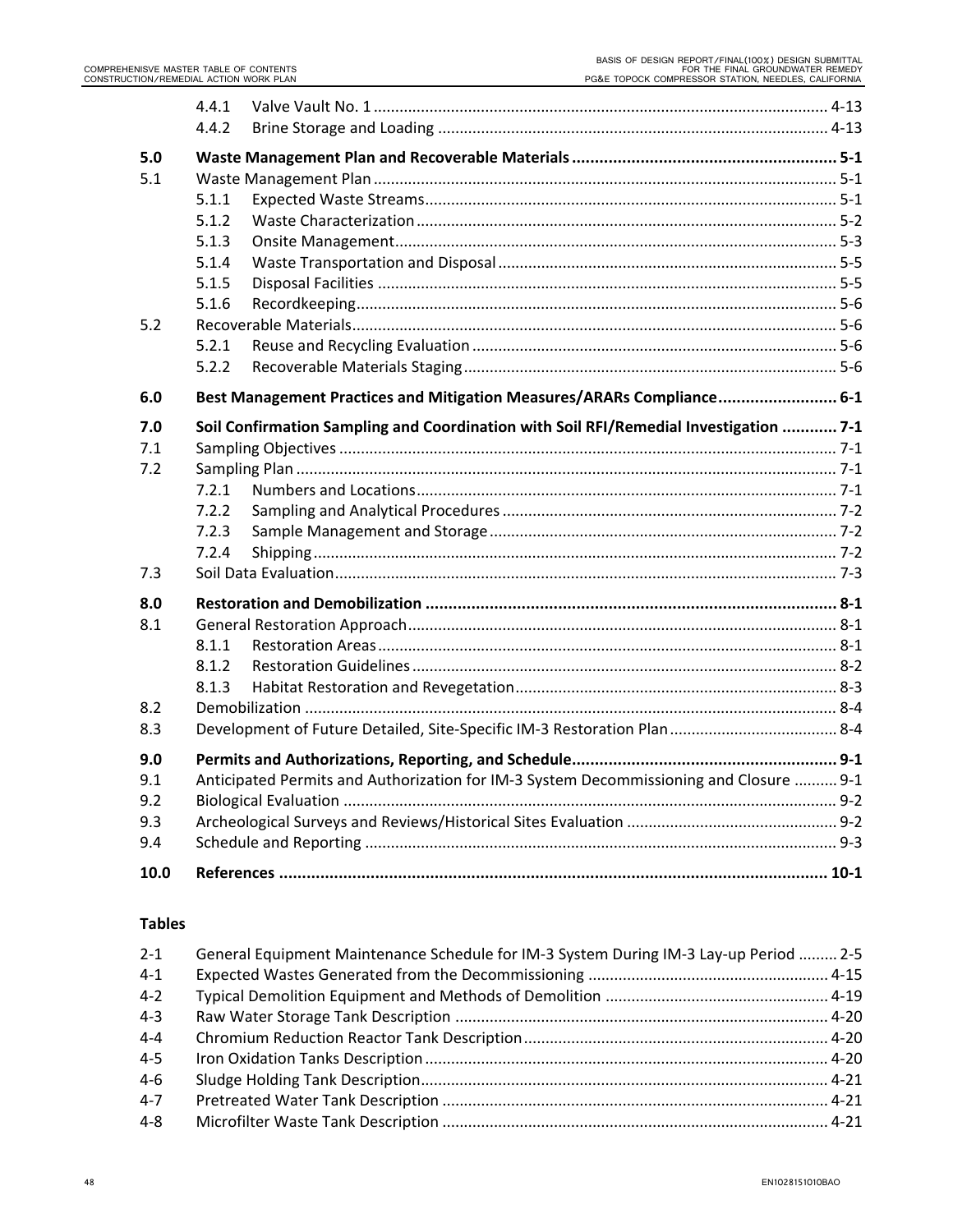| $4 - 9$  |                                                                                      |  |
|----------|--------------------------------------------------------------------------------------|--|
| $4 - 10$ |                                                                                      |  |
| $4 - 11$ |                                                                                      |  |
| $4 - 12$ |                                                                                      |  |
| $4 - 13$ |                                                                                      |  |
| $4 - 14$ |                                                                                      |  |
| $4 - 15$ |                                                                                      |  |
| $4 - 16$ |                                                                                      |  |
| $4 - 17$ |                                                                                      |  |
| $4 - 18$ |                                                                                      |  |
| $4 - 19$ |                                                                                      |  |
| $4 - 20$ |                                                                                      |  |
| $4 - 21$ |                                                                                      |  |
| $4 - 22$ |                                                                                      |  |
| $5 - 1$  |                                                                                      |  |
| $6 - 1$  |                                                                                      |  |
| $6 - 2$  | Summary of Compliance with Applicable Programmatic Agreement (PA) Stipulations 6-29  |  |
| $6 - 3$  | Summary of Compliance with Applicable Cultural and Historic Property Management Plan |  |
|          |                                                                                      |  |
| $6-4$    |                                                                                      |  |
| $7-1$    |                                                                                      |  |
| $7-2$    |                                                                                      |  |
| $7-3$    |                                                                                      |  |
| $9 - 1$  |                                                                                      |  |
|          |                                                                                      |  |

# **Figures**

| $1 - 1$  |                                                                                       |  |
|----------|---------------------------------------------------------------------------------------|--|
| $1 - 2$  |                                                                                       |  |
| $3 - 1$  |                                                                                       |  |
| $3 - 2$  |                                                                                       |  |
| $3 - 3$  |                                                                                       |  |
| $3 - 4$  |                                                                                       |  |
| $3 - 5$  |                                                                                       |  |
| $3-6$    |                                                                                       |  |
| $4 - 1$  | Groundwater Extraction and Treatment System Process Flow Diagram  4-27                |  |
| $4 - 2$  |                                                                                       |  |
| $4 - 3$  |                                                                                       |  |
| $4 - 4$  | Typical water truck (left) and typical excavator with thumb attachment (right)  4-33  |  |
| $4 - 5$  |                                                                                       |  |
| $4-6$    | Truck with typical pull behind water buffalo (front), typical crane (right)  4-34     |  |
| $4 - 7$  |                                                                                       |  |
| $4 - 8$  |                                                                                       |  |
| $4 - 9$  | Typical roll off bins for temporary material storage/management (right) 4-36          |  |
| $4 - 10$ |                                                                                       |  |
| $4 - 11$ | Example of worker using typical welding torch (left). Example of worker using typical |  |
|          |                                                                                       |  |
| $4 - 12$ | Example of worker with typical concrete saw (left). Example of Worker using typical   |  |
|          |                                                                                       |  |
| $4 - 13$ |                                                                                       |  |
| $4 - 14$ |                                                                                       |  |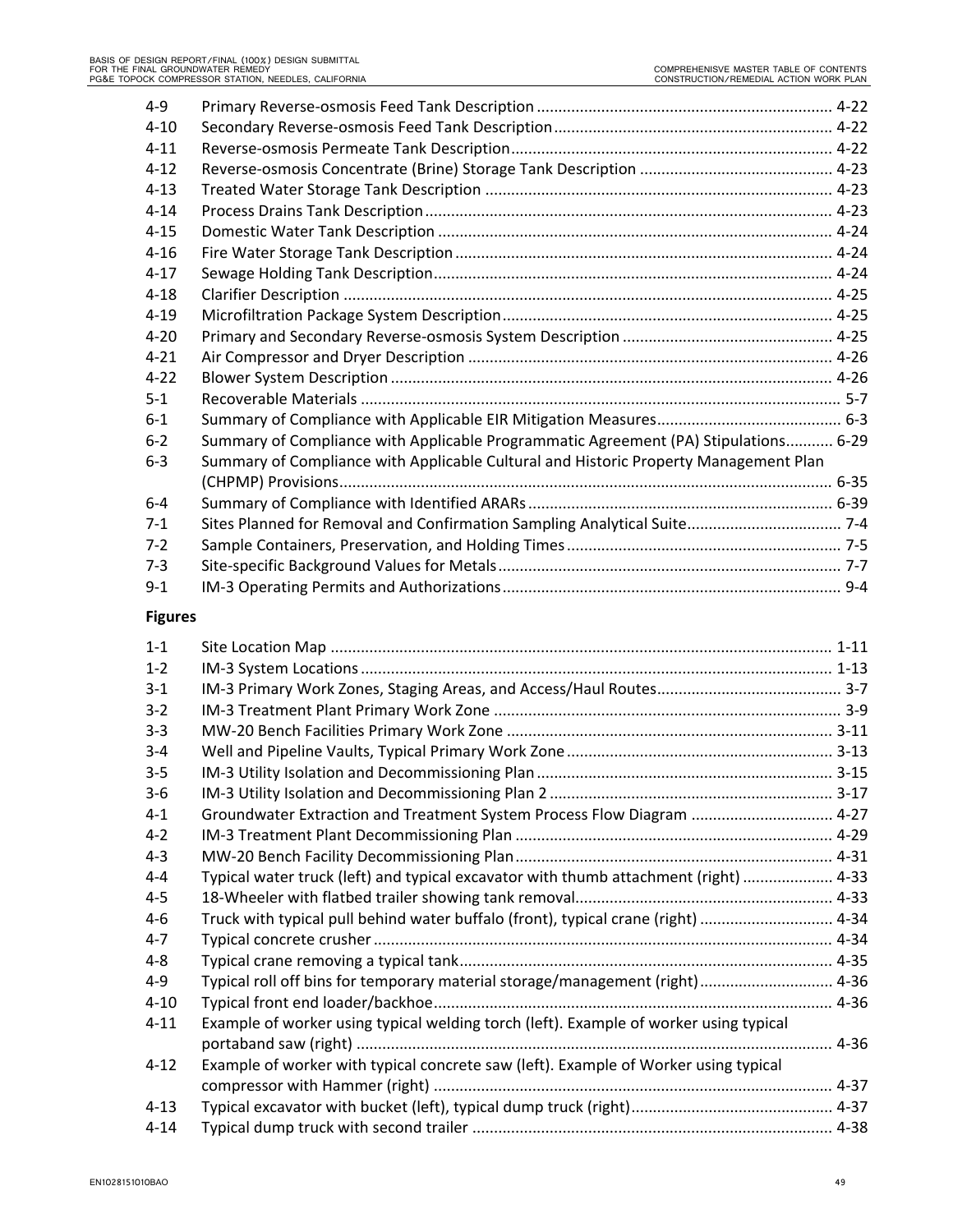| Proposed Sample Locations at IM-3 Injection Wells, Extraction Wells, and the Injection |  |
|----------------------------------------------------------------------------------------|--|
|                                                                                        |  |
|                                                                                        |  |
|                                                                                        |  |
|                                                                                        |  |

#### **Appendices**

A Site Photographs

| B |     | Decommissioning Quality Assurance and Control Plan |  |
|---|-----|----------------------------------------------------|--|
|   |     | <b>Decommissioning QACP Contents:</b>              |  |
|   | 1.0 |                                                    |  |
|   | 2.0 |                                                    |  |
|   |     | 2.1                                                |  |
|   |     | 2.1.1                                              |  |
|   |     | 2.1.2                                              |  |
|   | 3.0 |                                                    |  |
|   |     | 3.1                                                |  |
|   |     | 3.2                                                |  |
|   |     | 3.3                                                |  |
|   |     | 3.4                                                |  |
|   | 4.0 |                                                    |  |
|   |     | 4.1                                                |  |
|   |     | 4.2                                                |  |
|   | 5.0 |                                                    |  |
|   | 6.0 |                                                    |  |
|   |     | 6.1                                                |  |
|   |     | 6.2                                                |  |
|   | 7.0 |                                                    |  |
|   | 8.0 |                                                    |  |
|   |     | 8.1                                                |  |
|   |     | 8.1.1                                              |  |
|   |     | 8.1.2                                              |  |
|   |     | 8.1.3                                              |  |
|   |     | 8.2                                                |  |
|   |     | 8.3                                                |  |
|   |     | 8.4                                                |  |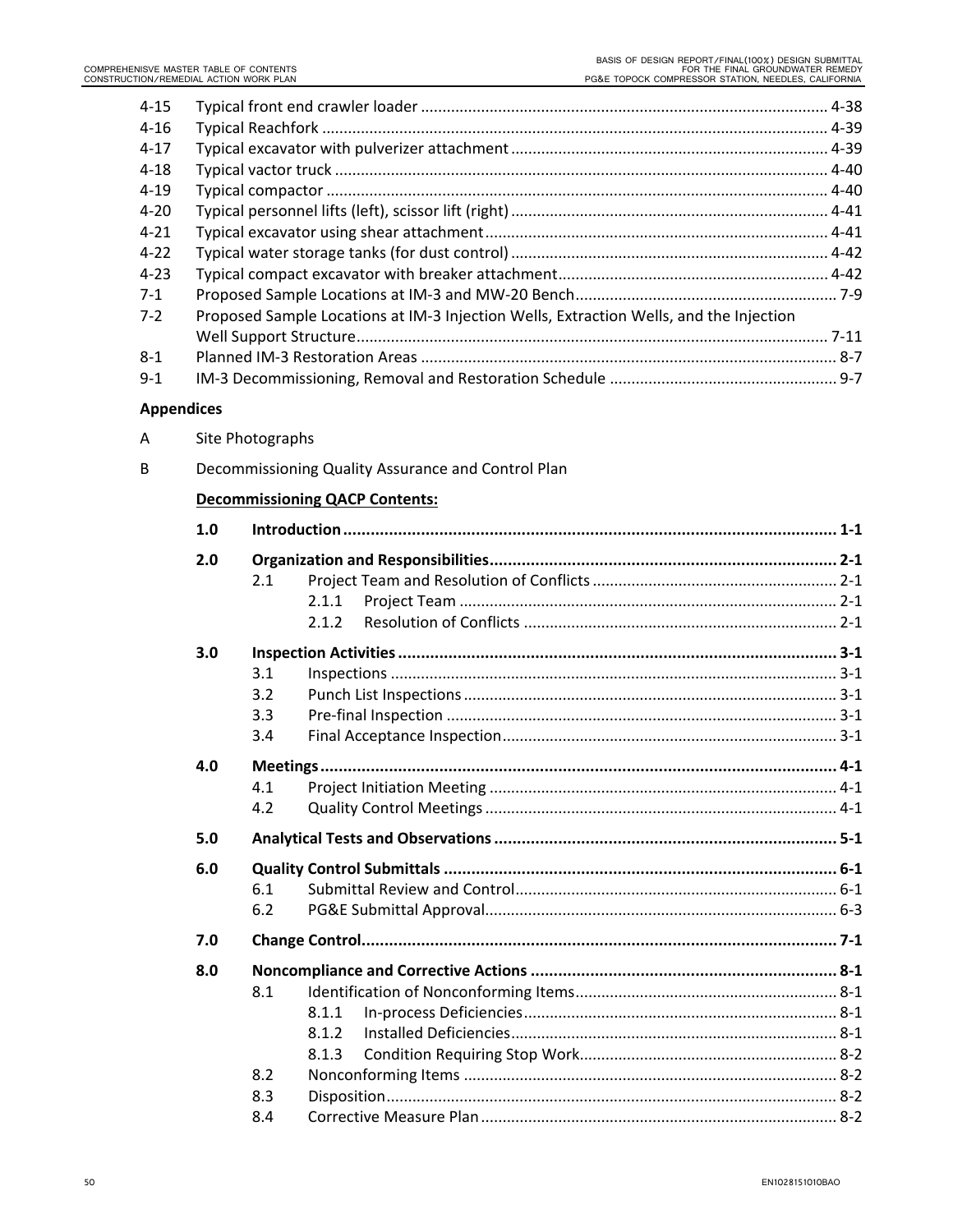| 9.0                |      |                                  |  |
|--------------------|------|----------------------------------|--|
|                    | 9.1  |                                  |  |
|                    | 9.2  |                                  |  |
|                    | 9.3  |                                  |  |
|                    | 9.4  |                                  |  |
|                    | 9.5  |                                  |  |
|                    | 9.6  |                                  |  |
| 10.0               |      |                                  |  |
|                    | 10.1 |                                  |  |
|                    | 10.2 |                                  |  |
|                    | 10.3 |                                  |  |
|                    | 10.4 |                                  |  |
| 11.0               |      |                                  |  |
| <b>Attachments</b> |      |                                  |  |
|                    |      | Attachment 1 - Daily Report      |  |
|                    |      | Attachment 2 - Rework Items List |  |

- Attachment 3 ‐ Testing Plan and Log Attachment 4 ‐ Submittal Register
- Attachment 5 ‐ Transmittal
- Attachment 6 Requests for Information
- Attachment 7 Nonconformance Reports
- Attachment 8 Nonconformance Report Log
- Attachment 9 ‐ Photo Log
- Attachment 10 ‐ Transportation and Disposal Log
- C Safe Fueling and Fuel Handling Policy
- D Transportation Plan

# **Transportation Plan Contents:**

| 1.0 |     |       |
|-----|-----|-------|
| 2.0 |     |       |
|     | 2.1 |       |
|     | 2.2 |       |
|     | 2.3 |       |
|     | 2.4 |       |
| 3.0 |     |       |
|     | 3.1 |       |
|     | 3.2 |       |
|     |     | 3.2.1 |
|     |     | 3.2.2 |
|     |     | 3.2.3 |
|     | 3.3 |       |
|     |     | 3.3.1 |
|     |     | 3.3.2 |
|     | 3.4 |       |
| 4.0 |     |       |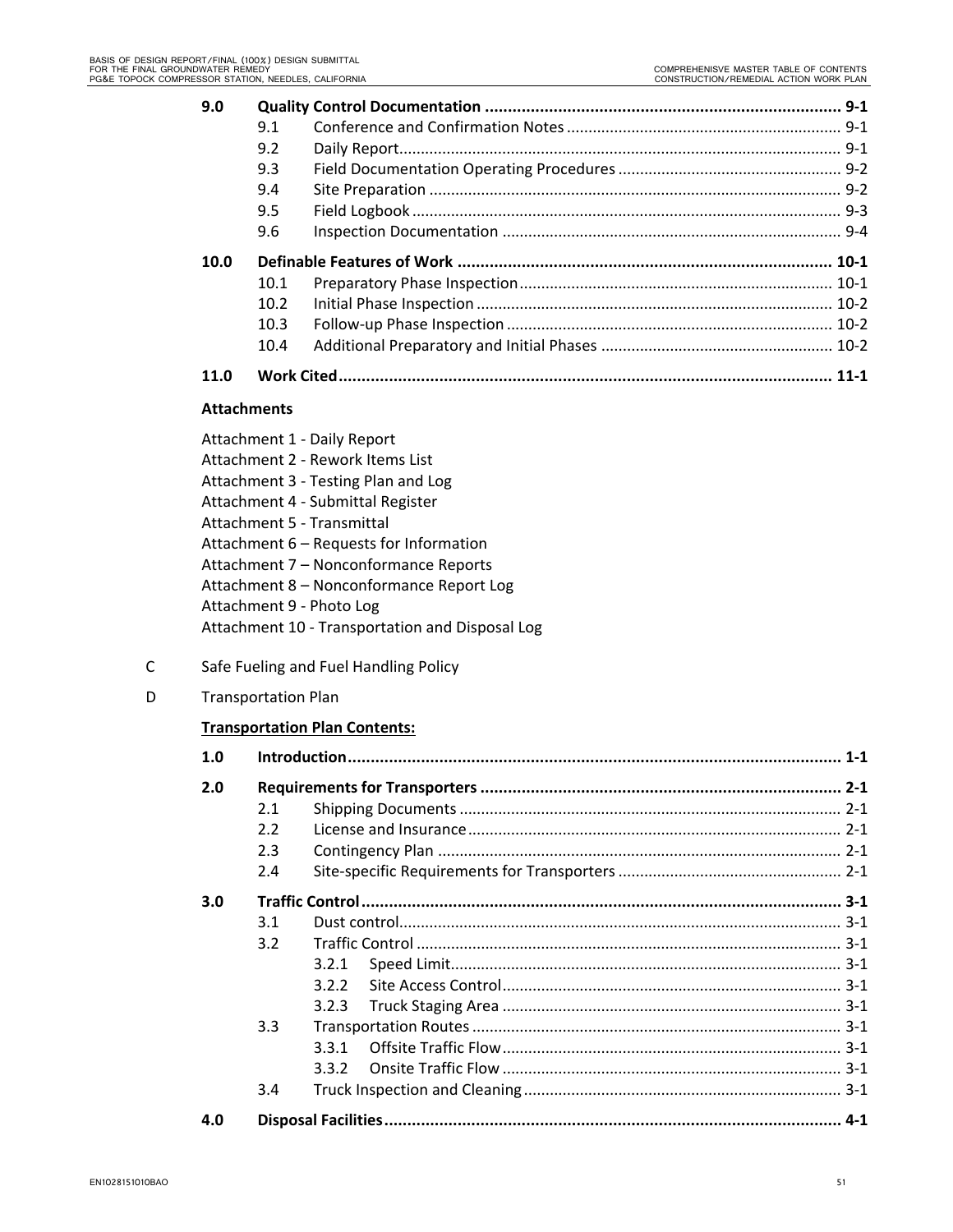|   |   | 5.0          | 5.1<br>5.2<br>5.3                                                                                                                         |  |
|---|---|--------------|-------------------------------------------------------------------------------------------------------------------------------------------|--|
|   |   |              | 5.4                                                                                                                                       |  |
|   |   | 6.0          | 6.1<br>6.2                                                                                                                                |  |
|   |   | 7.0          |                                                                                                                                           |  |
|   | E |              | <b>Existing Utilities Drawing Set</b>                                                                                                     |  |
|   | F |              | Soil Management Plan                                                                                                                      |  |
|   |   |              | See BOD Report Appendix L, O&M Manual, Volume 4, Soil Management Plan, for Table of<br>Contents [Orange font above, beginning on page 33] |  |
|   | G |              | <b>Construction Best Management Practices (BMPs) Plan</b>                                                                                 |  |
|   | H |              | Land Use Memorandum                                                                                                                       |  |
|   | ı |              | Perimeter Air Monitoring Plan                                                                                                             |  |
|   |   |              | <b>PAMP Contents:</b>                                                                                                                     |  |
|   |   | <b>Table</b> | 3 Potential Generation of Air Contaminants, Control Measures, and Chemicals of Concern 3-1                                                |  |
| G |   |              | Havasu National Wildlife Refuge, Habitat Restoration Plan (on CD-ROM Only)                                                                |  |
|   |   |              | <b>HNWR Habitat Restoration Plan Contents:</b>                                                                                            |  |
|   |   |              | 1.1 Groundwater Remedy In Relation to the Havasu National Wildlife Refuge  1-2                                                            |  |
|   |   |              |                                                                                                                                           |  |
|   |   |              |                                                                                                                                           |  |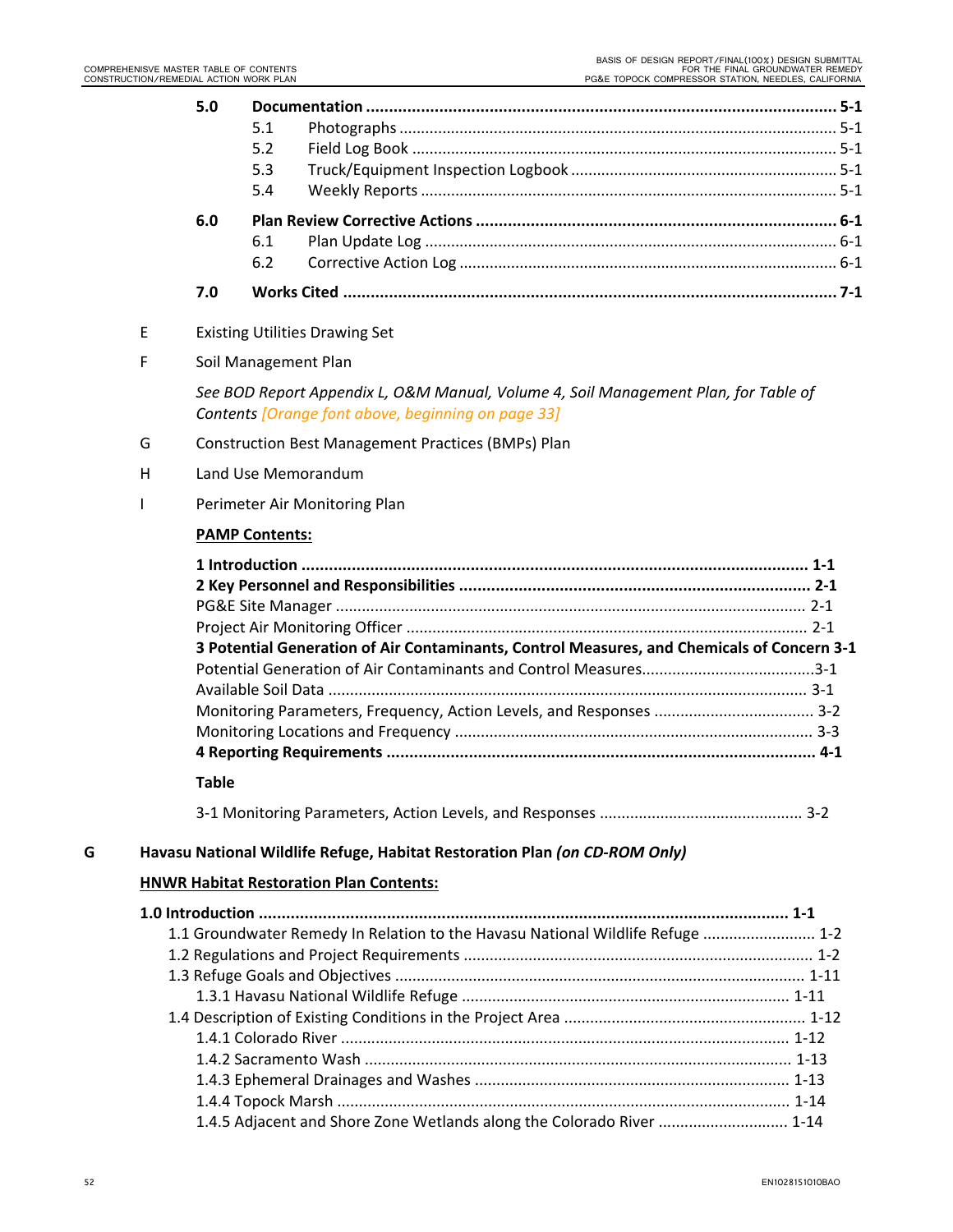| 2.3 Summary of Potential Impacts for the Groundwater Remedy Activities  2-15              |  |
|-------------------------------------------------------------------------------------------|--|
|                                                                                           |  |
|                                                                                           |  |
|                                                                                           |  |
|                                                                                           |  |
|                                                                                           |  |
|                                                                                           |  |
|                                                                                           |  |
| 3.3 Transplantation, Salvage and Replacement of Trees, Shrubs, and Perennial Species  3-2 |  |
|                                                                                           |  |
|                                                                                           |  |
|                                                                                           |  |
|                                                                                           |  |
|                                                                                           |  |
|                                                                                           |  |
|                                                                                           |  |
|                                                                                           |  |
|                                                                                           |  |
|                                                                                           |  |
|                                                                                           |  |
|                                                                                           |  |
|                                                                                           |  |
|                                                                                           |  |
|                                                                                           |  |
|                                                                                           |  |
|                                                                                           |  |
|                                                                                           |  |
|                                                                                           |  |
|                                                                                           |  |
|                                                                                           |  |

# **Tables**

| 1 Summary of Vegetation Impacts within the Final Design Footprint on HNWR Lands 2-18 |  |
|--------------------------------------------------------------------------------------|--|
|                                                                                      |  |
|                                                                                      |  |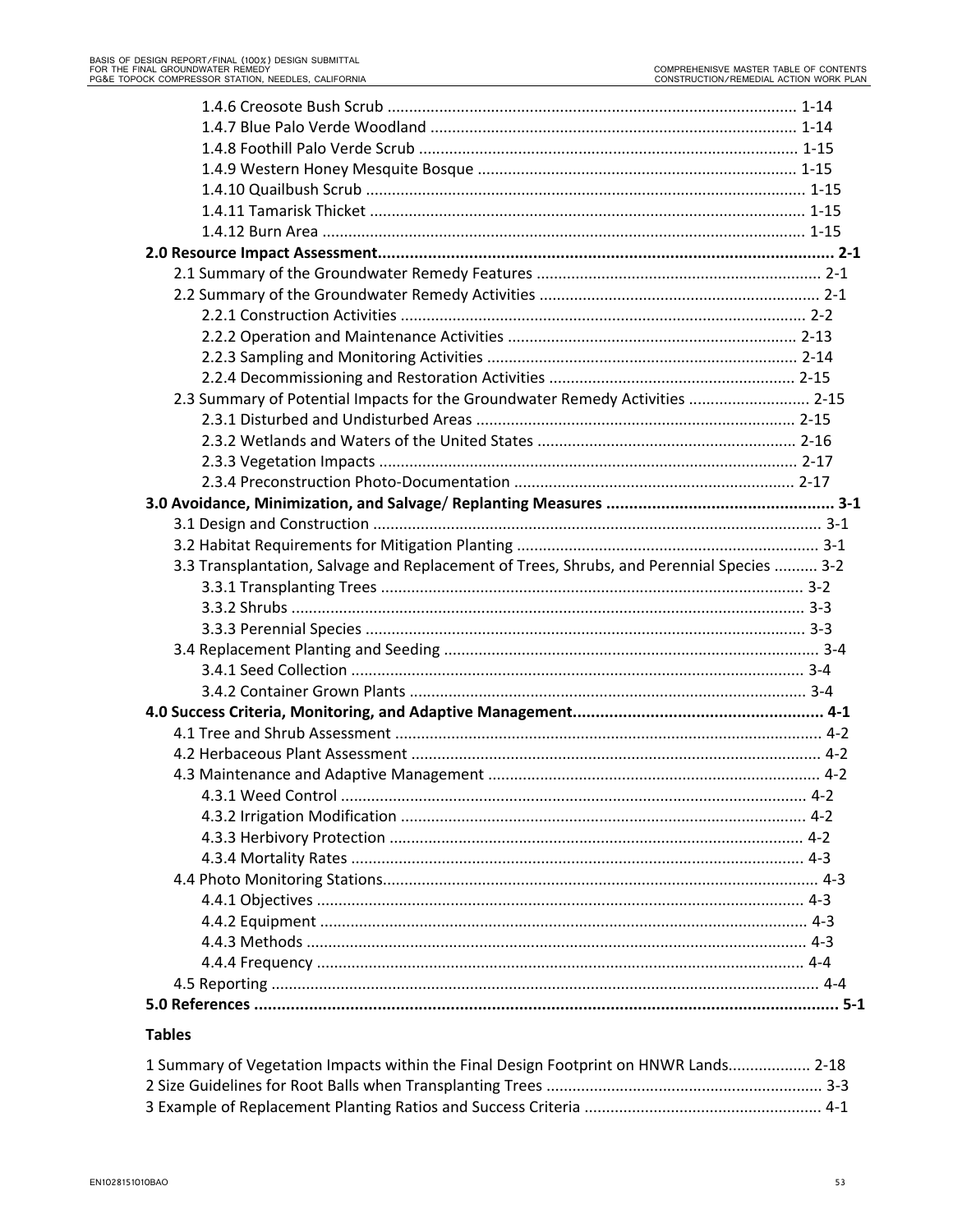#### **Figures**

#### **Appendixes**

A Vegetation Maps (with photo points) and Preconstruction Photographs B Commercial Nurseries that Grow Native Mojave Desert Plants

C Photo Point Monitoring Datasheet

#### **H Cultural Impact Mitigation Program** *(on CD‐ROM Only)*

#### **CIMP Contents:**

#### **1. Background 4**

- 1.1 Tribal coordination 5
- 1.2 Coordination with the Federal Agencies 5
- **2. CIMP Protocols 6** 
	- 2.1 CUL-1a-8a: PROTOCOLS FOR CONTINUED TRIBAL COMMUNICATION 8
	- 2.2 CUL-1a-8b: PROTOCOLS FOR APPROPRIATE TREATMENT OF ARCHAEOLOGICAL MATERIALS 11
		- 2.2.1 Measures to Avoid Archaeological Discoveries 12 2.2.2 Measures for Treatment of Archaeological Discoveries 12
		-
		- 2.2.3 Measures Involving Data Recovery Efforts 13
- 2.3 CUL-1a-8c: PROTOCOLS FOR THE REVIEW OF CULTURAL RESOURCE-RELATED DOCUMENTS 15 2.3.1 Introduction 15
	- 2.3.2 General Procedures 15
	- 2.3.3 Tribal Review and Contributions to Cultural Documents 16
	- 2.3.4 Standards 16
- 2.4 CUL-1a-8d: PROTOCOLS FOR THE REVIEW OF PROJECT DESIGN DOCUMENTS 18
- 2.5 CUL-1a-8e: PROTOCOLS FOR RESTORING THE ENVIRONMENT TO ITS PRECONSTRUCTION CONDITIONS UPON DECOMMISSIONING 21
	- 2.5.1 General Restoration Approach 21
	- 2.5.2 Restoration Areas 22
	- 2.5.3 Restoration Guidelines 22
	- 2.5.4 Habitat Restoration and Revegetation 23
- 2.6 CUL-1a-8f IM-3 Decommissioning Plan 26
- 2.7 CUL-1a-8g: PROTOCOLS FOR REPATRIATION OF CLEAN SOILS DURING CONSTRUCTION 27
- 2.8 CUL-1a-8h: NOISE PROTOCOL FOR CUL-1a-8h 29
	- 2.8.1 Introduction 29
	- 2.8.2 Background 31
	- 2.8.2.1 Existing Noise 31
	- 2.8.2.2 Noise Levels from Project Implementation 31
	- 2.8.2.3 Mitigation Measures Noise-1, Noise-2 and Noise-3 31
	- 2.8.3 Regulatory Requirements 32
	- 2.8.3.1 County of San Bernardino General Plan 32
	- 2.8.4 Protocols 33
	- 2.8.5 Communication 34
- 2.9 CUL-1a-8i: PROTOCOLS FOR THE APPROPRIATE METHODS, CONSISTENT WITH MITIGATION
	- MEASURES AES-1 AND AES-2, TO REDUCE VISUAL INTRUSIONS. 36
	- 2.9.1 Introduction 36
	- 2.9.2 Additional Design Protocols that PG&E May Employ to Reduce Visual Intrusions 37
	- 2.9.3 Opportunity for Agency, Tribal, and Other Stakeholder Input on the Visual Nature of Project Design 38
	- 2.9.4 Potential Temporary Visual Intrusions Identified During Project Implementation 38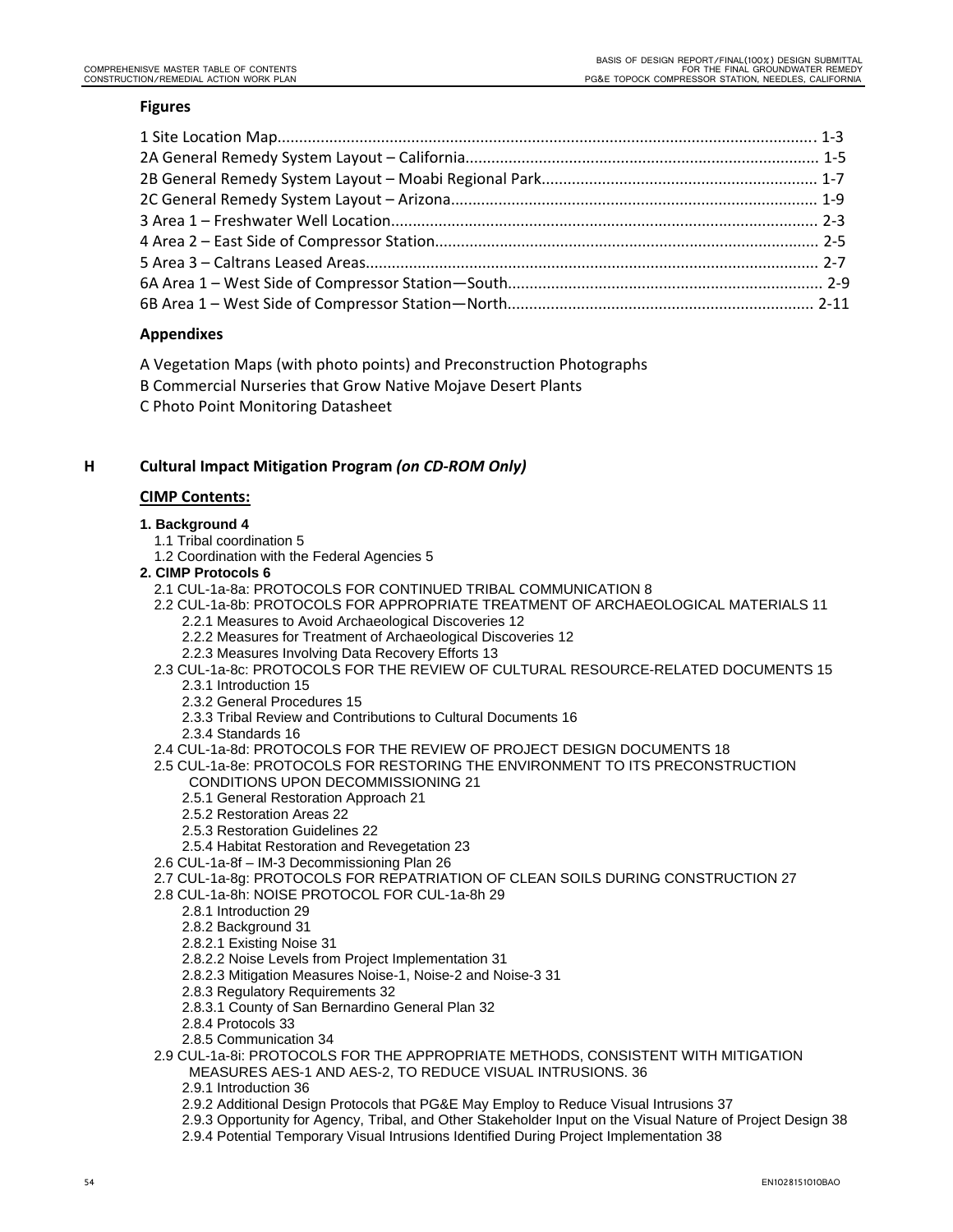- 2.10 CUL-1a-8j: PROTOCOLS FOR TRIBAL NOTIFICATION IN ADVANCE OF PROJECT-RELATED ACTIVITIES 39
- 2.11 CUL-1a-8k: PROTOCOLS TO ACCOMMODATE TRIBAL CEREMONIES OR ACTIVITIES INVOLVING TOPOCK CULTURAL AREA 41
- 2.12 CUL-1a-8l: PROTOCOLS FOR TRIBAL MONITORS TO OBSERVE GROUND-DISTURBING ACTIVITIES 45 2.12.1 Covered Activities and General Principles 45
- 2.13 CUL-1a-8m: PROVISION OF REASONABLE COMPENSATION FOR TRIBAL MONITORS 47
- 2.14 CUL-1a-8n: PROTOCOLS FOR PROTECTIVE MEASURES FOR ARCHAEOLOGICAL/ HISTORICAL SITES DURING CONSTRUCTION 48
	- 2.14.1 Pre-Construction Measures to Identify Sites Requiring Protection 48
	- 2.14.2 Identification of Protective Measures Prior to Construction 48
	- 2.14.3 Measures to Identify New Sites Requiring Protection during Construction 49
	- 2.14.4 Implementation of Protective Measures 49
	- 2.14.5 Installation and Inspection of Protective Measures during Construction 50
	- 2.14.6 Protection of New Sites Discovered during Construction 50
	- 2.14.7 Restoration After Removal of Protective Measures 50
- 2.15 CUL-1a-8o: PROTOCOLS FOR REPORTING DISCOVERIES OF CULTURAL IMPORTANCE 52
- 2.16 CUL-1a-8p: PROTOCOLS FOR INSPECTING REMEDIATION FACILITIES AND/OR STAGING AREAS DURING CONSTRUCTION 54

#### **3. References 55**

#### **Figure**

2-1 MMRP CUL-1a-8d Design Review Protocol Flow Chart

#### **Appendices**

A Topock Groundwater Remediation Project Mitigation and Monitoring Plan for Culturally Significant Plants B IM-3 Decommissioning Plan *(See C/RAWP Appendix F above for TOC [beginning on page 47])*

C Displaced Soil Protocol

#### **I Cultural Historic Properties Management Plan** *(on CD‐ROM Only)*

#### **J Paleontological Resources Management Plan: MMRP CUL‐3** *(on CD‐ROM Only)*

#### **Paleo Resources Mgmt. Plan Contents:**

- **1. Executive Summary 6**
- **2. Introduction 8**
- **3. Background 9**
- 3.1 Project Description 11
- 3.2 Project Personnel 13
- **4. Regulatory Environment 14**
- 4.1 Federal Potential Fossil Yield Classification System 14
- **5. Background 19**
- 5.1 Regional Setting 19
- 5.2 Stratigraphy 19
	- 5.2.1 Holocene Deposits 19
	- 5.2.2 Pleistocene to Pliocene Deposits 21
	- 5.2.3 Miocene Fanglomerate 24
	- 5.2.4 Cretaceous or Jurassic Whale Mountain Quartz Monzonites 24
	- 5.2.5 Precambrian Igneous and Metamorphic Rocks 24
- **6. Record Search Results 25**

#### **Paleontological Sensitivity Analysis 30**

- **7. Field Indicators 34**
- 7.1 Borings Logs 34
- 7.2 Survey 36
- **8. Definition Of Significance For Paleontological Resources 42**
- **9. Management Recommendations 44**
- 9.1 Grading and Trenching Recommendations 44
- 9.2 Drilling Management Recommendations 45
- **10. Paleontological Procedures 45**
- 10.1 Introduction 45
- 10.2 Personnel 45
- 10.3 Communication 45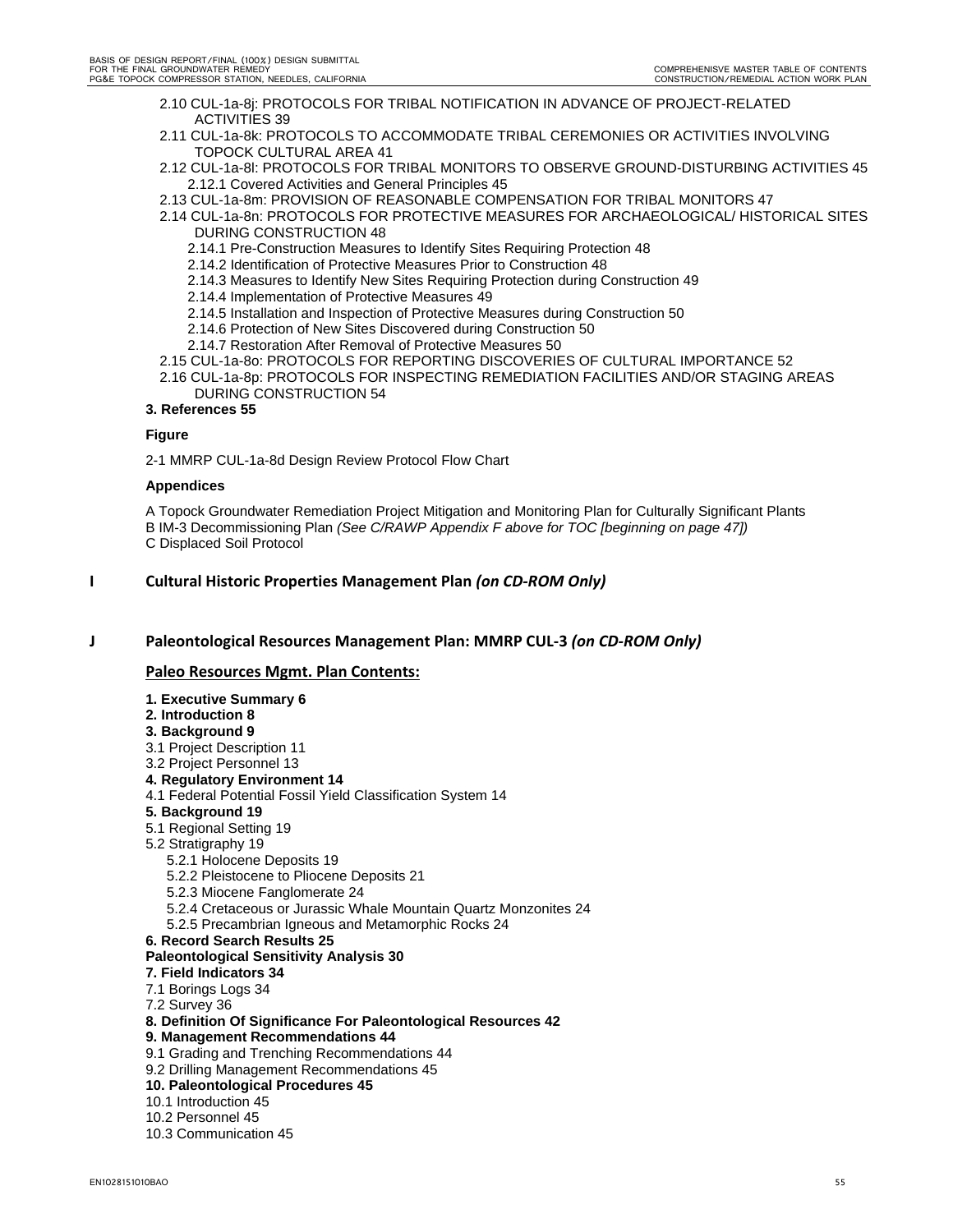10.4 Paleontological Resources Awareness Training 46 10.5 Surveys 46 10.6 Monitoring and On-Call Response 46 10.7 Fossil Discovery and Recovery 47 10.8 Locality Documentation 48 10.9 Fossil Preparation 48 10.10 Fossil Identification 48 10.11 Fossil Analyses 48 10.12 Repository 49

- 10.13 Reporting 51
- **11. References 52**

#### **Tables**

Table 1 Geological Deposits in Chronological Order

- Table 2 Possible Chemeheuvi Formation Fossils within the Project Area
- Table 3 Pleistocene and Pliocene Fossil Localities Near Project Area (No Locality Numbers Assigned)
- Table 4 Potential Fossil Yield of Topock Geological Deposits

#### **Figures**

- Figure 1 Project Vicinity
- Figure 2 Topock Remediation Project Map
- Figure 3 Geology of the Remediation Project Area
- Figure 4 Map of Paleolakes and Paleodams Associated with Bouse Formation

Figure 5 Mollusk Shell Fragments

Figure 6 Field map and recovery of mammoth skeleton

- Figure 7 Mammoth, humerus, distal end (elbow articulation)
- Figure 8 Horse, upper molar tooth, and Bison, lower third molar, occlusal view
- Figure 9 Horse, upper molar tooth, and Bison, lower third molar, lateral view
- Figure 10 Camel, vertebrae
- Figure 11 Remediation Project Paleontological Sensitivity Map
- Figure 12 Project Surface Disturbance Map
- Figure 13 Prior Borings with Logs Available near Project
- Figure 14 Survey Coverage Map
- Figure 15 Quaternary Silts and Sands Covered by Alluvial Fan Deposits
- Figure 16 Pleistocene Older Alluvium under Cobbles, East Side, Colorado River
- Figure 17 Imbricated Cobbles and Boulders of the Chemehuevi Formation Gravels
- Figure 18 Greenish Silts and Sands of the Bouse Formation
- Figure 19a Miocene Fanglomerate along Bat Cave Wash
- Figure 19b Miocene Fanglomerate along the Colorado River
- Figure 20 Bat Cave
- Figure 21 Repository Letter
- **K Summary of Compliance with EIR Mitigation Measures, CIMP, Identified ARARs, Applicable PA Stipulations, and Applicable Cultural and Historic Property Management Plan Provisions**  *(on CD‐ROM Only)*

Table 6.1‐1: Summary of Compliance with EIR Mitigation Measures

Table 6.1‐2: Summary of Compliance with Cultural Impact Mitigation Program Protocols

Table 6.2‐1: Summary of Compliance with Identified ARARs

Table 6.2‐1A: Information for the HNWR's AUA/CD

Table 6.2‐2: Summary of Compliance with Applicable PA Stipulations

Table 6.2‐3: Summary of Compliance with CHPMP Provisions

#### **L Soil Management Plan** *(on CD‐ROM Only)*

*See BOD Report Appendix L, O&M Manual, Volume 4, Soil Management Plan, for Table of Contents [Orange font above, beginning on page 33]*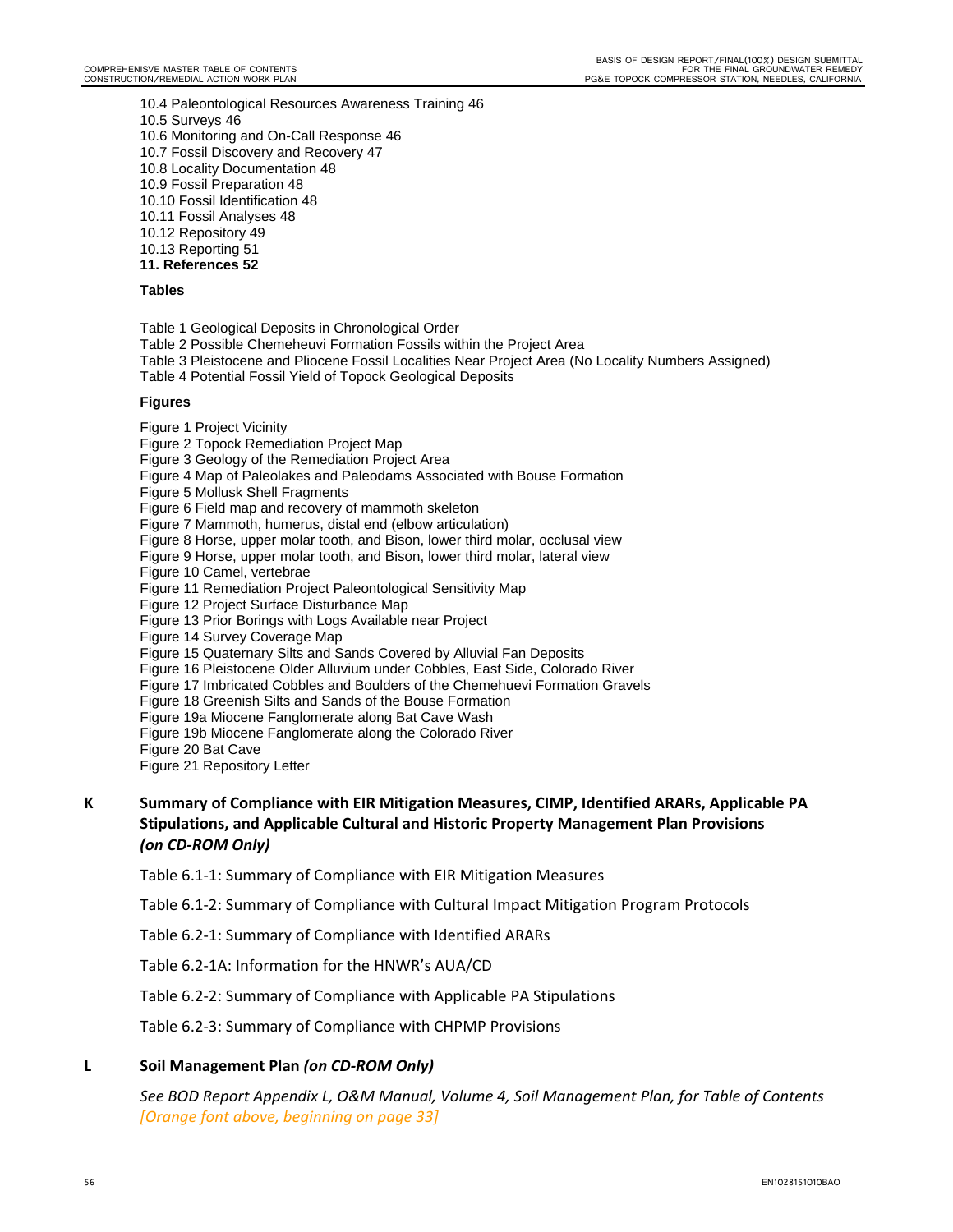#### $\mathsf{M}$ **Best Management Practices Plan**

#### **BMPs Plan Contents:**

| 1.0 |       |                                                                                  |  |
|-----|-------|----------------------------------------------------------------------------------|--|
| 2.0 |       |                                                                                  |  |
| 2.1 |       |                                                                                  |  |
|     | 2.1.1 |                                                                                  |  |
|     | 2.1.2 |                                                                                  |  |
|     | 2.1.3 |                                                                                  |  |
| 2.2 |       |                                                                                  |  |
|     | 2.2.1 |                                                                                  |  |
|     | 2.2.2 |                                                                                  |  |
|     | 2.2.3 |                                                                                  |  |
|     | 2.2.4 |                                                                                  |  |
|     | 2.2.5 |                                                                                  |  |
| 2.3 |       |                                                                                  |  |
|     | 2.3.1 |                                                                                  |  |
|     | 2.3.2 |                                                                                  |  |
|     | 2.3.3 |                                                                                  |  |
|     | 2.3.4 |                                                                                  |  |
|     | 2.3.5 |                                                                                  |  |
|     | 2.3.6 |                                                                                  |  |
|     | 2.3.7 |                                                                                  |  |
|     | 2.3.8 |                                                                                  |  |
| 2.4 |       |                                                                                  |  |
| 2.5 |       |                                                                                  |  |
| 2.6 |       |                                                                                  |  |
|     | 2.6.1 |                                                                                  |  |
|     | 2.6.2 |                                                                                  |  |
|     | 2.6.3 |                                                                                  |  |
|     | 2.6.4 |                                                                                  |  |
|     | 2.6.5 |                                                                                  |  |
|     | 2.6.6 |                                                                                  |  |
|     | 2.6.7 |                                                                                  |  |
|     | 2.6.8 | Concrete Finishing.                                                              |  |
| 2.7 |       |                                                                                  |  |
| 3.0 |       | Visual Inspection, Monitoring for Nonvisual Pollutants, Reporting, Training, and |  |
|     |       |                                                                                  |  |
| 3.1 |       |                                                                                  |  |
| 3.2 |       |                                                                                  |  |
| 3.3 |       |                                                                                  |  |
| 3.4 |       |                                                                                  |  |
| 3.5 |       |                                                                                  |  |
| 3.6 |       |                                                                                  |  |
| 3.7 |       |                                                                                  |  |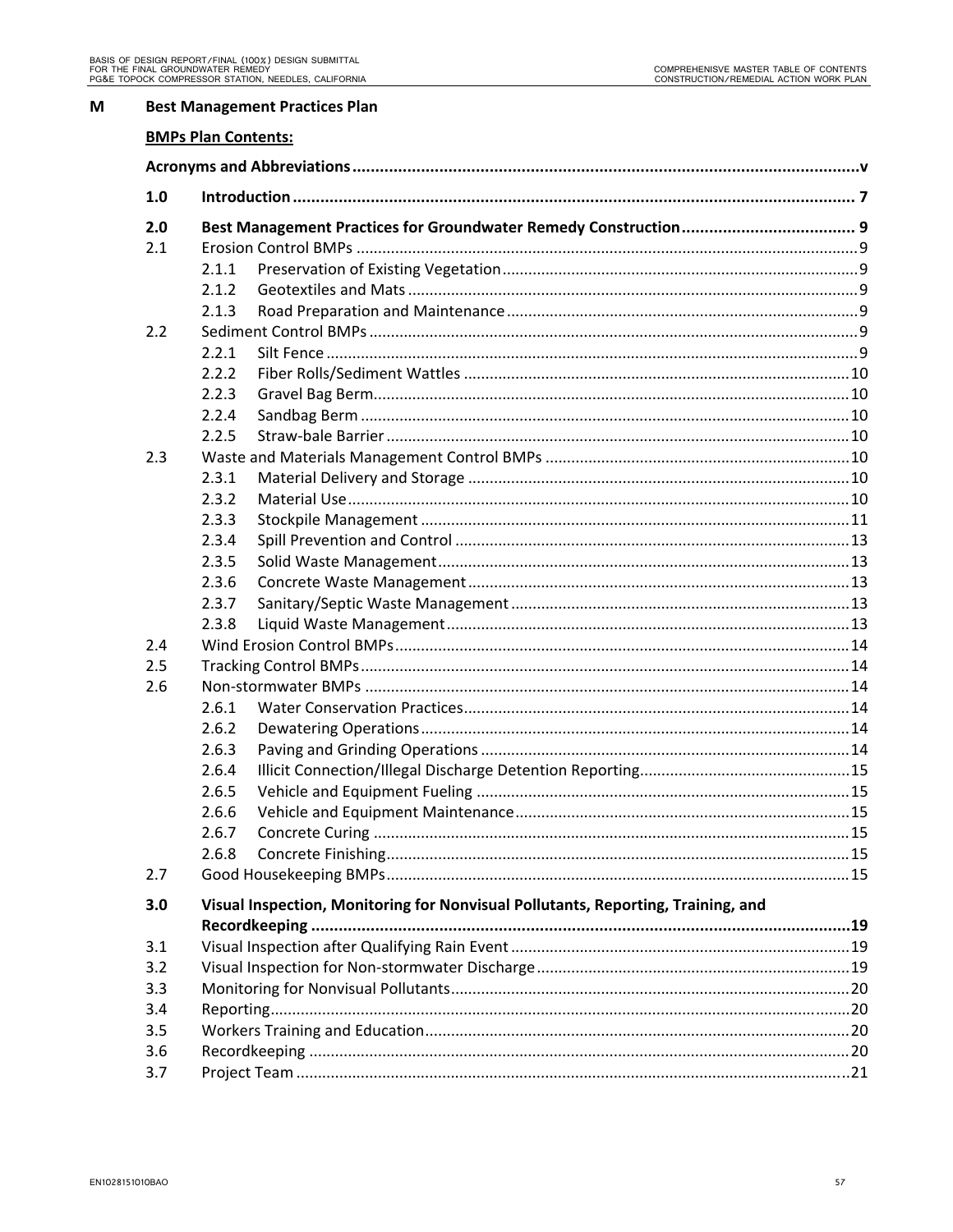#### **Figures**

- 2‐1 Erosion Control, Typical
- 2‐2 Erosion Control, Topock Compressor Station
- 2‐3 Erosion Control, IM‐3 Area
- 2‐4 Erosion Control, Topock Marina Area
- 2‐5 Erosion Control, Moabi Regional Park Area

#### **Attachment**

1 Inspection and Corrective Action Report Form

#### **N Aesthetics and Visual Resources Protection and Revegetation Plan** *(on CD‐ROM Only)*

# **Aesthetics/Reveg. Plan Contents:**

| 1.2.1 Mitigation Measure AES-1: Impacts on Views from Topock Maze Locus B, A Scenic Vista |  |
|-------------------------------------------------------------------------------------------|--|
|                                                                                           |  |
| 1.2.2 Mitigation Measure AES-2: Impacts on Views from Colorado River, A Scenic Resources  |  |
|                                                                                           |  |
| 2. Description of Vegetation Related to Visual Quality of Key Views 5 and 11 2-1          |  |
|                                                                                           |  |
|                                                                                           |  |
|                                                                                           |  |
|                                                                                           |  |
|                                                                                           |  |
|                                                                                           |  |
|                                                                                           |  |
|                                                                                           |  |
|                                                                                           |  |
|                                                                                           |  |
|                                                                                           |  |
|                                                                                           |  |
|                                                                                           |  |
|                                                                                           |  |
|                                                                                           |  |
|                                                                                           |  |
|                                                                                           |  |
|                                                                                           |  |
|                                                                                           |  |
|                                                                                           |  |
|                                                                                           |  |
|                                                                                           |  |
|                                                                                           |  |

#### **Tables**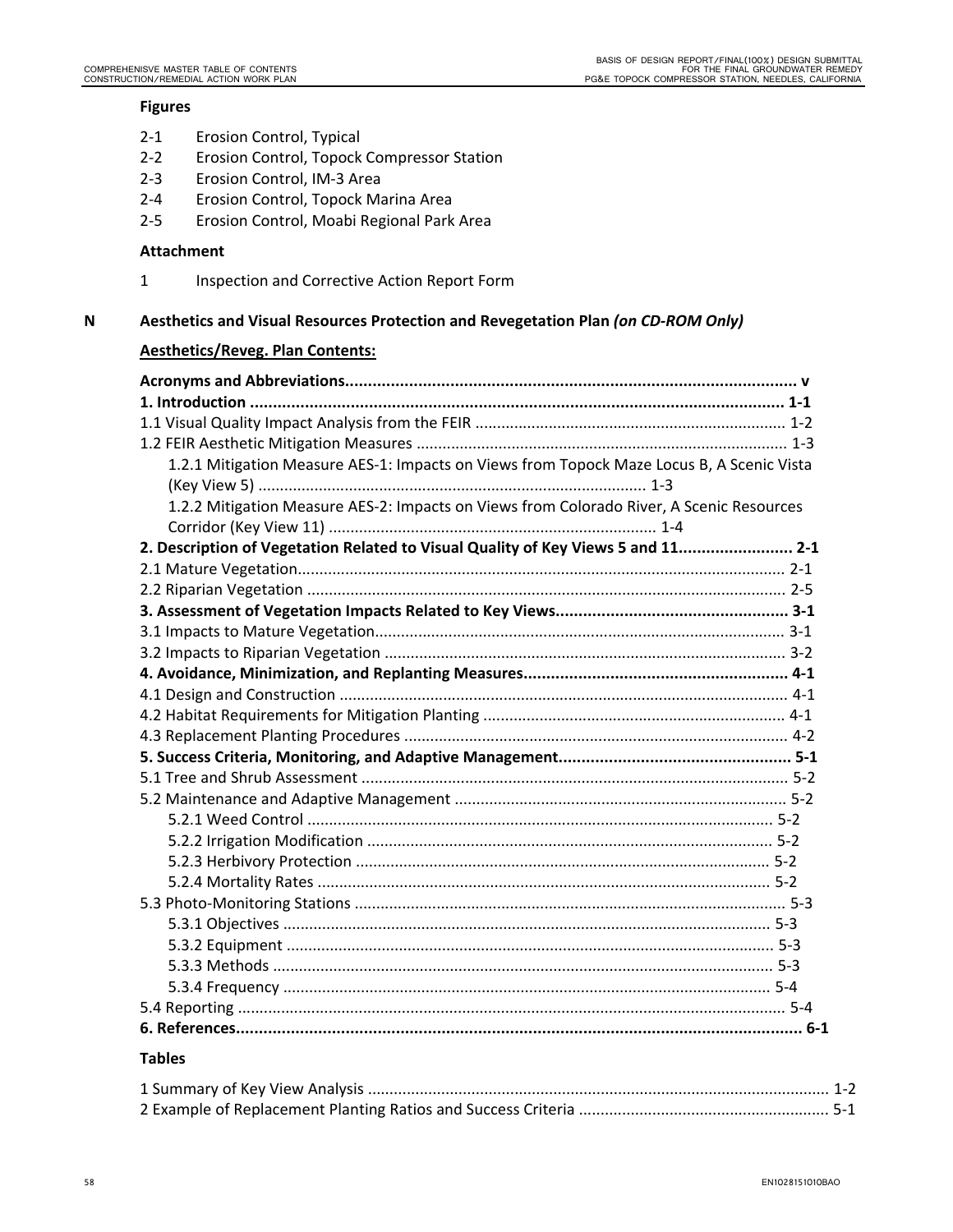#### **Photos**

| 1 Dense stand of arrow weed on the sandy terrace west of the Colorado River  2-2                         |  |
|----------------------------------------------------------------------------------------------------------|--|
| 2-2 Salt cedar and arrow weed on the sandy terrace west of the Colorado River  2-2                       |  |
|                                                                                                          |  |
| 4 Large blue palo verde tree on east side of the National Trails Highway, scattered creosote bushes also |  |
| present along the roadway in this area in background, vegetation to the left side includes creosote bush |  |
|                                                                                                          |  |
| 5 Large clump of honey mesquite on east side of the National Trails Highway  2-4                         |  |
| 6 Scattered creosote bush along the east side of the National Trails Highway, with honey mesquite on     |  |
|                                                                                                          |  |
|                                                                                                          |  |
| 8 Large wetland area south of Interstate 40 bridge along the western side of the Colorado River  2-7     |  |
| 9 Salt cedar and arrow weed along the western banks of the of the Colorado River  2-7                    |  |
| 10 Salt cedar and arrow weed along the eastern banks of the of the Colorado River 2-8                    |  |
| 11 To the extent possible groundwater remedy infrastructure such as access routes, wells and pipelines   |  |
| have been located in areas where minimal vegetation disturbance will be required  3-2                    |  |

# **Figures**

1 Site Location Map 2A General Remedy System Layout – California 2A General Remedy System Layout – Moabi Regional Park 2c General Remedy System Layout – Arizona 3 Aesthetics and Visual Resources

# **Appendixes**

A Map of Key Views and Photo Simulation for Key Views 5 and 11 B Commercial Nurseries that Grow Native Mojave Desert Plants C Photo Point Monitoring Datasheet

# **O Habitat Restoration Plan for Riparian Vegetation and Other Sensitive Habitats** *(on CD‐ROM Only)*

# **Habitat Restoration Plan Contents:**

| 1.3.3 Ephemeral Washes West and North of the Compressor Station  1-26                        |         |
|----------------------------------------------------------------------------------------------|---------|
|                                                                                              |         |
|                                                                                              |         |
|                                                                                              |         |
|                                                                                              |         |
|                                                                                              |         |
|                                                                                              |         |
| 2.3 Salvage/Replacement and Transplantation of Trees, Shrubs, and Wetland Plant Species  2-2 |         |
|                                                                                              |         |
|                                                                                              |         |
|                                                                                              | $2 - 3$ |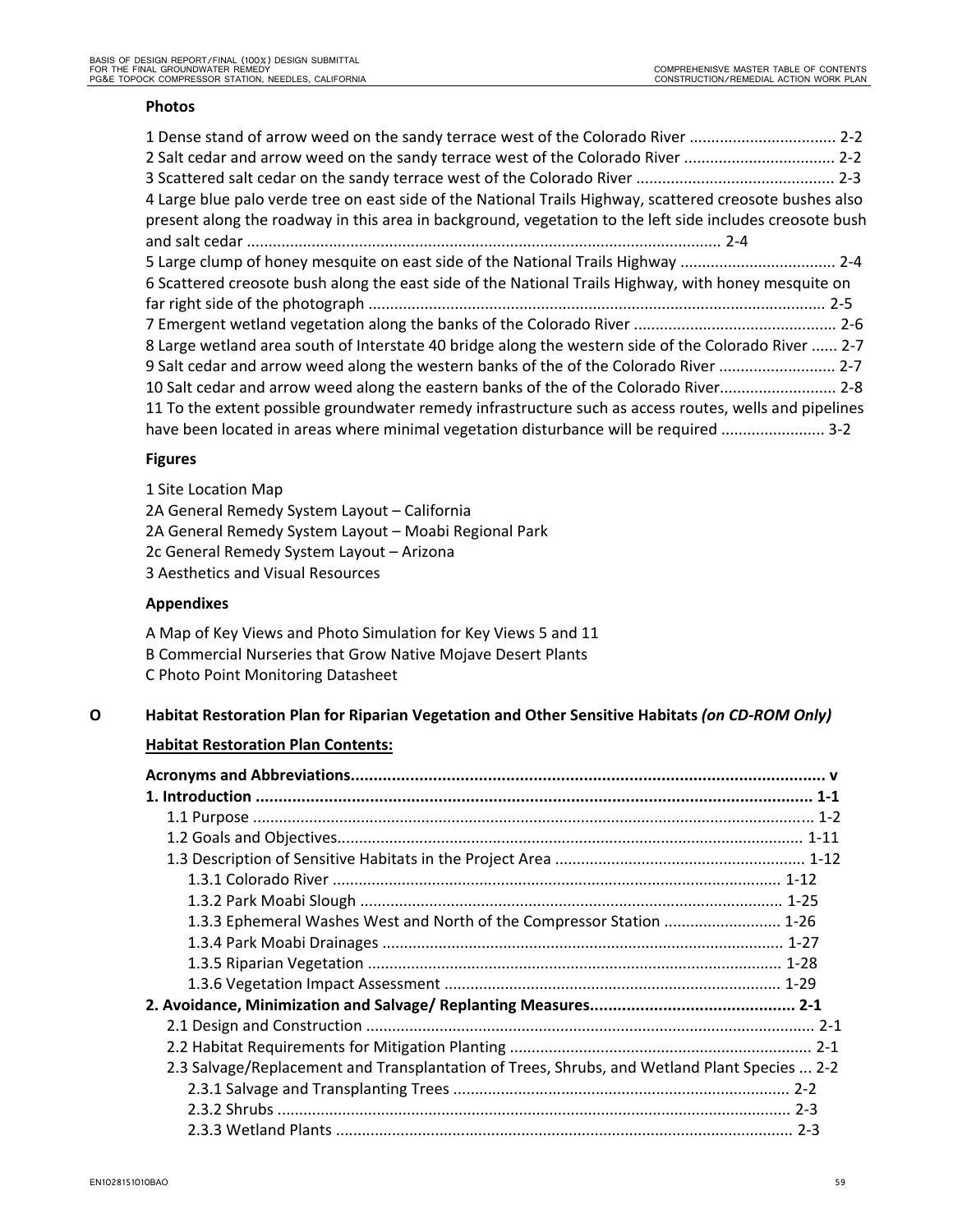| 2.4.3 Timing and Methods of Planting for Container-Grown Trees and Shrubs  2-4 |  |
|--------------------------------------------------------------------------------|--|
|                                                                                |  |
|                                                                                |  |
|                                                                                |  |
|                                                                                |  |

#### **Tables**

| 1 Summary of Vegetation Impacts within the 90% Design Footprint within CDFW Jurisdictional |  |
|--------------------------------------------------------------------------------------------|--|
|                                                                                            |  |
|                                                                                            |  |
|                                                                                            |  |

#### **Figures**

- 1 Site Location Map
- 2A General Remedy System Layout California
- 2B General Remedy System Layout Moabi Regional Park
- 2C General Remedy System Layout Arizona
- 3‐1 Rivers, Streams and Riparian Areas (Map 1 of 6)
- 3‐2 Rivers, Streams and Riparian Areas (Map 2 of 6)
- 3‐3 Rivers, Streams and Riparian Areas (Map 3 of 6)
- 3‐4 Rivers, Streams and Riparian Areas (Map 4 of 6)
- 3‐5 Rivers, Streams and Riparian Areas (Map 5 of 6)
- 3‐6 Rivers, Streams and Riparian Areas (Map 6 of 6)
- 4 Overall Monthly Average Flow Rate (cfs) for the Colorado River as Measured at the USGS River Gauge (09423550) at the Topock Marsh Inlet near Needles, California between January 1967 and September 2012
- 5 Monthly Average Flow Rate (cfs) for the Colorado River as Measured at the USGS River Gauge (09423550) at the Topock Marsh Inlet near Needles, California between January 1967 and September 2012

#### **Appendixes**

A Vegetation Maps (with photo points) and Preconstruction Photographs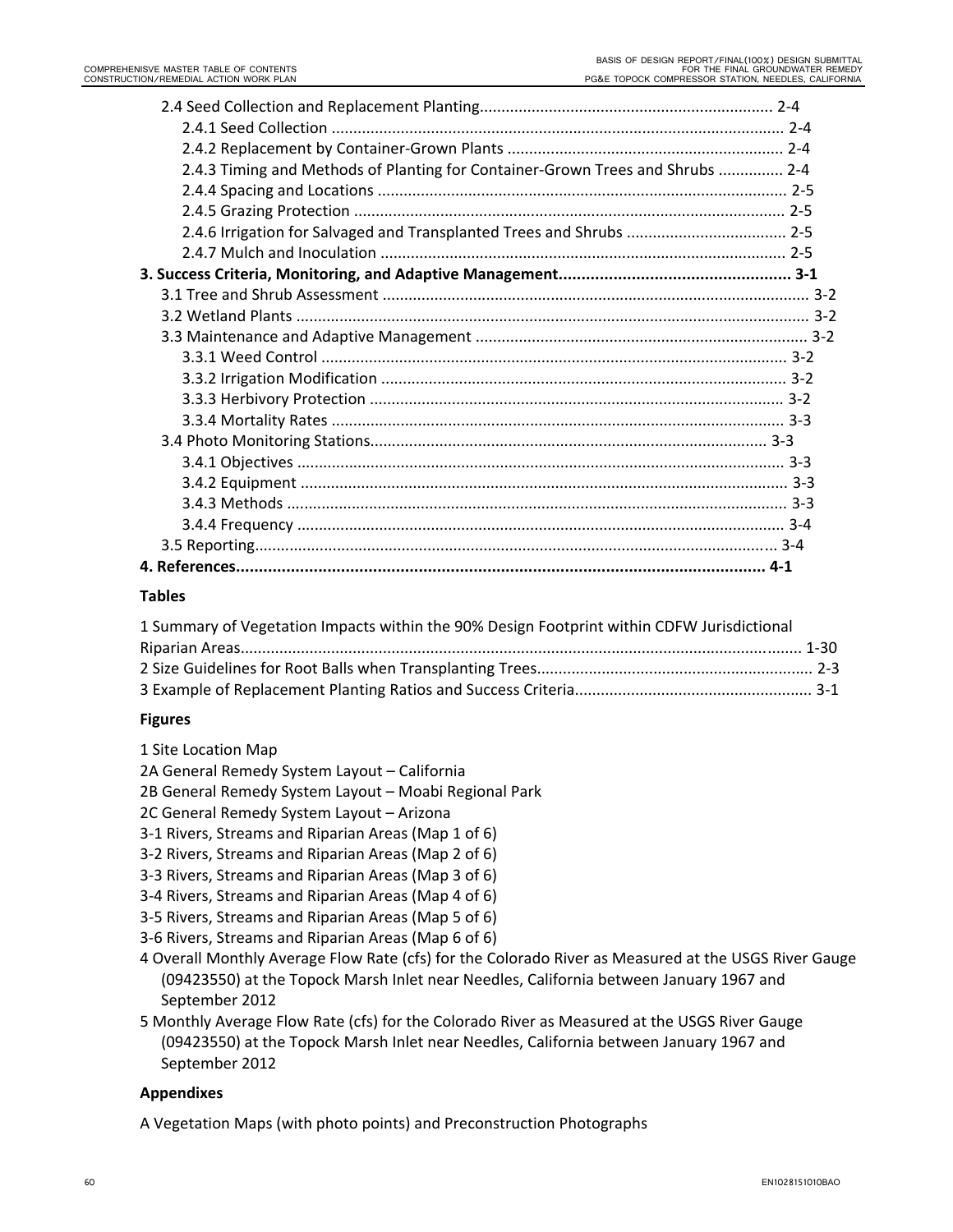B Commercial Nurseries that Grow Native Mojave Desert Plants

C Photo Point Monitoring Datasheet

| P |  | <b>Cultural Resources Protocols (on CD-ROM Only)</b> |
|---|--|------------------------------------------------------|
|---|--|------------------------------------------------------|

- CUL-1a-2: Protocol to Preserve Tribal Members' Access to, and Use of, the Project Area
- CUL-1a-3(c): Outreach to Visitors
- CUL‐1a‐3(d): Post Off‐Road Vehicle Use Signage
- CUL-1a-7: Protocols for Nighttime Lighting
- CUL‐1a‐13: Development of Cultural Sensitivity Education Program
- CUL‐4: Discovery of Human Remains

# **Q Site Security Plan** *(on CD‐ROM Only)*

# **Site Security Plan Contents:**

| 1.0 |     |       |  |  |
|-----|-----|-------|--|--|
|     | 1.1 |       |  |  |
|     | 1.2 |       |  |  |
| 2.0 |     |       |  |  |
|     | 2.1 |       |  |  |
|     |     | 2.1.1 |  |  |
|     |     | 2.1.2 |  |  |
|     | 2.2 |       |  |  |
|     | 2.3 |       |  |  |
|     | 2.4 |       |  |  |
|     |     | 2.4.1 |  |  |
|     |     | 2.4.2 |  |  |
|     | 2.5 |       |  |  |
|     |     | 2.5.1 |  |  |
|     |     | 2.5.2 |  |  |

# **R Waste Management Plan**

# **Waste Management Plan Contents:**

| 1.0 |     |                                                                                     |  |  |  |  |
|-----|-----|-------------------------------------------------------------------------------------|--|--|--|--|
| 2.0 |     |                                                                                     |  |  |  |  |
|     | 2.1 |                                                                                     |  |  |  |  |
|     | 2.2 |                                                                                     |  |  |  |  |
|     | 2.3 | Precipitated Solids, Sludge, and Spent Filters Generated from Remedy-produced Water |  |  |  |  |
|     |     |                                                                                     |  |  |  |  |
|     | 2.4 |                                                                                     |  |  |  |  |
|     | 2.5 |                                                                                     |  |  |  |  |
| 3.0 |     |                                                                                     |  |  |  |  |
|     | 3.1 |                                                                                     |  |  |  |  |
|     |     | 3.1.1                                                                               |  |  |  |  |
|     |     | 3.1.2                                                                               |  |  |  |  |
|     |     |                                                                                     |  |  |  |  |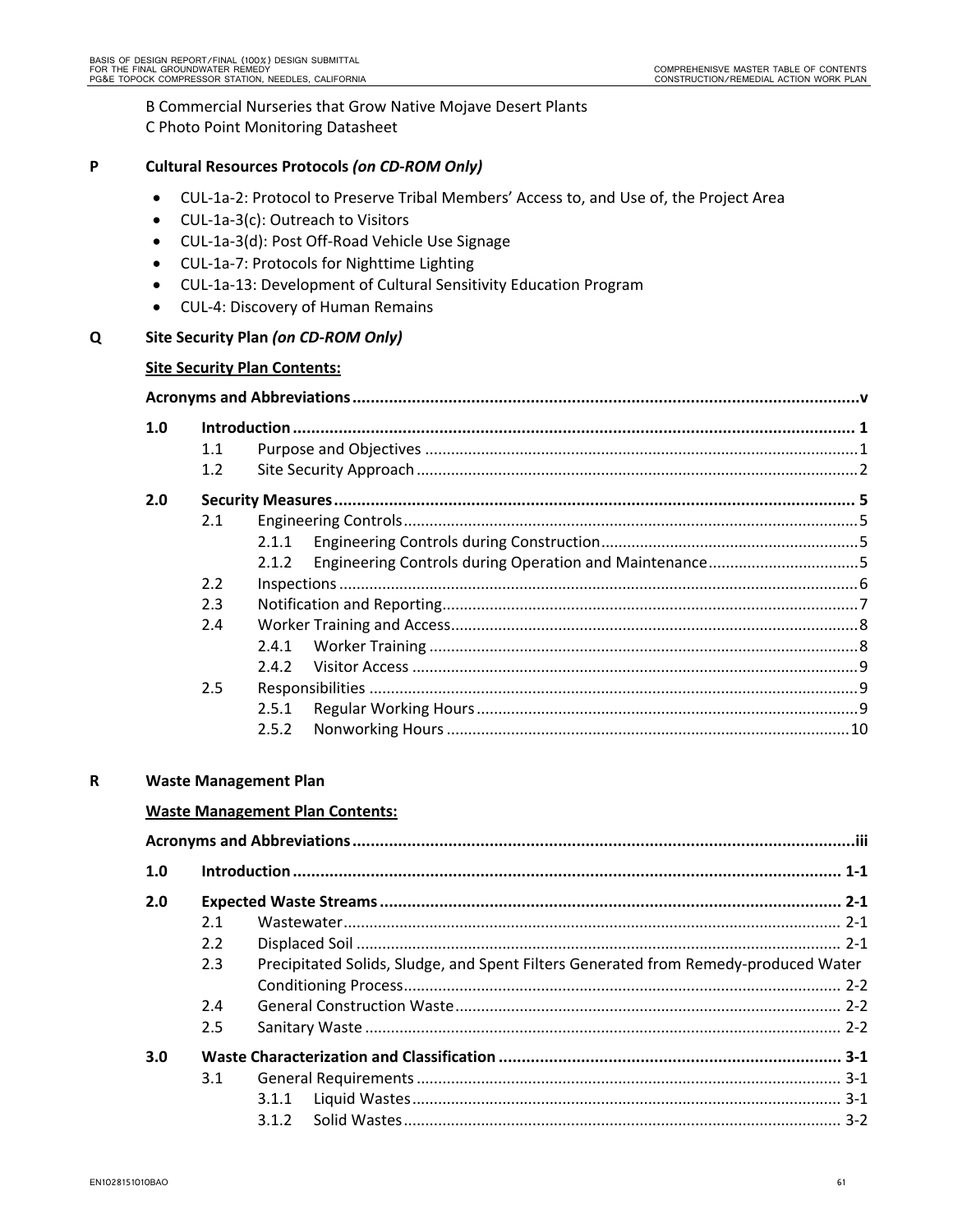|     |     | 3.1.3  |                                                                           |  |
|-----|-----|--------|---------------------------------------------------------------------------|--|
|     | 3.2 |        |                                                                           |  |
|     |     | 3.2.1  |                                                                           |  |
|     |     | 3.2.2  |                                                                           |  |
|     |     | 3.2.3  |                                                                           |  |
|     |     | 3.2.4  |                                                                           |  |
|     |     | 3.2.5  |                                                                           |  |
|     |     | 3.2.6  |                                                                           |  |
|     |     | 3.2.7  | Groundwater from Well Installation, Development, and Sampling  3-3        |  |
|     |     | 3.2.8  |                                                                           |  |
|     |     | 3.2.9  | Oily Solids, Used Absorbents Containing Oil, and Oily Rags  3-3           |  |
|     |     | 3.2.10 |                                                                           |  |
|     |     | 3.2.11 |                                                                           |  |
|     |     |        | 3.2.12 Remedy-produced Water Generated during Remedy Startup  3-4         |  |
|     |     | 3.2.13 |                                                                           |  |
|     |     |        |                                                                           |  |
|     |     | 3.2.15 | Solids, Sludge, and Spent Filters from Remedy-produced Water Conditional  |  |
|     |     |        |                                                                           |  |
|     |     |        |                                                                           |  |
|     |     |        |                                                                           |  |
|     |     |        |                                                                           |  |
|     | 3.3 |        |                                                                           |  |
|     | 3.4 |        |                                                                           |  |
| 4.0 |     |        |                                                                           |  |
|     | 4.1 |        |                                                                           |  |
|     |     | 4.1.1  |                                                                           |  |
|     |     | 4.1.2  |                                                                           |  |
|     |     | 4.1.3  |                                                                           |  |
|     |     | 4.1.4  |                                                                           |  |
|     |     | 4.1.5  |                                                                           |  |
|     |     | 4.1.6  |                                                                           |  |
|     |     | 4.1.7  |                                                                           |  |
|     |     | 4.1.8  |                                                                           |  |
|     | 4.2 |        |                                                                           |  |
|     |     | 4.2.1  |                                                                           |  |
|     |     | 4.2.2  |                                                                           |  |
|     |     | 4.2.3  |                                                                           |  |
|     |     | 4.2.4  |                                                                           |  |
|     |     |        |                                                                           |  |
|     |     | 4.2.5  |                                                                           |  |
|     |     | 4.2.6  |                                                                           |  |
|     |     | 4.2.7  |                                                                           |  |
|     |     | 4.2.8  |                                                                           |  |
|     |     | 4.2.9  |                                                                           |  |
|     |     | 4.2.10 |                                                                           |  |
|     |     |        |                                                                           |  |
|     |     |        |                                                                           |  |
|     |     | 4.2.13 | 4.2.12 Groundwater from Well Installation, Development, and Sampling  4-8 |  |
|     |     |        |                                                                           |  |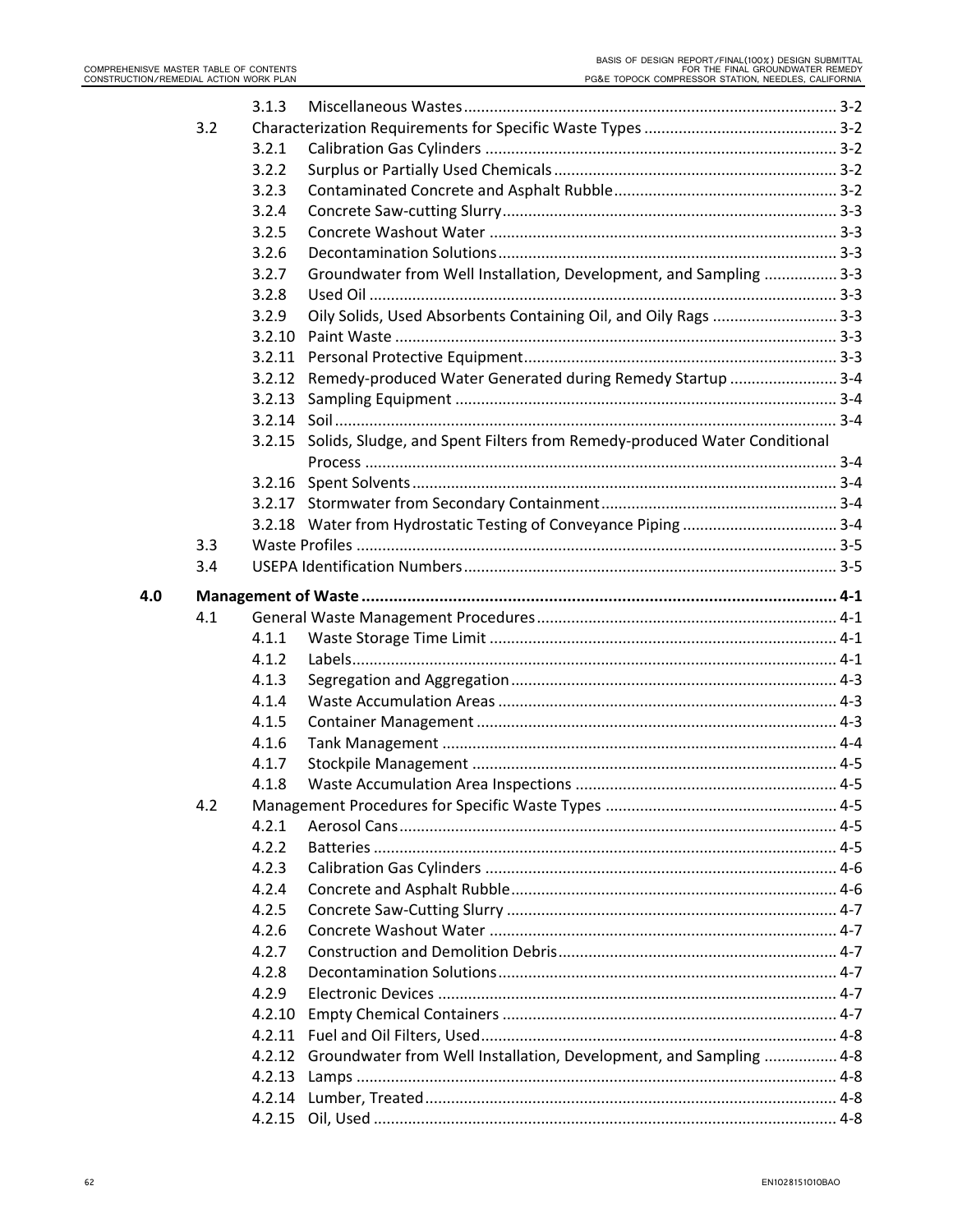|     |     |        | 4.2.16 Oily Solids, Used Absorbents Containing Petroleum, Oily Rags  4-8 |  |
|-----|-----|--------|--------------------------------------------------------------------------|--|
|     |     | 4.2.17 |                                                                          |  |
|     |     |        |                                                                          |  |
|     |     | 4.2.19 |                                                                          |  |
|     |     | 4.2.20 |                                                                          |  |
|     |     | 4.2.21 |                                                                          |  |
|     |     | 4.2.22 |                                                                          |  |
|     |     | 4.2.23 |                                                                          |  |
|     |     |        |                                                                          |  |
|     |     | 4.2.25 |                                                                          |  |
|     |     | 4.2.26 |                                                                          |  |
|     |     |        |                                                                          |  |
|     | 4.3 |        |                                                                          |  |
|     |     | 4.3.1  |                                                                          |  |
|     |     | 4.3.2  |                                                                          |  |
|     |     | 4.3.3  |                                                                          |  |
| 5.0 |     |        |                                                                          |  |
|     | 5.1 |        |                                                                          |  |
|     |     | 5.1.1  |                                                                          |  |
|     |     | 5.1.2  |                                                                          |  |
|     | 5.2 |        |                                                                          |  |
| 6.0 |     |        |                                                                          |  |
|     | 6.1 |        |                                                                          |  |
|     | 6.2 |        |                                                                          |  |
| 7.0 |     |        |                                                                          |  |
|     |     |        |                                                                          |  |

#### Bird Impact Avoidance and Minimization Plan (on CD-ROM Only)  $\mathsf{s}$

# **Bird Impact A&M Plan Contents:**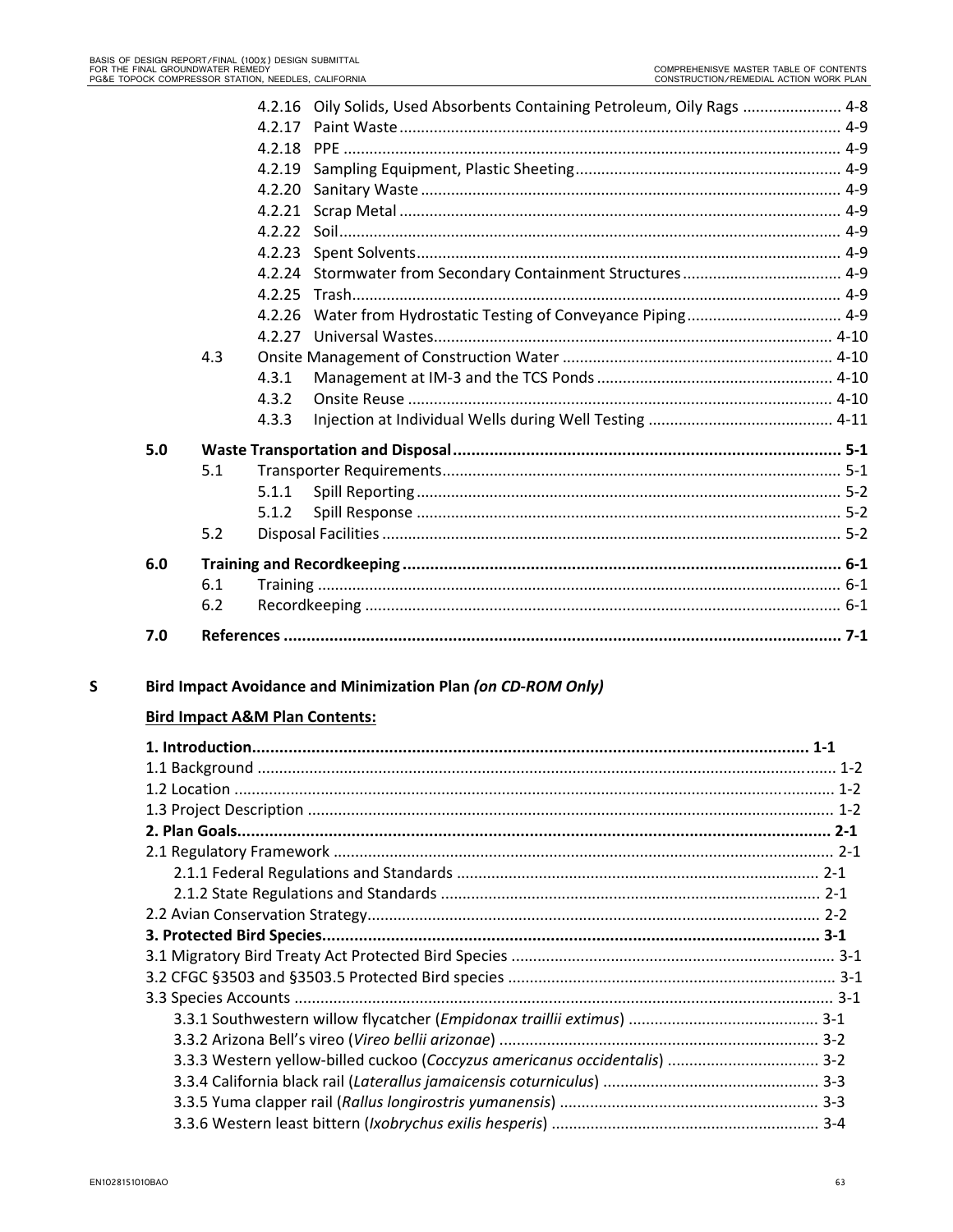# **Tables**

- 3‐1 Special‐status Species Potentially Occurring in the Project Area
- 5‐1 Activity Effects
- 6‐1 Recommended Activity‐Free Buffers for MBTA and CFGC Protected Species
- 6‐2 Recommended Activity‐Free Buffers for Special‐Status Species

#### **Figures**

- 1 Project Location Map
- 2 Habitats of Special‐Status Avian Species

# **Appendix**

A Migratory Bird Treaty Act Protected Bird Species Anticipated To Occur Within the Project Area

# **T Geoarchaeological Assessment for the Topock Remediation Project** *(on CD‐ROM Only)*

# **U Programmatic Biological Assessment** *(on CD‐ROM Only)*

#### **PBA Contents:**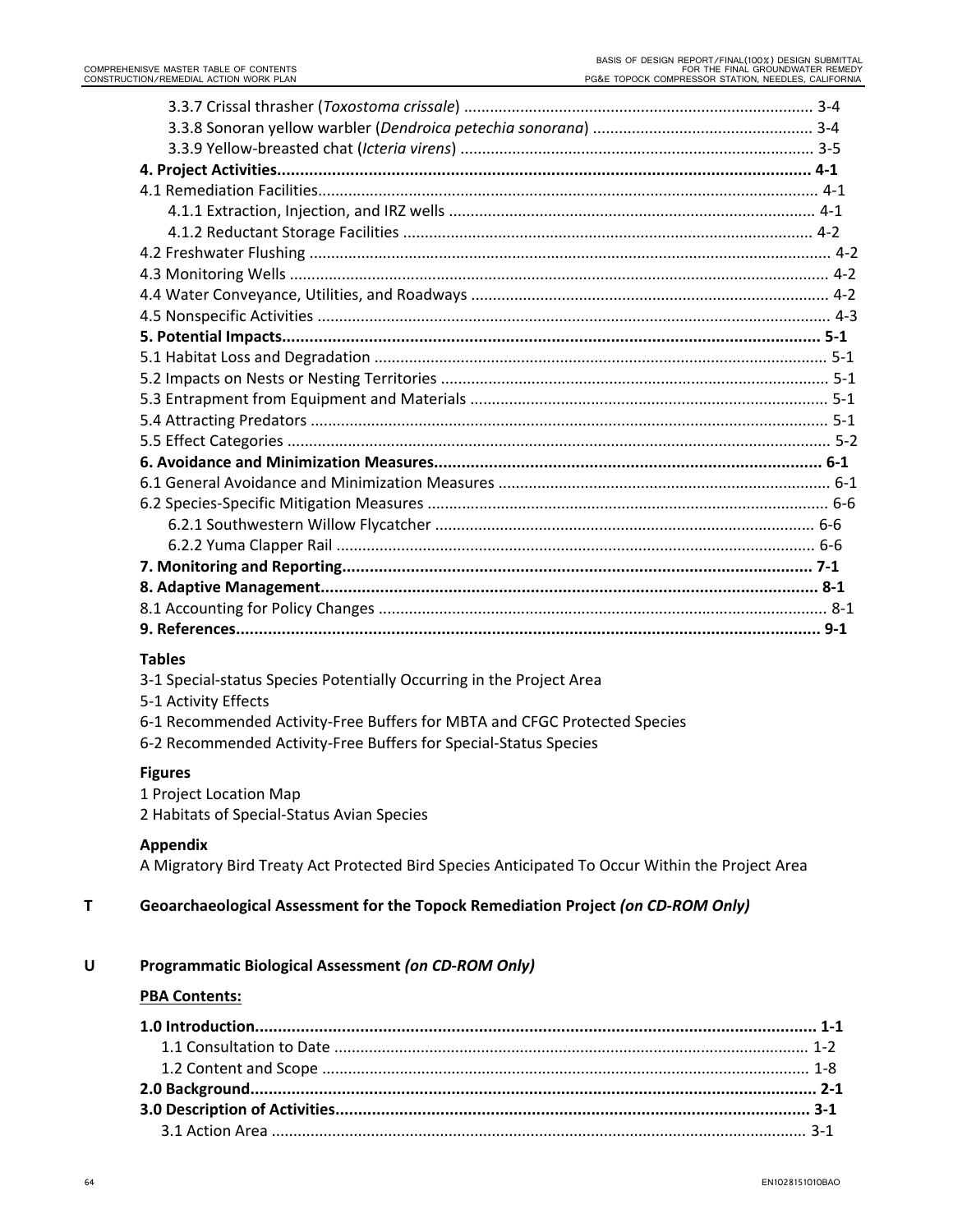| 4.2.3 Activities within the Action Area Related to the PG&E Remediation Program  4-19 |
|---------------------------------------------------------------------------------------|
| 5.0 Species and Habitat Description, Effects of the Action, and Relevant Reports 5-1  |
|                                                                                       |
|                                                                                       |
| 5-2.1 Southwestern Willow Flycatcher (Empidonax traillii extimus)  5-2                |
| 5.2.2 Western Yellow-billed Cuckoo (Coccyzus americanus occidentalis) 5-13            |
|                                                                                       |
|                                                                                       |
|                                                                                       |
|                                                                                       |
|                                                                                       |
|                                                                                       |
|                                                                                       |
|                                                                                       |
|                                                                                       |
|                                                                                       |
|                                                                                       |
|                                                                                       |
|                                                                                       |
|                                                                                       |
|                                                                                       |
|                                                                                       |

#### **Tables**

- 1 Past Activities within the Project Action Area
- 2 Summary of Planned Activities for the Final Groundwater Remedy
- 3 Summary of 2007 PBA and Final Groundwater Remedy Impacts in the Project Action Area
- 4 Summary of Special‐Status Plants Identified in the Project Action Area